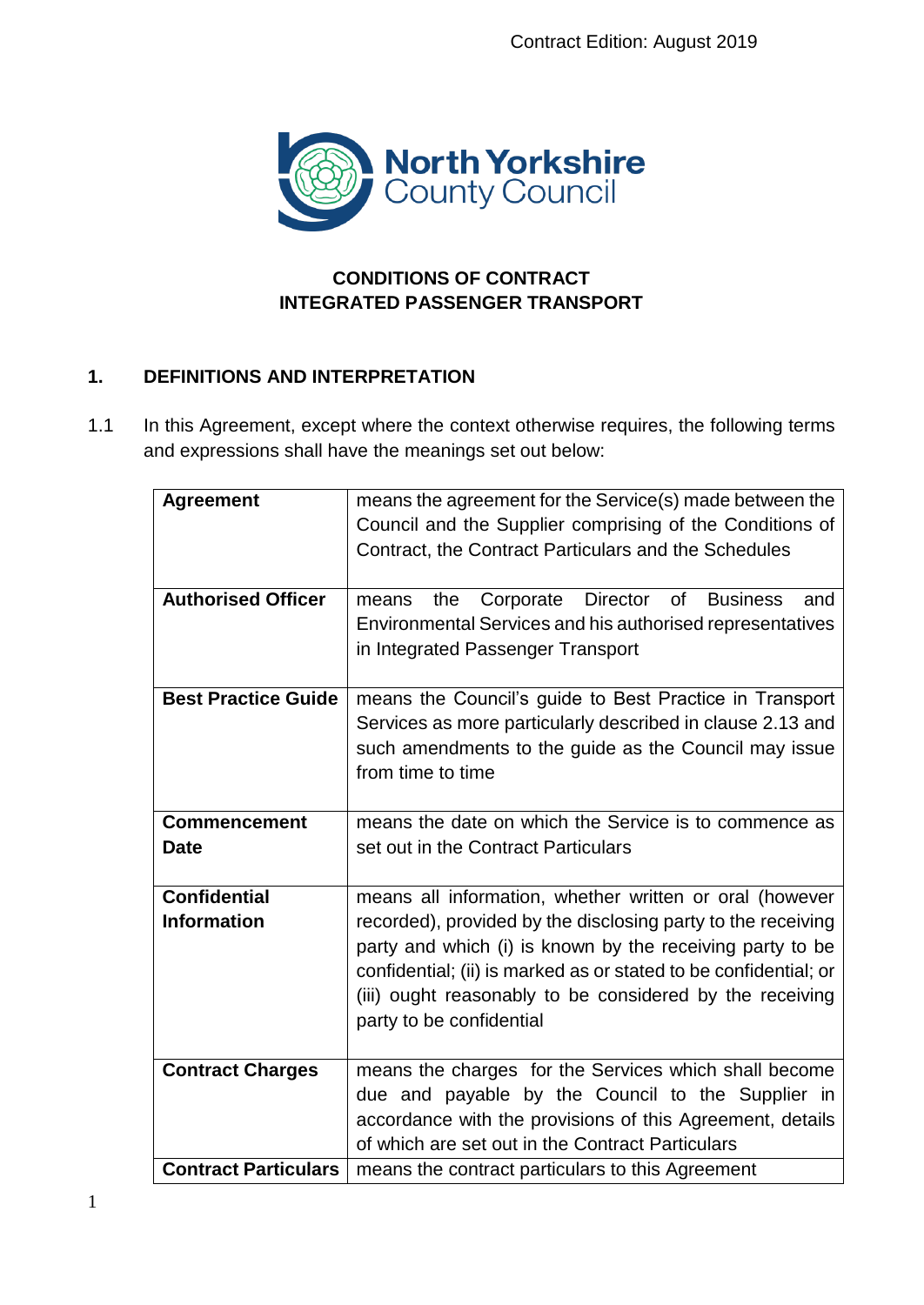| <b>Contract Standards</b>                              | means the standards to which the Service is to be provided<br>by the Supplier as set out in clause 2.2                                                                                                                                                                                          |  |
|--------------------------------------------------------|-------------------------------------------------------------------------------------------------------------------------------------------------------------------------------------------------------------------------------------------------------------------------------------------------|--|
| <b>Contract Manager</b>                                | means the person appointed by the Supplier under<br>clause 2.3                                                                                                                                                                                                                                  |  |
| <b>Controller</b>                                      | has the meaning given in the GDPR                                                                                                                                                                                                                                                               |  |
| <b>Council DBS Badge</b>                               | means the badge issued by the Council to identify that a<br>Driver and/or Passenger Assistant has completed the DBS<br>vetting procedure and been authorised by the Council to<br>work on transport contracts                                                                                   |  |
| Council                                                | means North Yorkshire County Council                                                                                                                                                                                                                                                            |  |
| <b>Data Loss Event</b>                                 | means any event that results, or may result, in<br>unauthorised access to Personal Data held by the Supplier<br>under this Agreement, and/or actual or potential loss<br>and/or destruction of Personal Data in breach of this<br>Agreement, including any Personal Data Breach                 |  |
| <b>Data Processing</b><br><b>Schedule</b>              | means Schedule 2 to this Agreement setting out the scope,<br>nature and purpose of processing by the Supplier, the<br>duration of the processing and the types of Personal Data<br>and categories of Data Subject                                                                               |  |
| <b>Data Protection</b><br><b>Impact Assessment</b>     | means an assessment by the Controller of the impact of<br>the envisaged processing on the protection of Personal<br>Data                                                                                                                                                                        |  |
| <b>Data Protection</b><br>Legislation                  | means: (i) the GDPR, the LED and any applicable national<br>implementing Laws as amended from time to time; (ii) the<br>DPA 2018 to the extent that it relates to processing of<br>Personal Data and privacy; and (iii) all applicable Law<br>about the processing of Personal Data and privacy |  |
| <b>Data Protection</b><br><b>Officer</b>               | has the meaning given in the GDPR                                                                                                                                                                                                                                                               |  |
| <b>Data Subject</b>                                    | has the meaning given in the GDPR                                                                                                                                                                                                                                                               |  |
| <b>Data</b><br><b>Subject Access</b><br><b>Request</b> | means a request made by, or on behalf of, a Data Subject<br>in accordance with rights granted pursuant to the Data<br>Protection Legislation to access their Personal Data                                                                                                                      |  |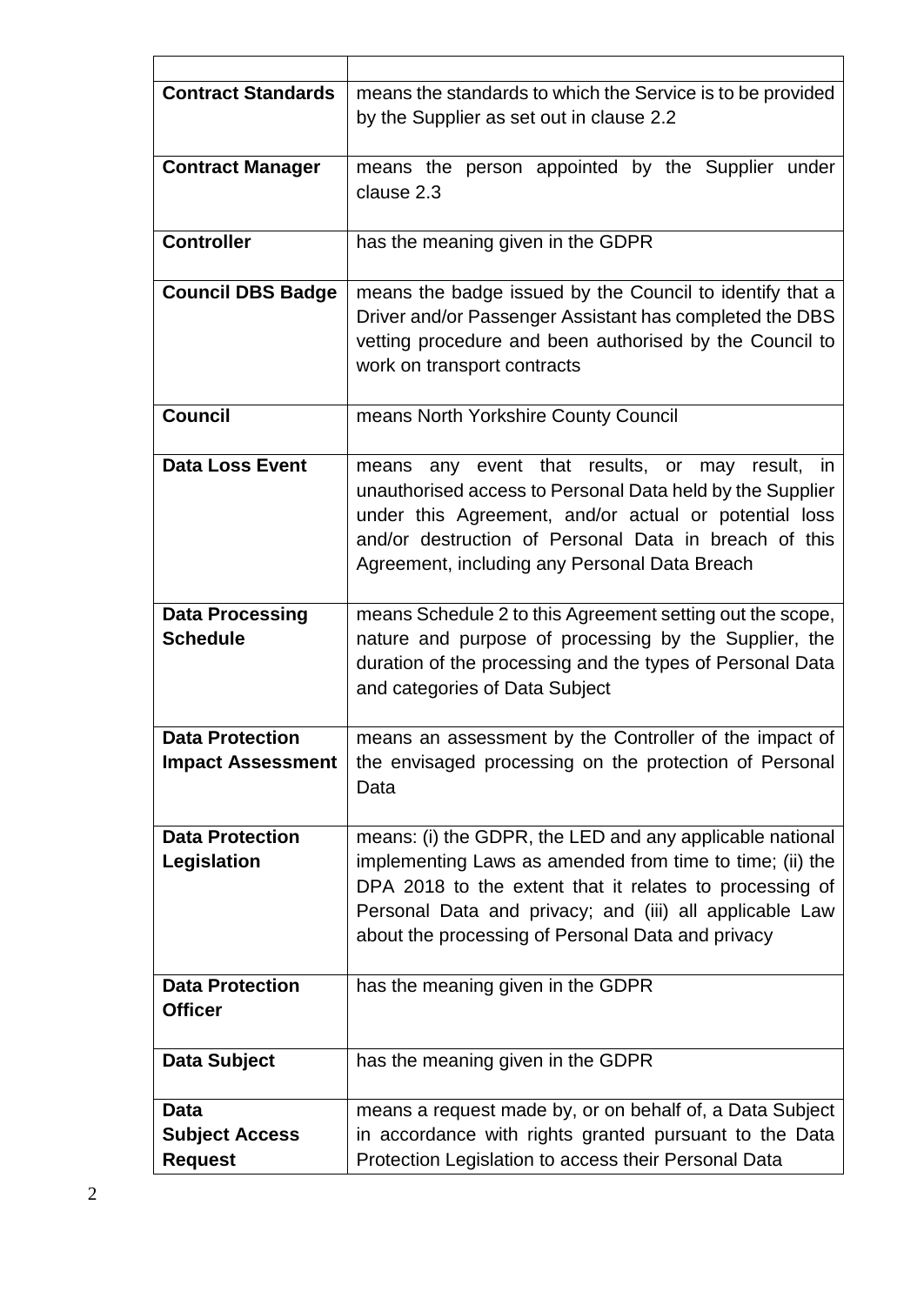| <b>DPA 2018</b>                      | means the Data Protection Act 2018                                                                                                                     |  |
|--------------------------------------|--------------------------------------------------------------------------------------------------------------------------------------------------------|--|
| <b>Default Notice</b>                | means the notice to be served on the Supplier in the event<br>of default as set out in clause 10                                                       |  |
| <b>Designated Person</b>             | means the person appointed by the Supplier to act for it in<br>connection with Disclosure & Barring Service checks.                                    |  |
| <b>Disclosure &amp;</b>              | means the government department established to help                                                                                                    |  |
| <b>Barring Service</b>               | organisations make safer recruiting decisions by carrying                                                                                              |  |
| (DBS)                                | out background employment checks                                                                                                                       |  |
| Driver(s)                            | means a person employed or otherwise provided by the<br>Supplier to drive Vehicles used for the Service                                                |  |
| <b>EIR</b>                           | means the Environmental Information Regulations 2004                                                                                                   |  |
| <b>FOIA</b>                          | means the Freedom of Information Act 2000                                                                                                              |  |
| <b>GDPR</b>                          | means the General Data Protection Regulation (Regulation<br>(EU) 2016/679)                                                                             |  |
| <b>Home to School or</b>             | means the service provided for school pupils as part of the                                                                                            |  |
| <b>Health and Social</b>             | Council's obligations under Section 509 of the Education                                                                                               |  |
| <b>Care Transport</b>                | Act 1996 (as amended) and/or transport required for the                                                                                                |  |
| <b>Service</b>                       | purposes of Health and Social care.                                                                                                                    |  |
| <b>Initial Term</b>                  | identified as such in the<br>date<br>Contract<br>means the<br><b>Particulars</b>                                                                       |  |
| <b>LED</b>                           | means the Law Enforcement Directive (Directive (EU)<br>2016/680)                                                                                       |  |
| <b>Licensing Authority</b>           | means the official body that grants Private Hire/Hackney<br>Carriage Taxi Licences or PCV Operator's Licences                                          |  |
| <b>Local Bus Service</b>             | means a service provided for members of the public as part<br>of the Council's obligations under Section IV of the<br><b>Transport Act 1985</b>        |  |
| <b>Passenger</b><br><b>Assistant</b> | means a person employed or otherwise provided by the<br>Supplier or the Council to supervise and assist passengers<br>on Vehicles used for the Service |  |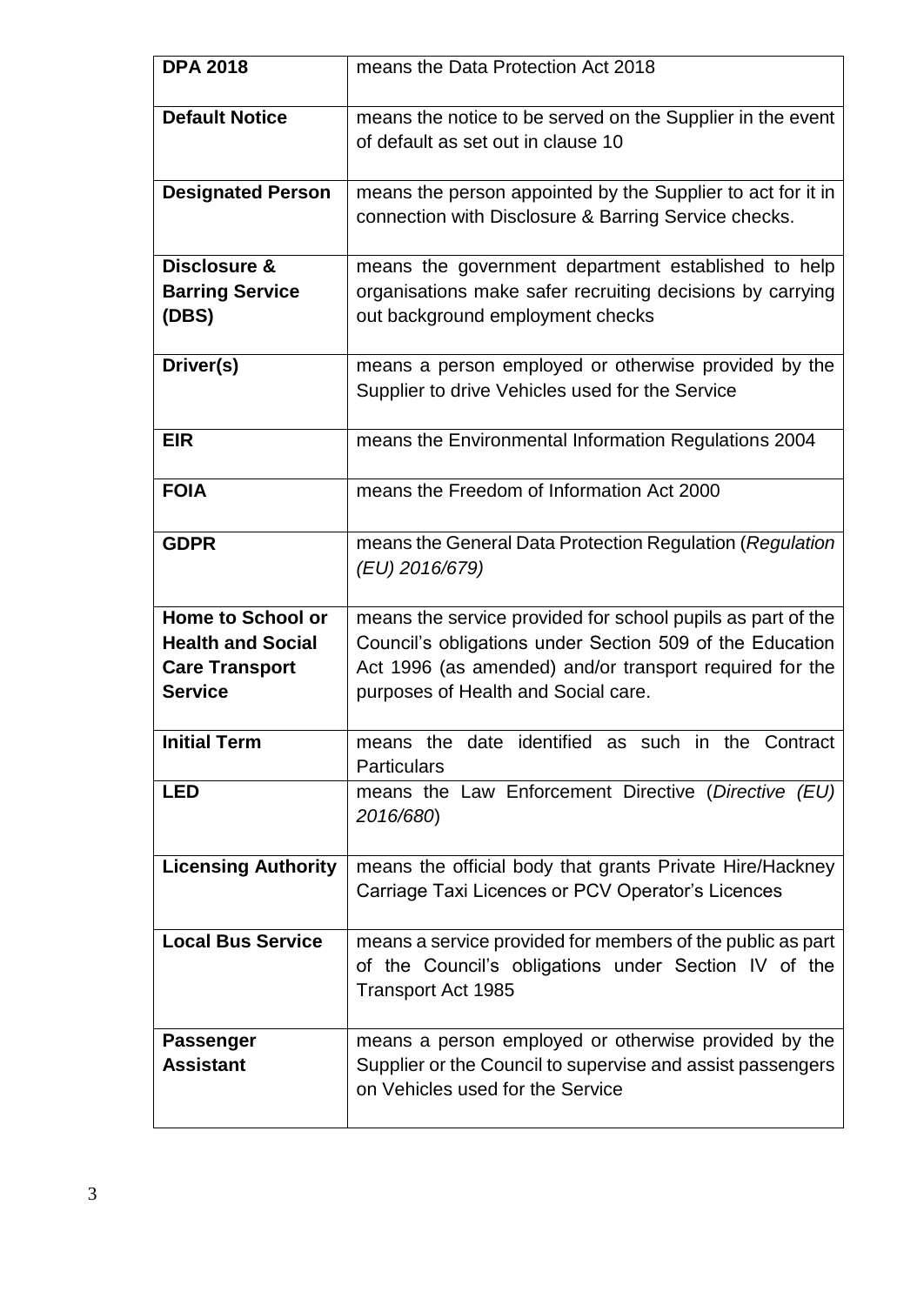| <b>Passenger</b>     | means together the Home to School Service or Health and     |  |
|----------------------|-------------------------------------------------------------|--|
| <b>Transport</b>     | Social Care Service, Health & Adult Services, Special       |  |
| Service(s)           | <b>Educational Needs Service and Local Bus Service</b>      |  |
|                      |                                                             |  |
| <b>PCV</b>           | means a Passenger Carrying Vehicle                          |  |
|                      |                                                             |  |
| <b>Personal Data</b> | has the meaning given in the GDPR and where used in this    |  |
|                      | Agreement refers to any such Personal Data processed by     |  |
|                      | the Supplier on behalf of the Council under this Agreement  |  |
|                      |                                                             |  |
| <b>Personal Data</b> | has the meaning given in the GDPR                           |  |
| <b>Breach</b>        |                                                             |  |
|                      |                                                             |  |
| <b>Processor</b>     | has the meaning given in the GDPR                           |  |
|                      |                                                             |  |
| <b>Protective</b>    | means the appropriate technical and organisational          |  |
| <b>Measures</b>      | measures which may include: pseudonymising and              |  |
|                      | encrypting Personal Data, ensuring confidentiality,         |  |
|                      | integrity, availability and resilience of systems and       |  |
|                      | services, ensuring that availability of and access to       |  |
|                      | Personal Data can be restored in a timely manner after an   |  |
|                      | incident, and regularly assessing and evaluating the        |  |
|                      | effectiveness of the such measures adopted by it            |  |
|                      |                                                             |  |
| <b>Request for</b>   | has the meaning set out in the FOIA or the EIR as relevant  |  |
| <b>Information</b>   | (where the meaning set out for the term "request" shall     |  |
|                      | apply)                                                      |  |
|                      |                                                             |  |
| Route(s)             | means the route(s) over which the Service is to be provided |  |
|                      | (including the specified pick up and drop off points) which |  |
|                      | are referred to in the Specification                        |  |
|                      |                                                             |  |
| Service(s)           | means the Passenger Transport Service(s) to be provided     |  |
|                      | under this Agreement                                        |  |
|                      |                                                             |  |
| <b>Specification</b> | means the service specification attached at Schedule 1 to   |  |
|                      | this Agreement                                              |  |
|                      |                                                             |  |
| <b>Staff</b>         | directors, partners, officers, employees<br>all<br>means    |  |
|                      | (including but not limited to self-employed persons and     |  |
|                      | volunteers), agents, consultants, and suppliers of the      |  |
|                      | Supplier and/or of any sub-contractor of the Supplier       |  |
|                      | engaged in the performance of the Supplier's obligations    |  |
|                      | under this Agreement                                        |  |
|                      |                                                             |  |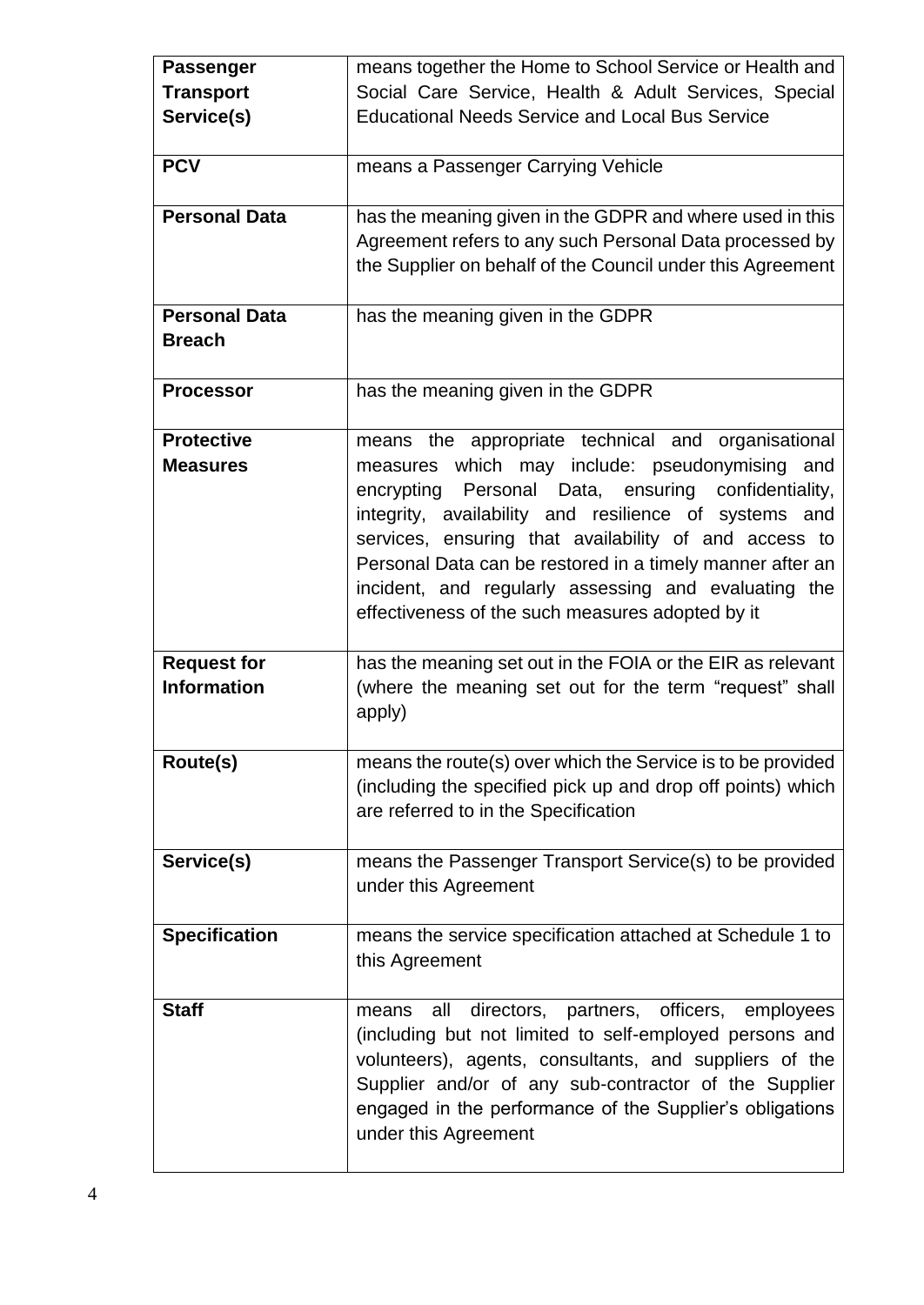| <b>Staff Vetting</b><br><b>Procedures</b> | means vetting procedures that accord with good industry<br>practice or, where requested by the Council, the Council's<br>procedures for the vetting of personnel as provided to the<br>Supplier from time to time; |  |
|-------------------------------------------|--------------------------------------------------------------------------------------------------------------------------------------------------------------------------------------------------------------------|--|
| <b>Supplier</b>                           | means the party identified as such in the Contract<br><b>Particulars</b>                                                                                                                                           |  |
| <b>Tender</b>                             | means the Supplier's tender for the Service which has<br>been accepted by the Council, relevant details of which are<br>included in the Specification                                                              |  |
| <b>Term</b>                               | means the period referred to in the Contract Particulars<br>during which the Service is to be provided which will<br>commence on the Commencement Date; such period is<br>subject to extension under clause 2.1    |  |
| Vehicle(s)                                | means the vehicle(s) used for the Service referred to in the<br>Specification                                                                                                                                      |  |
| <b>Working Day(s)</b>                     | means a day (other than a Saturday or Sunday) on which<br>banks are open for business in the City of London.                                                                                                       |  |

- 1.2 In this Agreement, unless the context otherwise requires:
	- 1.2.1 references to clauses and schedules are references to the relevant clause and schedules of this Agreement and references to paragraphs are to paragraphs of the relevant schedule;
	- 1.2.2 the schedules form part of this Agreement and shall have effect as if set out in full in the body of this Agreement and any reference to this Agreement includes the schedules;
	- 1.2.3 the headings to the clauses of this Agreement are for information only and do not affect the interpretation of the Agreement;
	- 1.2.4 a person includes a natural person, corporate or unincorporated body (whether or not having separate legal personality);
	- 1.2.5 words in the singular shall include the plural and in the plural shall include the singular;
	- 1.2.6 a reference to one gender shall include a reference to the other genders;
	- 1.2.7 any reference to a statute or statutory provision is a reference to it as amended,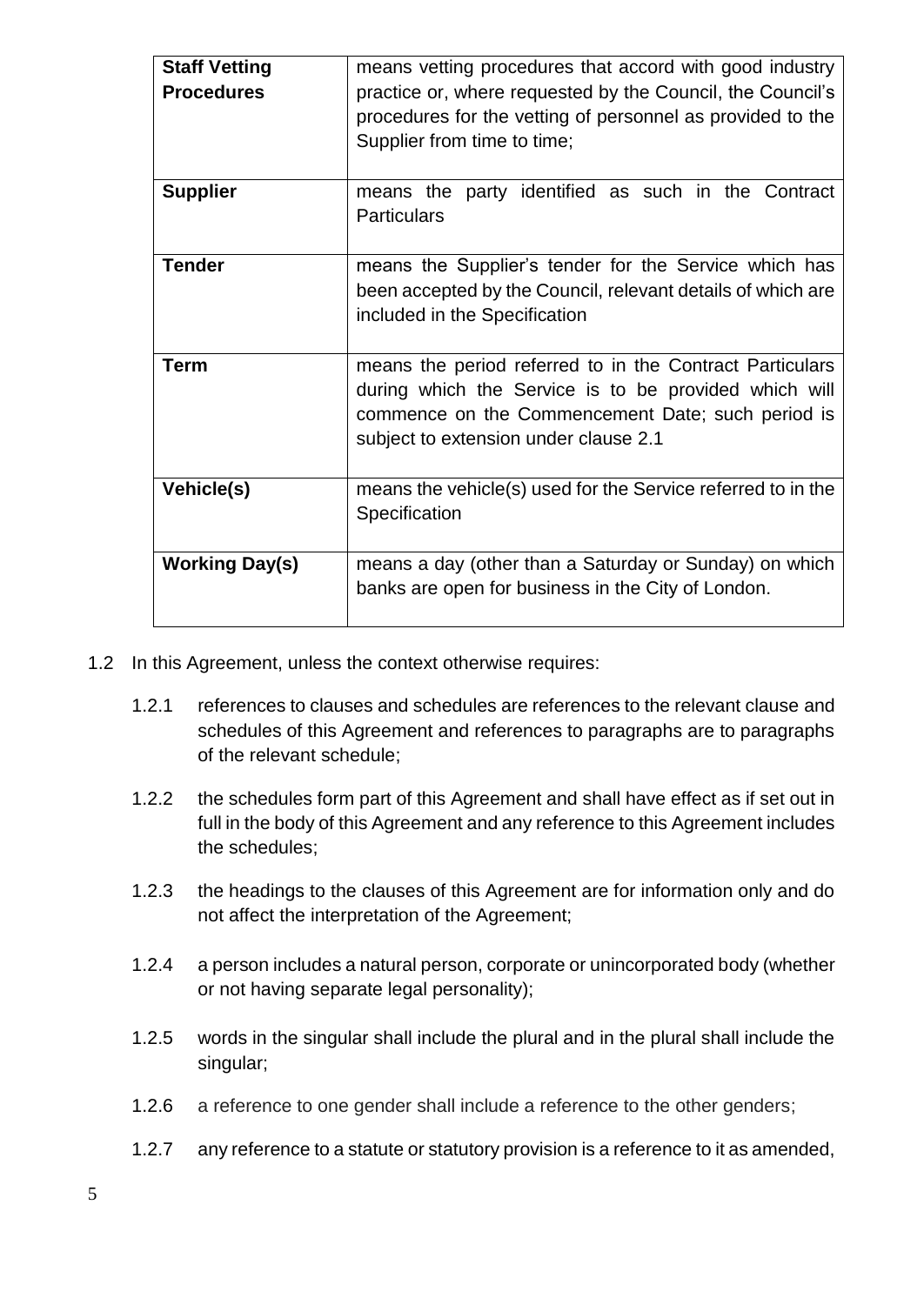extended or re-enacted from time to time and includes any subordinate legislation for the time being in force made under it; and

- 1.2.8 the word 'including' shall be understood as meaning 'including without limitation'.
- 1.3 If there is any conflict or inconsistency between the provisions in the main body of this Agreement, the Contract Particulars and the Schedules, such conflict or inconsistency shall be resolved according to the following order of priority:
	- 1.3.1 the clauses set out in the Conditions of Contract;
	- 1.3.2 the Contract Particulars;
	- 1.3.3 [Schedule 1](https://uk.practicallaw.thomsonreuters.com/Document/Icf31692fe89111e398db8b09b4f043e0/View/FullText.html?navigationPath=Search%2Fv3%2Fsearch%2Fresults%2Fnavigation%2Fi0ad7401500000160f8a2727d2acc825c%3FNav%3DKNOWHOW_UK%26fragmentIdentifier%3DIcf31692fe89111e398db8b09b4f043e0%26startIndex%3D1%26contextData%3D%2528sc.Search%2529%26transitionType%3DSearchItem&listSource=Search&listPageSource=5c848255866c3a299d848bf9104cc994&list=KNOWHOW_UK&rank=3&sessionScopeId=93f59416064ad0fa8242cb3c7b28c04bc3bcebab5801c34c577392e102b502c4&originationContext=Search%20Result&transitionType=SearchItem&contextData=(sc.Search)&navId=E4C533A071F9F0F04DAEB883F88A7347&comp=pluk#co_anchor_a687567) to this Agreement; and
	- 1.3.4 Schedule 2 to this Agreement.

## **2. THE SUPPLIER'S OBLIGATIONS**

#### 2.1 **Term**

- 2.1.1 This Agreement shall take effect on the Commencement Date and shall expire for the Initial Term subject to the Council's right to extend this Agreement at clause 2.1.2, 2.1.3 and 2.1.4 below.
- 2.1.2 The Council may extend this Agreement beyond the Initial Term for two further periods of up to one year each.
- 2.1.3 The Council may extend this Agreement for a period of up to one year (the **"First Extension Period**") by giving not less than 3 months' notice in writing to the Supplier prior to the expiry of the Initial Term.
- 2.1.4 Subject to the Council having exercised its option to extend the Agreement under clause 2.1.3 above, the Council may extend the Agreement for a further period of up to one year (the **"Second Extension Period"**) by giving not less than 3 months' notice in writing to the Supplier prior to the expiry of the First Extension Period.
- 2.1.5 The terms and conditions of this Agreement shall apply throughout any such extended period.

## 2.2 **Contract Standards**

- 2.2.1 In supplying the Services, the Supplier shall:
	- (a) co-operate with the Council in all matters relating to the Services and comply with all the Council's instructions;
	- (b) perform the Services with all reasonable care, skill and diligence in accordance with good industry practice in the Supplier's industry, profession or trade;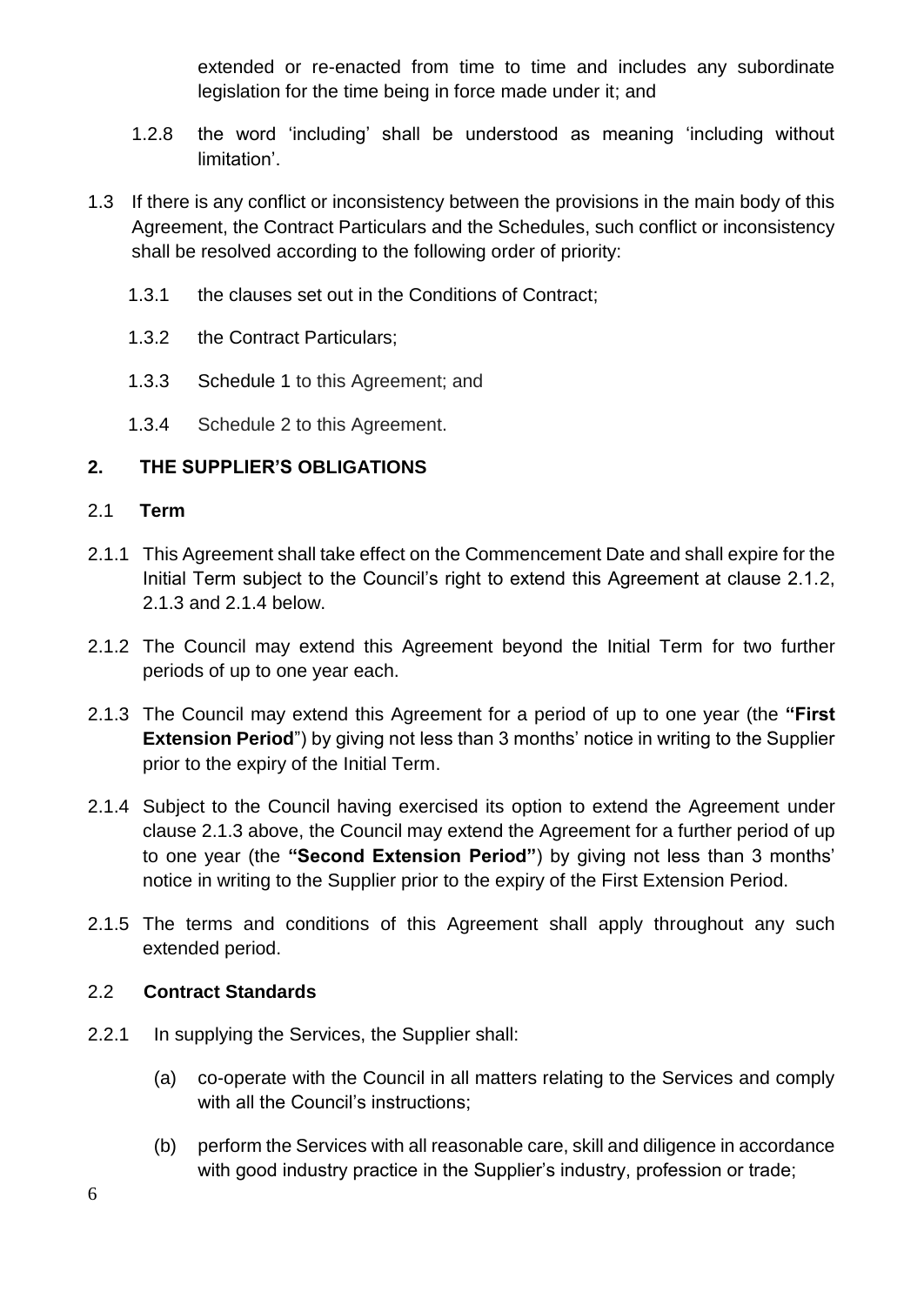- (c) use Staff who are suitably skilled and experienced to perform tasks assigned to them, and in sufficient number to ensure that the Supplier's obligations are fulfilled in accordance with this Agreement;
- (d) ensure that the Services shall conform with all descriptions and specifications set out in the Specification;
- (e) comply with all applicable laws, codes of practice and the Best Practice Guide; and
- (f) provide all equipment, tools and vehicles and other items as are required to provide the Services,

(together the "**Contract Standards**").

## 2.3 **Supplier's Representative and Designated Person**

- 2.3.1 Before the Commencement Date the Supplier must nominate:
	- (a) the Contract Manager who will be responsible for the successful operation of the Agreement and who will be the initial point of contact;
	- (b) the Designated Person who will be responsible for all DBS checks and Staff Vetting Procedures in connection with the Service.
	- (c) the Contract Manager and Designated Person must have undertaken a DBS check and been issued with a Council DBS Badge
- 2.3.2 The Council reserve the right to reject nominations made by the Supplier. The Council undertakes not to act unreasonably or maliciously in the application of this power.
- 2.3.3 The Contract Manager must:
	- (a) be empowered to act on behalf of the Supplier for all purposes connected with the Agreement; and
	- (b) have continuous and effective responsibility for the management of the transport operations of the business in so far as they relate to the carriage of passengers and the Council transport contracts.
	- (c) ensure that effective communication with the Council is maintained in so far as it relates to the carriage of passengers and the Council transport contracts.
	- (d) be available for meetings and inspection visits.
- 2.3.4 The areas of responsibility of the Contract Manager and Designated Person are outlined, but not wholly defined, in the Best Practice Guide.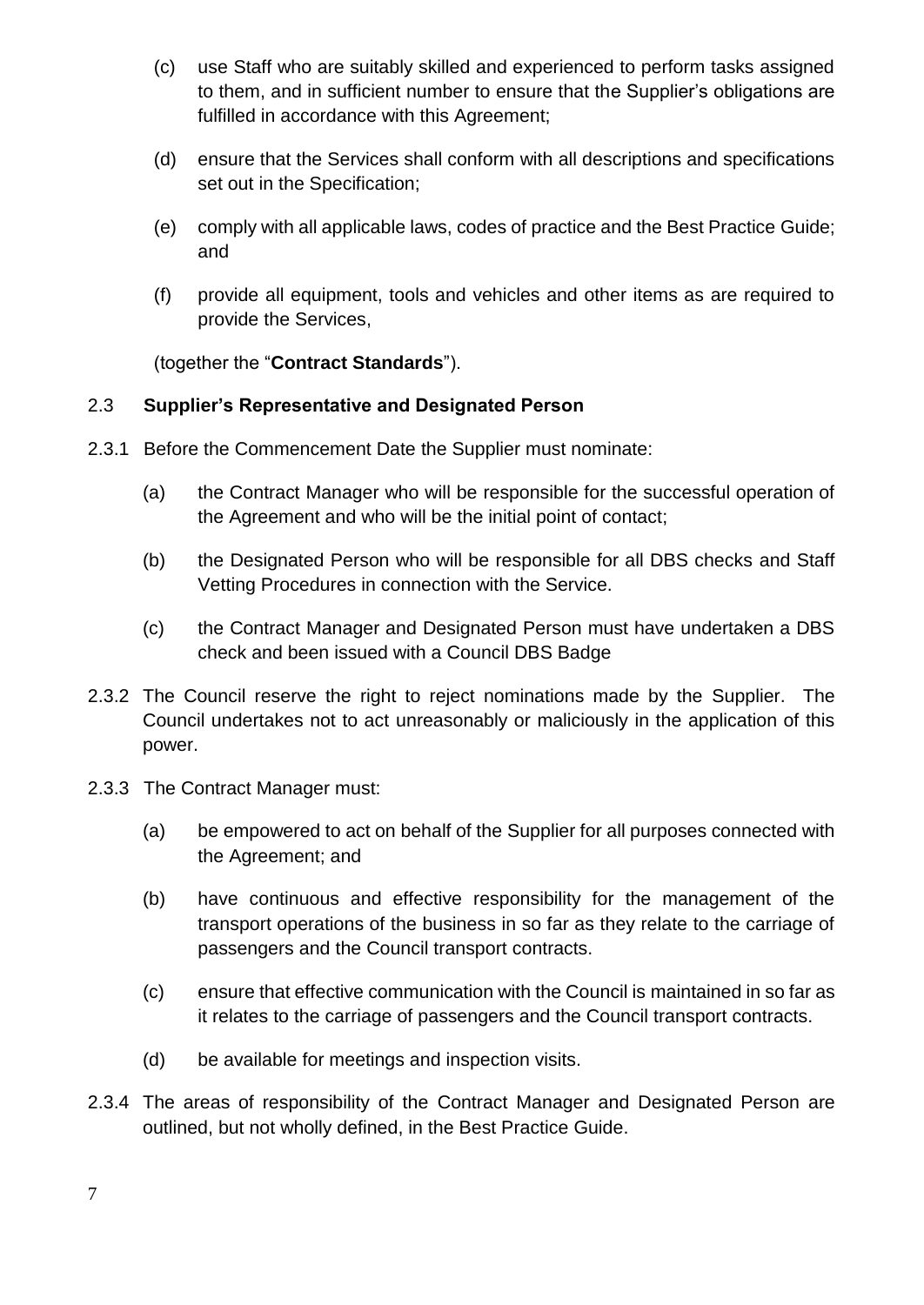- 2.3.5 The Council reserve the right to require the Supplier to remove a Contract Manager or Designated Person upon the Authorised Officer's instruction with or without a reason first being given, and where it is considered that the individual is no longer suitable for their nominated role. The Council undertakes not to act unreasonably or maliciously in the application of this power. Any costs and expenses payable in connection with such removal shall be met by the Supplier.
- 2.3.6 Where a Contract Manager or Designated Person has been deemed unsuitable, having been removed from the role by the Council, then that individual shall not be authorised to work in a similar role for any other Supplier in providing a Service to the Council.

## 2.4 **Licences**

- 2.4.1 The Supplier shall hold the appropriate permit and/or licence for the Service.
- 2.4.2 All such permits or licences shall be current, valid and in accordance with the requirements of any Licensing Authority.

# 2.5 **Drivers & Passenger Assistants**

- 2.5.1 The Supplier shall ensure that any Driver or Passenger Assistant used is a suitable person to drive Vehicles carrying children/vulnerable adults or to act as a Passenger Assistant upon such Vehicles. Drivers and Passenger Assistants must be recruited using the Contract Standards and standards set out in the Best Practice Guide and must be able to communicate and understand English to a high standard that would enable them to deal appropriately and without delay with any issue that may arise during the operation of the Contract including but not limited to providing written statements and reports in clear legible English. Confirmation of recruitment to these standards shall be included in the Contract Particulars signed by the Supplier. Drivers and Passenger Assistants must undertake any appropriate training required by the Council. Suppliers must be able to provide evidence, on request, of any training undertaken.
- 2.5.2 Without prejudice to clause 2.6.4 the Supplier shall ensure that all persons associated with the operation of this Agreement are properly covered by employer's liability insurance where required.
- 2.5.3 All Drivers must undertake an eyesight test every twenty four (24) months and the Supplier shall retain evidence of this and provide it for inspection by the Authorised Officer on request.
- 2.5.4 The Supplier shall retain evidence, for inspection, of the necessary driver medical checks to demonstrate compliance with licencing legislation/regulations and provide such evidence for inspection by the Authorised Officer on request.
- 2.5.5 The Council will require the Supplier to ensure that any person employed in the direct provision of the Services has undertaken a DBS check (including but not limited to all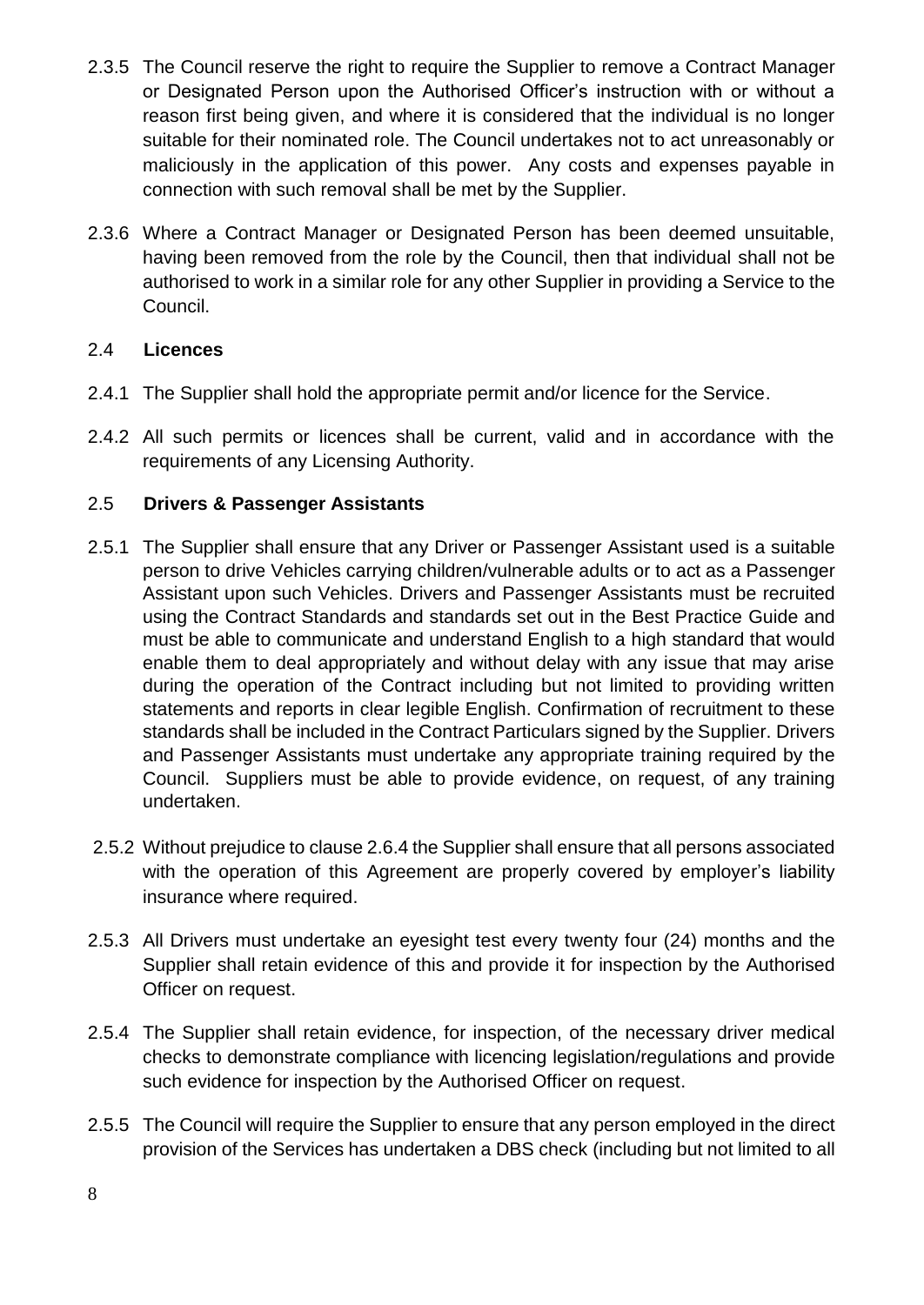Drivers and Passenger Assistants) and been issued with a Council DBS Badge. The Supplier shall ensure that no person who discloses that he/she has a conviction that is relevant to the nature of the Services, relevant to the work of the Council, or is of a type otherwise advised by the Council (each such conviction a "**Relevant Conviction**"), or is found by the Supplier to have a Relevant Conviction (whether as a result of a police check, a DBS check or otherwise) is employed or engaged in the provision of any part of the Services.

- 2.5.6 If the Council reasonably believes that any of the Staff (including but not limited to Drivers and Passenger Assistants) are unsuitable to undertake work in respect of this Agreement, the Authorised Officer may, by giving written notice to the Supplier:
	- (a) refuse admission to the relevant person(s) to the Council's premises;
	- (b) direct the Supplier to end the involvement in the provision of the Services of the relevant person(s); and/or
	- (c) require that the Supplier replace any person removed under this clause 2.5 with another suitably qualified person and procure that any Council DBS Badge's or any other passes issued by the Council to the person removed is surrendered, and

the Supplier shall comply with any such notice. Any costs and expenses payable in connection with such removal shall be met by the Supplier.

- 2.5.7 The Supplier shall:
	- (a) ensure that all Staff are vetted in accordance with legal requirements and the Supplier's Staff Vetting Procedures (where applicable); and
	- (b) procure that all Staff comply with any rules, regulations and requirements as may be reasonably specified by the Council from time to time.
- 2.5.8 The Supplier shall comply with DBS vetting procedures as required by the Council and any new statutory legislation introduced. Failure to comply with the DBS vetting procedures and/or use of a non-DBS vetted Driver and/or Passenger Assistant would constitute a material breach of Agreement under clause 12.1.
- 2.5.9 The Supplier must maintain personnel records for all Staff, including any selfemployed or volunteer Drivers or Passenger Assistants to be used by the Supplier. The records must include training records and such records should be available for inspection on request by the Authorised Officer.
- 2.5.10 The Supplier will ensure that payroll records are maintained for all employees.
- 2.5.11 The Supplier must ensure that all Drivers and Passenger Assistants wear a seatbelt where one is fitted to the Vehicle.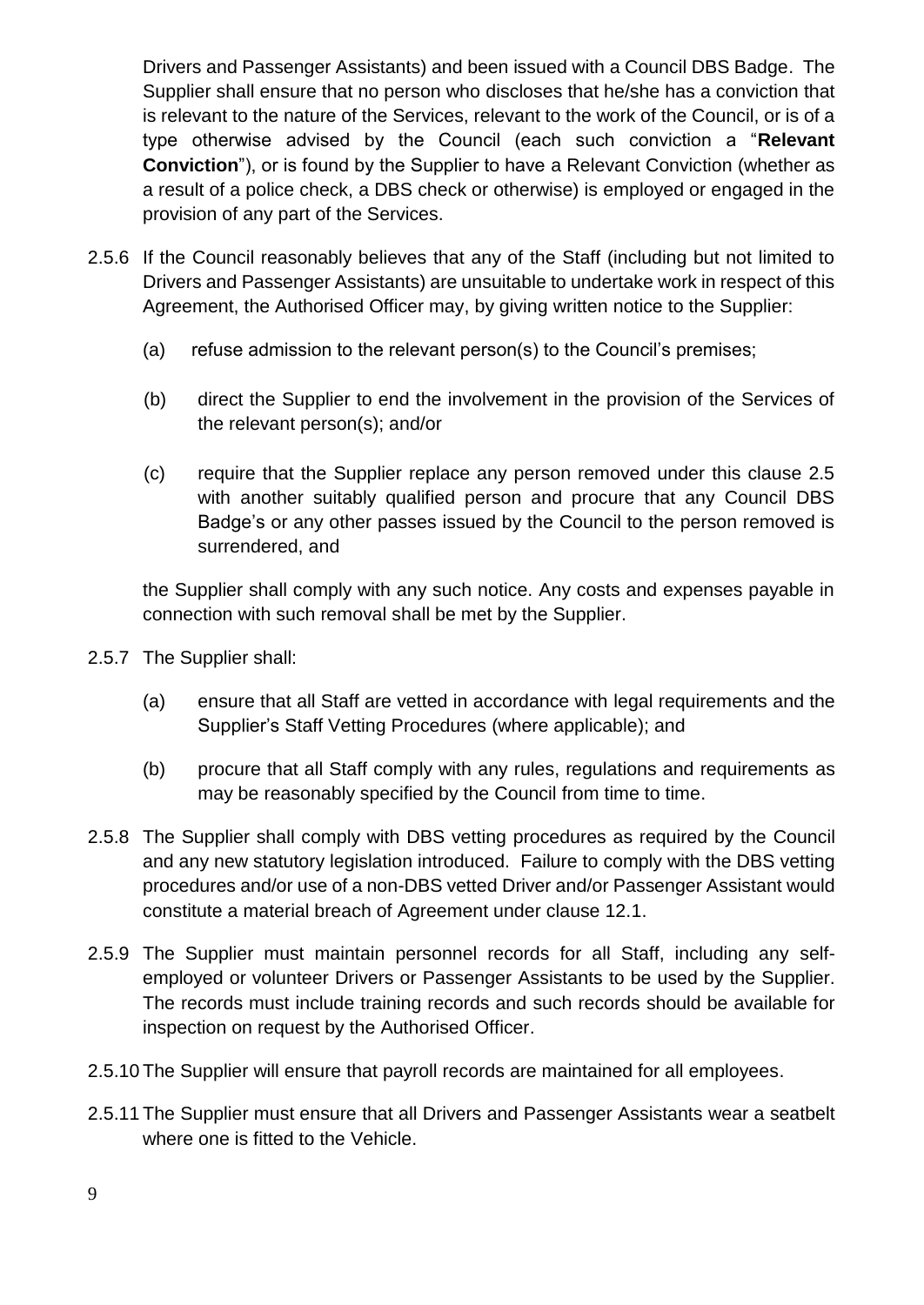- 2.5.12 The Supplier shall ensure that all Drivers shall hold the appropriate driving licence(s) for the Vehicle.
- 2.5.13 Where a Vehicle will be operated under a permit issued under section 19 or 22 of the Transport Act 1985 then all Drivers must have successfully completed a MIDAS assessment, and retain this by undertaking refresher training at the appropriate time.
- 2.5.14 The licences and MIDAS qualification referred to in clause 2.5.12 and 2.5.13 shall be current, valid and in accordance with the requirements of any Licensing Authority. Failure to comply with clause 2.5.12, 2.5.13, or this clause 2.5.14 shall be considered a material breach of the Agreement under clause 12.1, and the Council will notify the relevant Licensing Authority of the breach.
- 2.5.15 The Supplier must have in place a system which monitors checks of all the driving licenses of all the individuals working on the Council's contracts. The system must include a six (6) monthly check and must be kept available for inspection by the Authorised Officer at any time without notice.
- 2.5.16 The Supplier shall ensure that Staff engaged by it for the purposes of the Service are issued with, understand and use where necessary, the information contained in the Best Practice Guide and the guidelines for Drivers and Passenger Assistants issued in conjunction with the Council DBS Badge. The Supplier shall obtain confirmation of receipt of these documents from all Staff, including any selfemployed or volunteers, and this should be retained on Staff personnel files.
- 2.5.17 The Supplier shall take all such steps as are reasonably necessary to ensure that all Drivers and Passenger Assistants are fit to work whilst engaged on the Service and are not rendered unsuitable by reason of alcohol/substance/drug abuse or sleep deprivation, illness or any other cause.
- 2.5.18 The Supplier shall ensure that all Drivers are equipped with a mobile telephone connected to the network most appropriate to the area served. Mobile phones, including via any hands-free device, must not be used whilst driving or when the engine is switched on. A mobile telephone may not be required if the Vehicle is fitted with a two-way radio system that will function over the majority of the Route.
- 2.5.19 The Supplier shall ensure that the Service is operated in accordance with the relevant drivers' hours regulations. The Supplier shall also undertake checks of individual Drivers' compliance with the relevant drivers' hours regulations and evidence of these checks shall be retained and be available for inspection.
- 2.5.20 The Supplier shall ensure that all Drivers and Passenger Assistants carry, or wear where it is safe to do so, and have visible, the Council DBS Badge when delivering the Service. When delivering the service but out of the vehicle, the Driver and Passenger Assistant must visibly wear the Council DBS Badge. Once a Driver and/or Passenger Assistant ceases to be employed by the Supplier and/or involved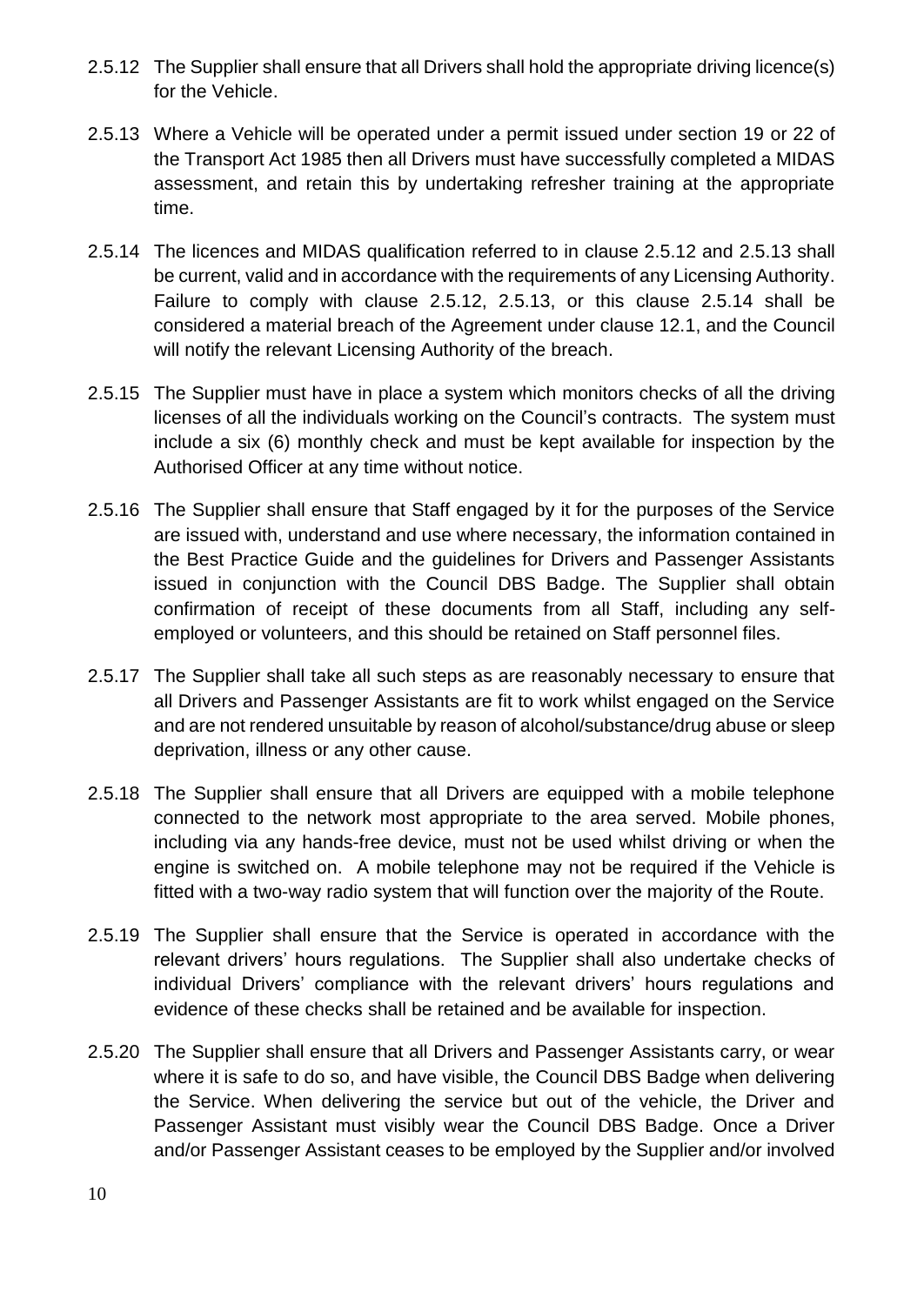with the delivery of the Services, the Supplier shall return the Council DBS Badge within ten (10) Working Days to the Authorised Officer.

2.5.21 Any person employed as a Passenger Assistant must be fully able to carry out all aspects of the role and any specific requirements pertaining to individual passengers. This includes proficiency in both oral and written English language skills to the standard required pursuant to clause 2.5.1.

#### 2.6 **Insurance**

- 2.6.1 The Supplier shall ensure that adequate motor insurance for hire and reward covering third party injury and losses arising in connection with the Service is maintained by itself, its Drivers (including any self-employed Drivers) throughout the Term of this Agreement. The minimum period of insurance renewal is three (3) months. The limitation in respect of third party property damage caused by either private car or commercial vehicle shall be for a minimum of ten million pounds (£10,000,000) separately for each claim.
- 2.6.2 The Supplier shall indemnify the Council against all actions, claims, damages, costs and other expenses in relation to the injury to, or death of, any person, and loss of, or damage to, any property, real or personal which is attributable to the negligent act or default of the Supplier and/or, its Staff in connection with the Service.
- 2.6.3 The Supplier shall take out and maintain, and shall ensure that any self-employed Drivers and/or Passenger Assistants also take out and maintain, insurance against its liabilities under clause 2.6.2 for the minimum sum of five million pounds (£5,000,000) in respect of any one incident.
- 2.6.4 The Supplier must take out and maintain employer's liability insurance (unless the Supplier is exempt), in a minimum amount for each and every claim, act or occurrence or series of claims, acts or occurrences which complies with statutory requirements (which at the date of this Agreement is ten million pounds (£10,000,000). The Supplier shall ensure that the employer's liability insurance covers all Staff including any volunteers and individuals who work on a selfemployed basis in the provision of the Service.
- 2.6.5 The Supplier shall supply to the Council on request copies of all insurance policies, cover notes, premium receipts and other documents necessary to establish compliance with this clause 2.6. This also relates to self-employed and voluntary Drivers and Passenger Assistants, and copies of these documents must be retained by the Supplier where such Drivers and Passenger Assistants are undertaking work on their behalf. The Council will request confirmation of the Supplier's insurances at least annually, and Supplier's engaged on a self-employed/voluntary basis this confirmation will be requested at least twice yearly.
- 2.6.6 If the Supplier fails to supply any documents requested to establish compliance with this clause 2.6 then the Council reserves the right to withhold payment until such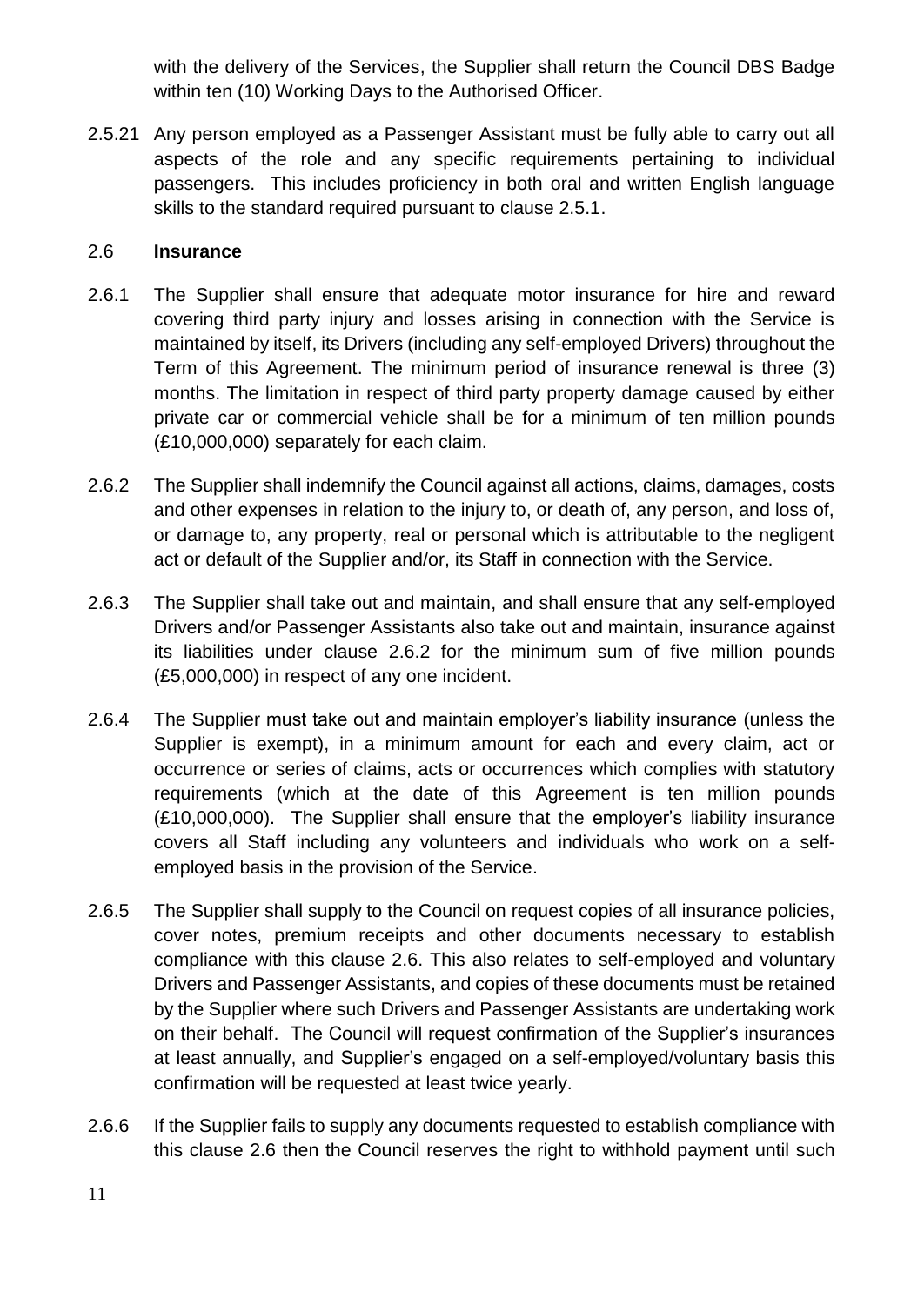time as the documents are made available. If the documents are not provided within two (2) weeks of the date of expiry of the insurance, then this would constitute a material breach of the Agreement under clause 12.1.

# 2.7 **Vehicles**

- 2.7.1 The Supplier shall ensure that Vehicles shall comply with all relevant requirements of law relating to construction, equipment and use (including the Equality Act 2010 and the Public Service Vehicle Accessibility Regulations 2000) and shall ensure that the Vehicles are properly taxed, tested, licensed and insured, and where a Vehicle does not meet any element of these requirements then this would be considered a material breach of Agreement under clause 12.1.
- 2.7.2 The Supplier shall ensure that where Vehicles of greater than 22 seats are used on a Contract where the required seating capacity is 22 seats or less, the Vehicle is fully compliant with PSVAR.
- 2.7.2 Vehicles with fewer than nine (9) passenger seats shall not in any circumstances be operated under a PCV operator's licence unless agreed by the Authorised Officer.
- 2.7.3 Where required by law, the Supplier shall ensure that all Vehicles shall be equipped with one 3-point seat belt in good working order for each person carried, including wheelchair seated passengers, and will operate in accordance with the law and further guidance issued by the Department for Transport ("**DfT**") or the Council.
- 2.7.4 Any Vehicle with fewer than nine (9) passenger seats must have 3-point seat belts fitted. Any seats fitted with lap belts are not to be used by any person carried. One forward facing seat for each person carried should be available, however Vehicles with rear facing seats and 3-point seat belts may be considered for use only following a transport assessment by the Council. Seatbelts must be suitable for those using them or adapted where possible and required.
- 2.7.5 Child safety door locks, where fitted, must be used at all times whilst operating on the contract, unless otherwise specified in the Schedule.
- 2.7.5 The Supplier shall ensure that for a Vehicle with eight (8) passenger seats or less, seatbelts are properly worn by all passengers and appropriate restraints and seats are provided in accordance with the law and further guidance issued by the DfT or the Council.
- 2.7.6 Where seatbelts are fitted to a Vehicle with nine (9) or more passenger seats then the Supplier shall ensure that it takes all reasonable steps to ensure that the passengers are notified that they are required to wear a seatbelt at all times. This shall be done by means of an announcement or audio-visual presentation as passengers join the bus and/or a designated sign, approved by the DfT.
- 2.7.7 All vehicles operating on a Home to School service transporting primary school pupils must have seatbelts fitted.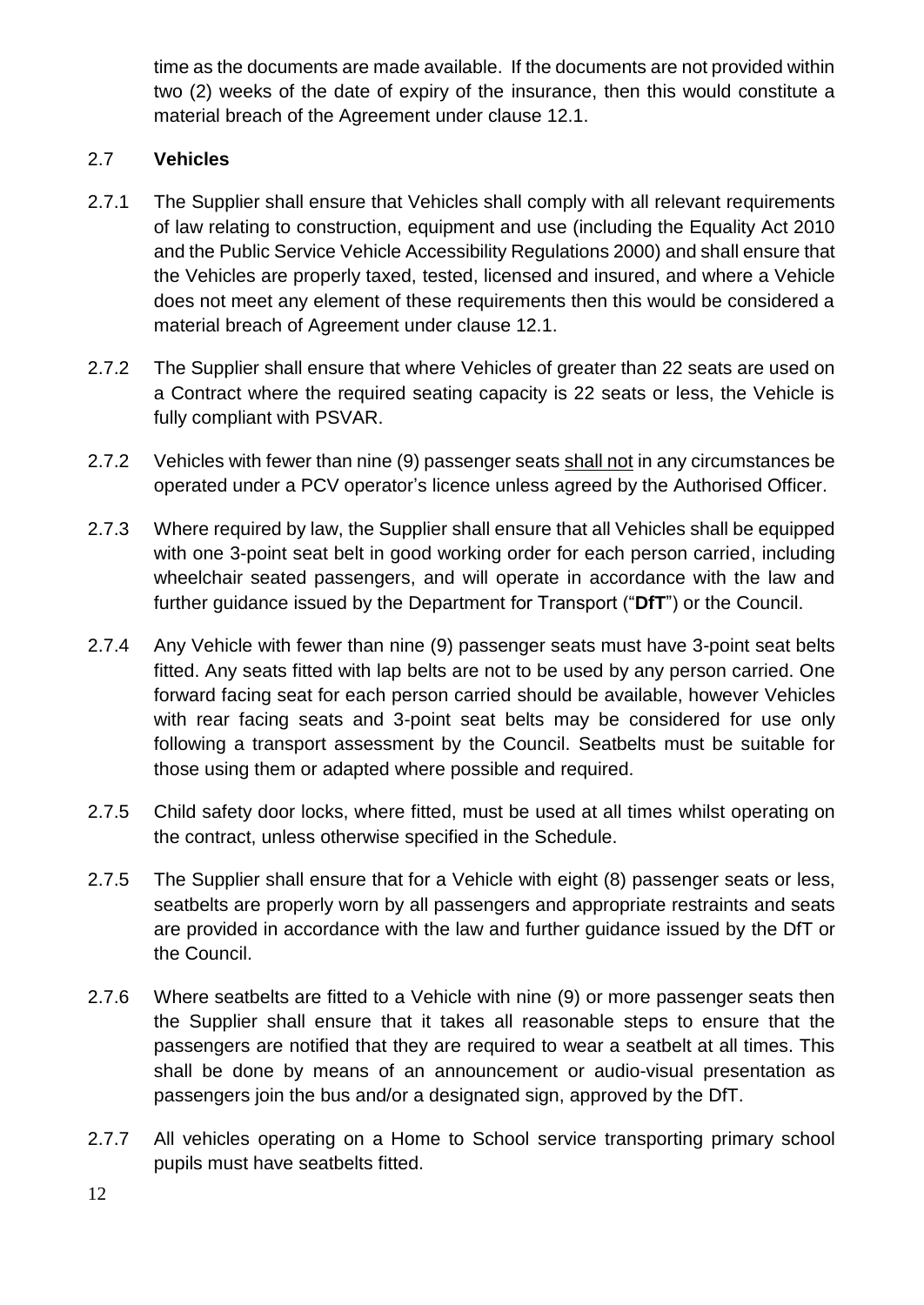- 2.7.8 The Supplier shall ensure that Vehicles are kept in good repair, meet the minimum legal requirements and are maintained to the Council's satisfaction. The Vehicles must be clean and tidy, both internally and externally, and the interior must be free from strong odours or perfumes.
- 2.7.9 If the Council is not satisfied regarding the maintenance of a Vehicle then it reserves the right to specify that the Vehicle is not used on any Service until such time as the Vehicle is deemed by the Council to be satisfactory.
- 2.7.10 A daily walk round check ("**First Use Check**") shall be undertaken by a responsible person acting on behalf of the Supplier before a Vehicle is first used in accordance with the Best Practice Guide.
- 2.7.11 A copy of the defect sheet recording the First Use Check each day must be kept with the Vehicle and be available for inspection unless otherwise agreed by the Authorised Officer.
- 2.7.12 The Authorised Officer and any person nominated by him shall be allowed reasonable access by the Supplier to examine Vehicles, the Supplier's premises and records relating to the maintenance and operation of the Vehicles and the provision of the Service.
- 2.7.13 The Supplier shall ensure that scheduled vehicle inspections are undertaken by a competent person as set out in the licence and/or permit requirements obtained in accordance with clause 2.4. Non PCV Vehicles must be inspected every thirteen (13) weeks (this can include MOT, main dealer service and the Taxi Licensing Authority tests).
- 2.7.14 Maintenance, inspection and First Use Check records must be kept for a minimum of fifteen (15) months for all Vehicles operating on the Service.
- 2.7.15 The Supplier shall ensure that all Vehicles shall be fitted with a serviceable foam or water fire extinguisher which complies with BS 5423 or BS EN3 and has a minimum fire rating of at least 8A or 21B.
- 2.7.16 The Supplier shall ensure that all PCVs are fitted with a serviceable reversing horn which must be used when the Vehicle is reversing except where otherwise agreed by the Authorised Officer.
- 2.7.17 All PCVs must be fitted with wheel nut indicators except where otherwise agreed by the Authorised Officer.
- 2.7.18 The Supplier shall ensure that all Vehicles comply with the details submitted in the Tender, or as otherwise agreed, in writing, by the Authorised Officer.
- 2.7.19 The Supplier shall ensure that all Vehicles, including taxis, display the destination and/or service number and other information required by the Specification. The Supplier shall ensure that all Vehicles used in the delivery of the Service display the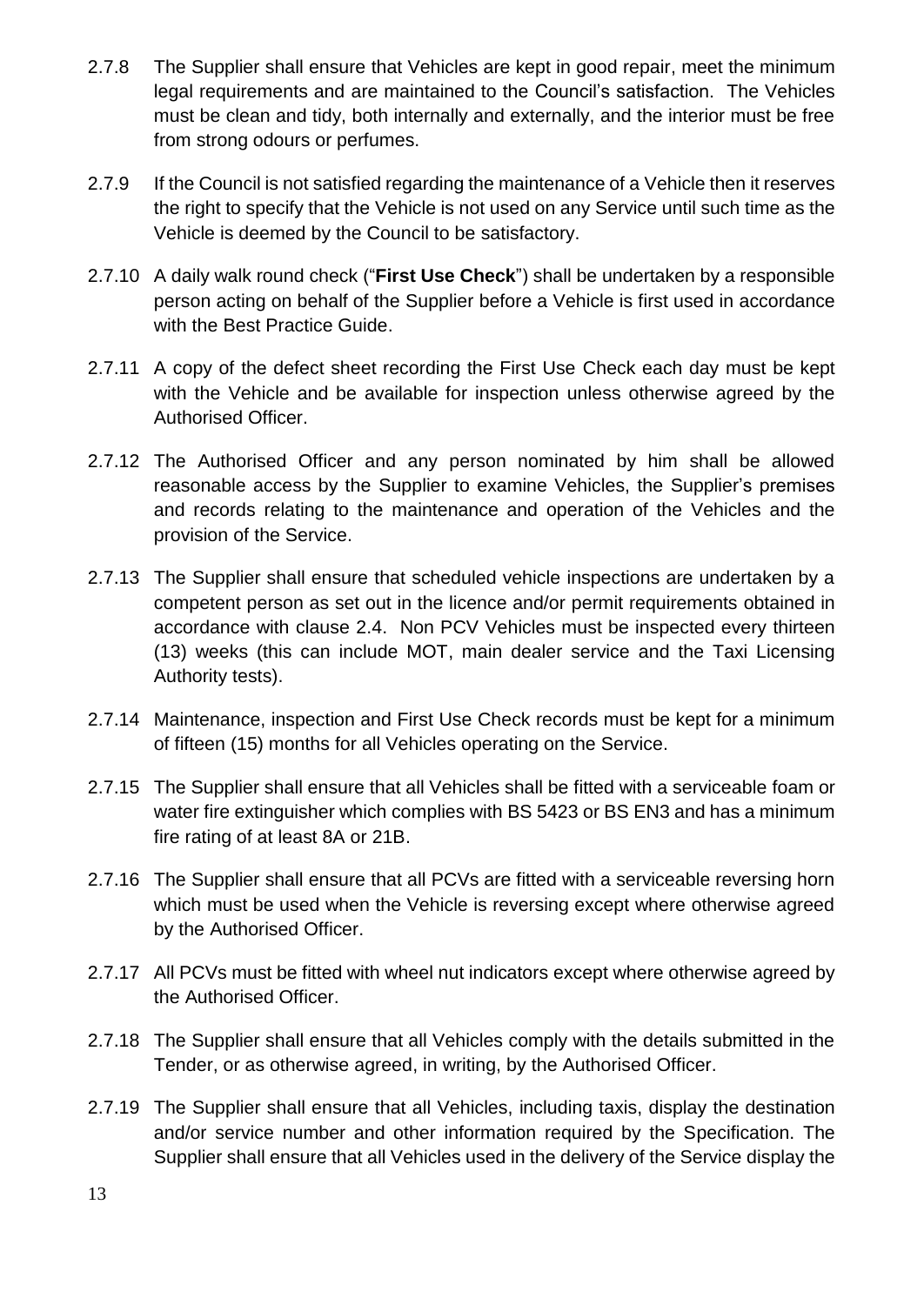name of the Supplier. This may be on the Vehicle, the destination/service number display or other appropriate and visible means.

2.7.20 **Taxi Contracts:** The following condition applies to contracts for all Taxi Services:

# **Vehicle Age:**

Unless otherwise stated in the Specification, the maximum age for Vehicles used to deliver the Services during the Term of this Agreement shall be twelve (12) years for Vehicles of eight (8) passenger seats and fewer (including vehicles adapted for the carriage of wheelchairs).

2.7.21 **Minibus, Bus and Coach Contracts:** The following condition applies to contracts for Bus and Coach Services undertaking the Home to School and Health and Social Care Transport Service:

# **Vehicle Age:**

Unless otherwise stated in the Specification, the maximum age for Vehicles used to deliver the Services during the Term of this Agreement shall be:

- (a) fifteen (15) years for Vehicles of sixteen (16) passenger seats and fewer (including vehicles adapted for the carriage of wheelchairs); and/or
- (b) twenty-five (25) years for Vehicles of seventeen (17) passenger seats and over.
- 2.7.22 **Local Bus Contracts**: The following condition applies to contracts for Local Bus Services:

## **Vehicle Age:**

Unless otherwise stated in the Specification, the maximum age for Vehicles used to deliver the Services for the Term of this Agreement shall be:

- (a) seven (7) years for Vehicles of twenty one (21) seats and fewer; and/or
- (b) twelve (12) years for Vehicles of twenty-two (22) seats and over.
- 2.7.23 Vehicles fitted with passenger wheelchair lifts, which must conform to LOLER 98 Regulations, require an annual LOLER weight test certificate and an inspection by a competent person every six (6) months. Evidence of both must be retained by the Supplier and produced for inspection by the Authorised Officer on request.
- 2.7.24 Suppliers shall ensure that they inform the appropriate licensing authorities, in writing, of any Vehicles which have been modified after original registration and that they have been re-tested by the Driver and Vehicle Standards Agency, if required. Evidence of the notification of modification, response and re-test must be kept by the Supplier and produced for inspection by the Authorised Officer on request. The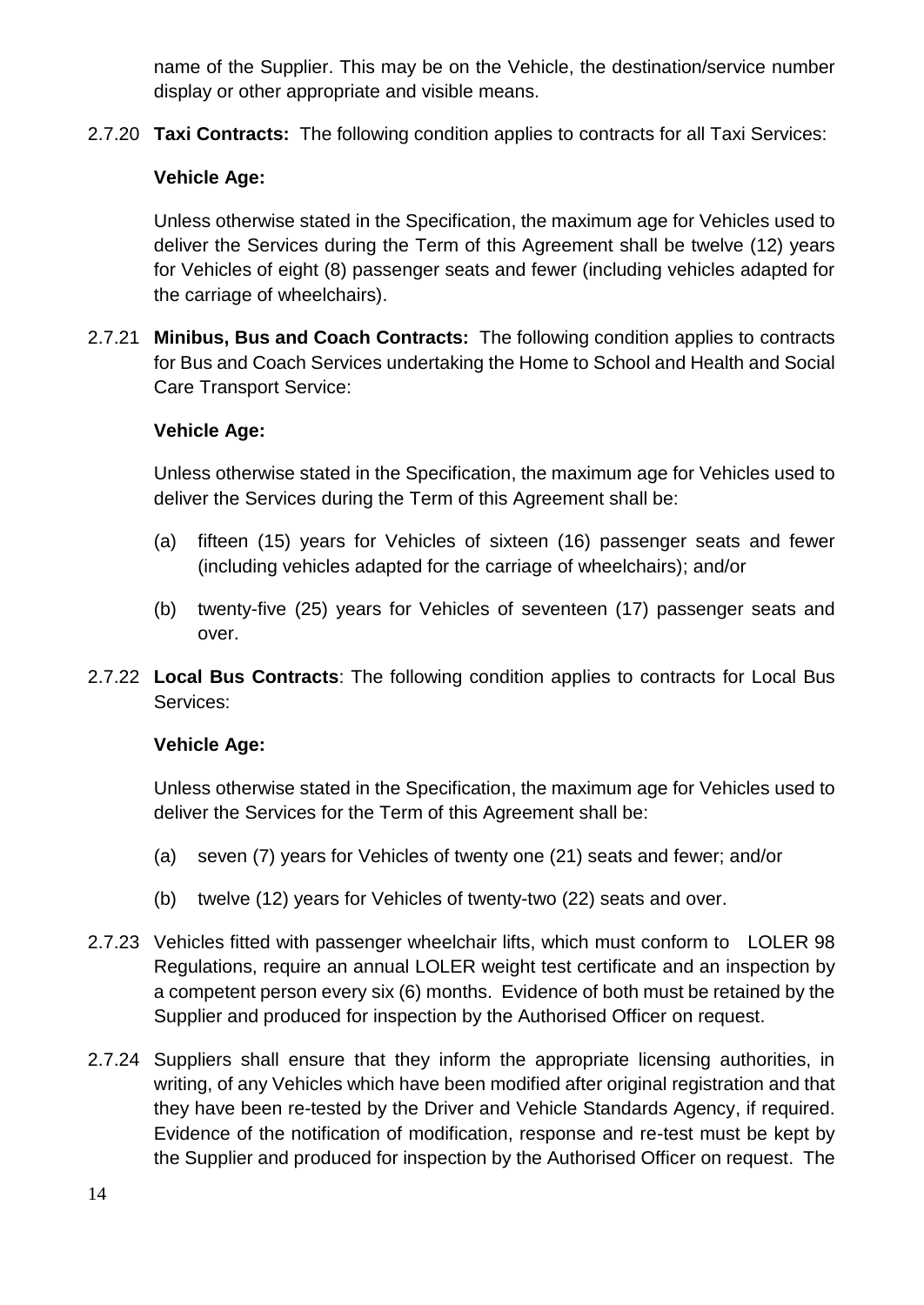Council, subject to an inspection, reserve the right to deem a modified Vehicle as unsuitable for contracted Services.

2.7.25 The Supplier shall consider the Advertising Practice Code prior to agreeing to enter in to any vehicle advertisement agreement. The code gives specific guidance relating to advertising to children and is enforced by the Advertising Standards Authority.

# 2.8 **Training and Introductory Visits**

- 2.8.1 The Supplier will arrange for the Contract Manager, and where appropriate, Drivers and Passenger Assistants to participate in training programmes for the safety and wellbeing of passengers organised by the Council.
- 2.8.2 Where the Service is provided to a primary or special needs school for the first time by the Supplier and where a Vehicle with fewer than thirty (30) seats is being used to provide the Service at any school, the Authorised Officer may require the Supplier to arrange for the Driver (and any Passenger Assistant) to attend either the home or the school to meet the pupils who are to be carried.

## 2.9 **Passengers**

- 2.9.1 The Council will issue the majority of pupils travelling on Home to School transport with a travel permit. The Supplier shall ensure that Drivers shall check such permits and the Supplier shall provide the Authorised Officer with details of the name and school of any child travelling on a Home to School Service without such a permit. On a Local Bus Service, non-permit holders shall pay the appropriate fare to the Supplier. Pupils shall not be refused travel without the prior agreement of the Authorised Officer on a Home to School Service.
- 2.9.2 The Supplier shall not eject any pupil/passenger from a Vehicle before the desired stop except in circumstances where the actions of the pupil/passenger have constituted a genuine threat to the safety of the Driver, other passengers or other road users. If such action takes place, the Supplier shall notify the Authorised Officer immediately.
- 2.9.3 The Supplier shall ensure that wherever practicable no standing passengers are carried on a journey which caters principally for school children. There shall be no standing passengers at all on Vehicles which do not have a permit to carry them. Where overloading occurs the Authorised Officer shall be informed immediately.
- 2.9.4 The Supplier shall ensure that Drivers and Passenger Assistants are made aware of the special needs of any passenger, where known, and that they shall be given all reasonable assistance and shown all due courtesy.
- 2.9.5 The Supplier shall ensure that any specific requirements or instructions, issued to the Supplier by the Council, for the transport of individual passengers are adhered to at all times and that any concerns are reported to the Council immediately.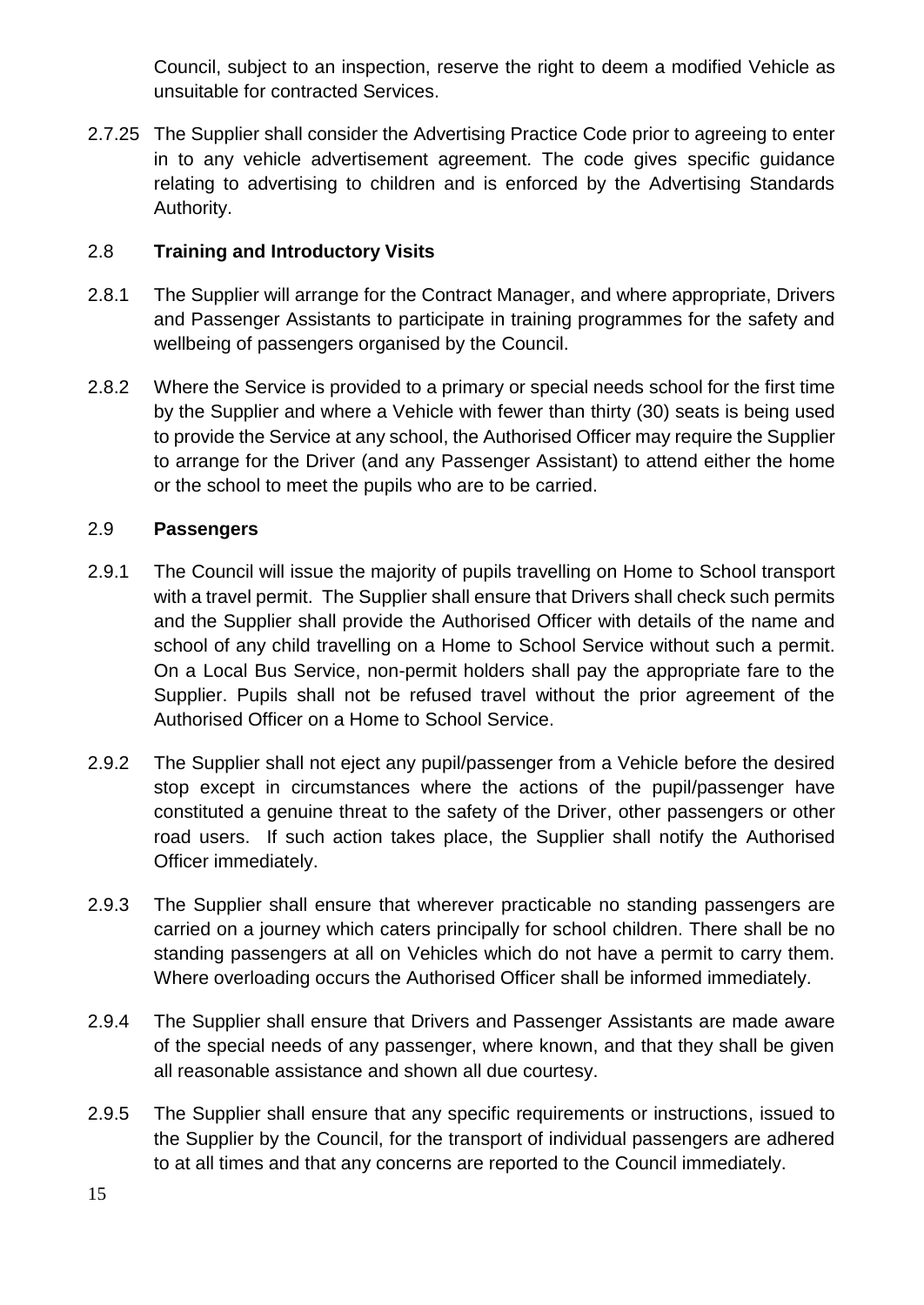#### 2.10 **Provision of Information and Freedom of Information**

- 2.10.1 Whenever required by the Authorised Officer the Supplier will provide access to all documentation relating to the Service including (but without limitation) licences, permits and certificates relating to Drivers, Passenger Assistant or Vehicles. The Authorised Officer may take copies of such material.
- 2.10.2 The Supplier shall notify the Authorised Officer, in writing, immediately the Supplier becomes aware of any action or prosecution in relation to any Vehicle, operating base or facility, Driver, Passenger Assistant or any other person connected with the Service. This includes any investigations or public inquiries carried out by a Taxi Licensing authority or the Traffic Commissioner regardless of whether they relate to the Council's contract operations or not.
- 2.10.3 The Supplier shall permit access with reasonable notice to nominated representatives of the Council to relevant accounts and other financial records throughout the duration of the Agreement to assess a Supplier's financial stability. The Council may also request further financial information or undertake credit checks at any time.
- 2.10.4 The Supplier acknowledges that the Council is subject to the requirements of the FOIA and the EIR and shall:
	- (a) provide all necessary assistance and cooperation as reasonably requested by the Council to enable the Council to comply with its obligations under the FOIA and the EIR;
	- (b) transfer to the Council all Requests for Information relating to this Agreement that it receives as soon as practicable and in any event within two (2) Working Days of receipt;
	- (c) provide the Council with a copy of all Information belonging to the Council requested in the Request for Information which is in its possession or control in the form that the Council requires within five (5) Working Days (or such other period as the Council may reasonably specify) of the Council's request for such Information; and
	- (d) not respond directly to a Request for Information unless authorised in writing to do so by the Council.
- 2.10.5 The Supplier acknowledges that the Council may be required under the FOIA and the EIR to disclose Information concerning the Supplier or the Services (including commercially sensitive information) without consulting or obtaining consent from the Supplier. In these circumstances the Council shall, in accordance with any relevant guidance issued under the FOIA, take reasonable steps, where appropriate, to give the Supplier advance notice, or failing that, to draw the disclosure to the Supplier's attention after any such disclosure.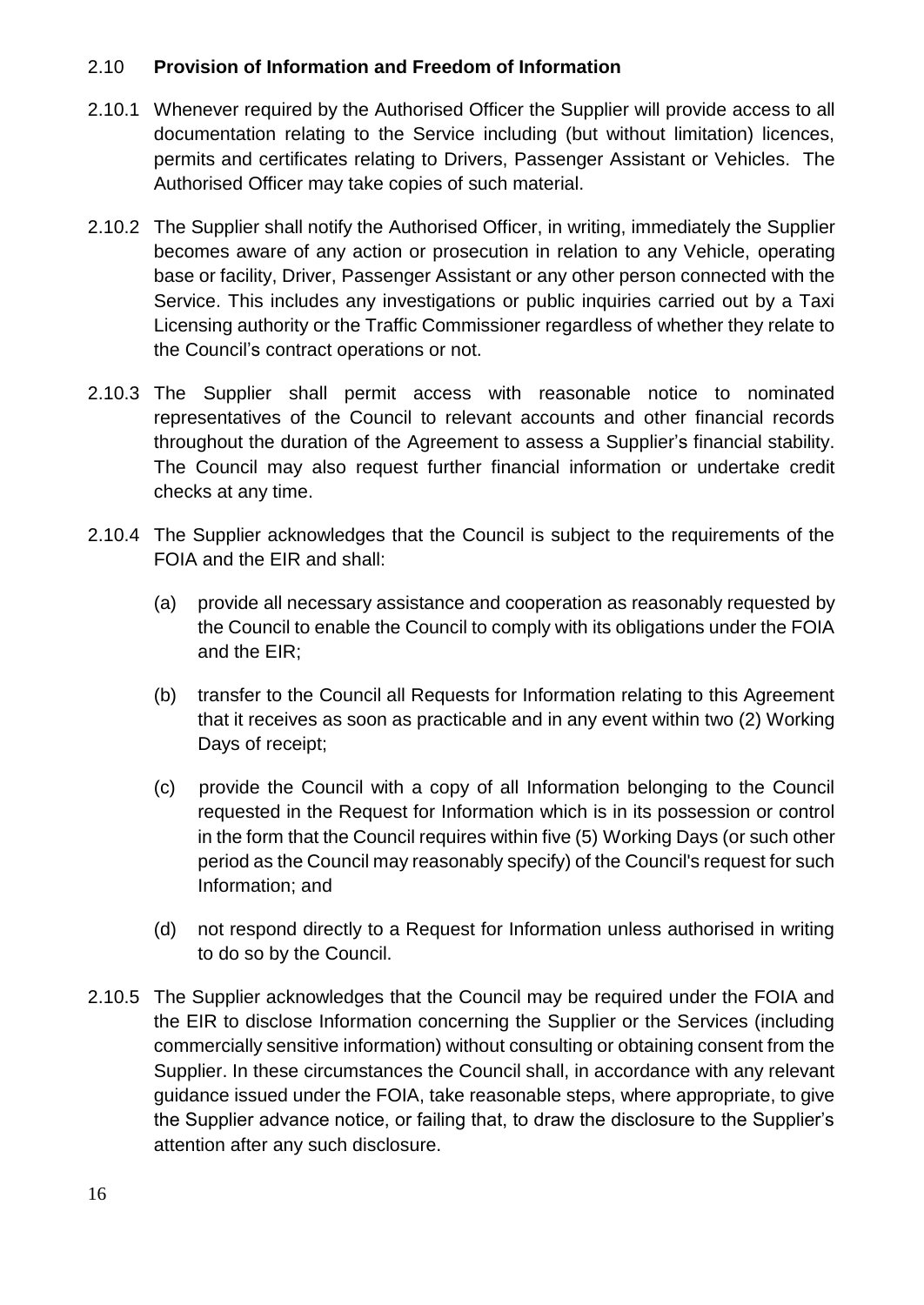- 2.10.6 Notwithstanding any other provision in this Agreement, the Council shall be responsible for determining in its absolute discretion whether any Information relating to the Supplier or the Services is exempt from disclosure in accordance with the FOIA and/or the EIR
- 2.10.7 The Supplier shall maintain an adequate records management system which will enable it to access the information within the time limits prescribed.
- 2.10.8 The Supplier shall indemnify the Council against all claims, demands, actions, costs, proceedings and liabilities which the Council directly incurs due to the Supplier's (or any subcontractors) breach of this clause 2.10 or any part of it.
- 2.10.9 The Supplier will inform Drivers and Passenger Assistants that information, including their personal data, may be disclosed to relevant authorities (including Taxi Licensing Authorities and The Traffic Commissioners) by the Supplier or by the Council to fulfil their obligations to them
- 2.10.10 The Supplier shall agree to share ticket machine data with the Council in accordance with sections 16 and 17 of the North Yorkshire & York Concessionary Fares Scheme 1 October 2016, or as otherwise amended for contract management purposes.

# 2.11 **Surveys**

- 2.11.1 The Supplier shall complete or distribute survey forms relating to the Service as the Authorised Officer may require from time to time.
- 2.11.2 The Council may itself undertake surveys on any Vehicle at any time without notice.

## 2.12 **Smoking Policy**

The Supplier shall ensure that no smoking, including the use of electronic cigarettes, is permitted at any time on any Vehicle used for the Service. The Supplier must ensure that the necessary no smoking signs are fitted to the Vehicle to comply with current legislation. The Supplier shall ensure that the Drivers and Passenger Assistants adhere to all legislation, as well as the policies in place at any premises which form part of the Route. Drivers and Passenger Assistants must not smoke within sight of a school or any premises which form part of the Route.

## 2.13 **Best Practice Guide**

The Supplier shall comply with the Best Practice Guide at all times during the Term of this Agreement. The Council reserves the right from time to time to issue amendments to the Best Practice Guide and shall make available copies of the same to the Supplier. Such amendments shall be deemed to form part of the terms and conditions of this Agreement and the Supplier shall comply with their requirement.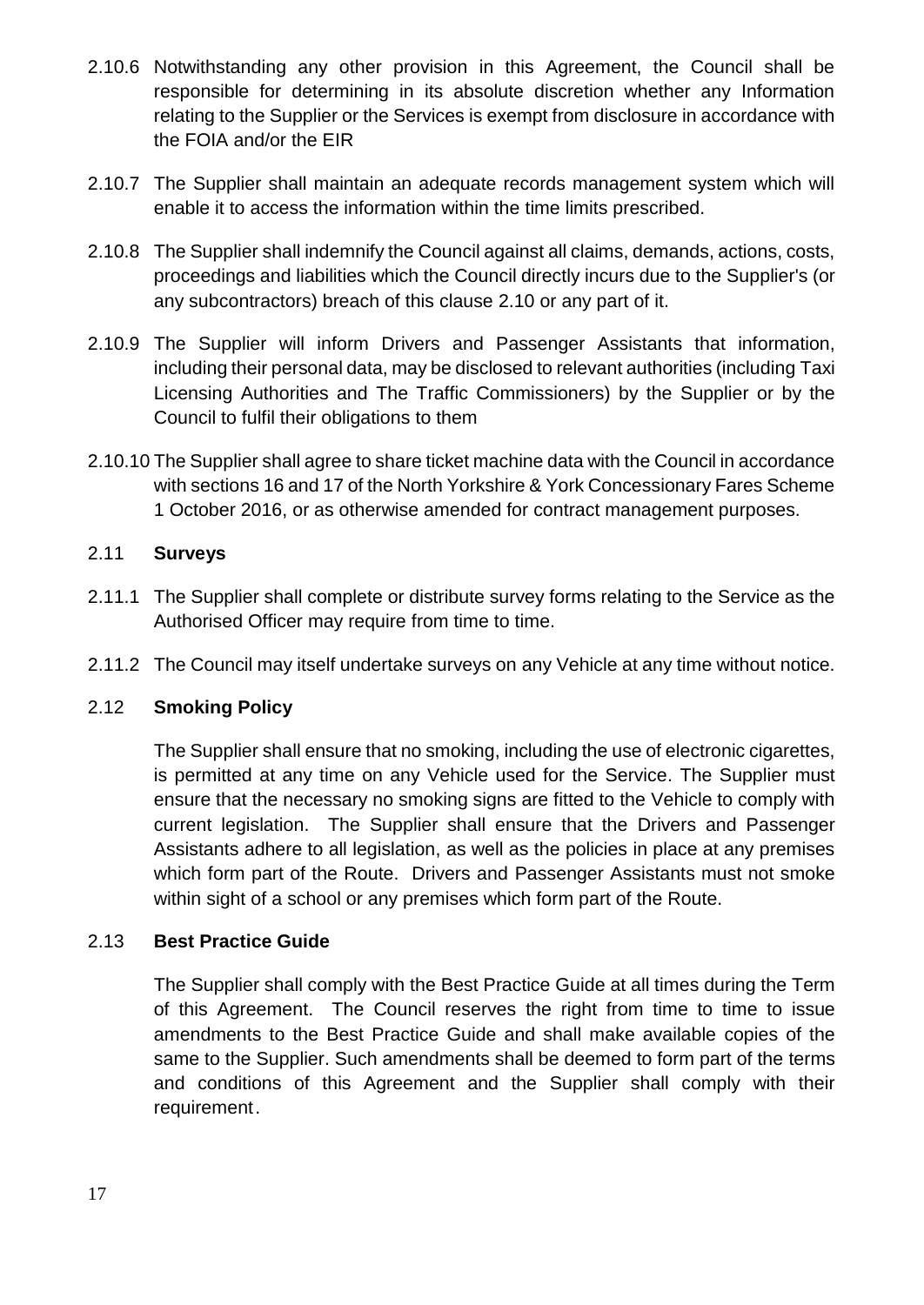## **3**. **SERVICE DETAIL**

- 3.1 The Supplier shall operate the Service on the Routes in accordance with the terms and conditions of this Agreement including the details in the Specification.
- 3.2 If the Service constitutes a Local Bus Service the Supplier shall register the Service with the relevant Traffic Area Office. The Supplier is responsible for the preparation and submission of registration documents and payment of fees to the Traffic Area Office except where otherwise agreed by the Authorised Officer.
- 3.3 The Supplier shall not vary any Route or the location of any stopping place without the prior approval of the Authorised Officer.
- 3.4 The Supplier shall obtain such consents as are necessary to ensure that the Service may be provided over any part of a Route which is not on the public highway.
- 3.5 Where appropriate the Supplier shall make use of any bus stations along a Route except where agreed otherwise by the Authorised Officer. The Supplier shall ensure that all recognised stopping places are observed along a Route unless specified otherwise in the Specification. The Supplier shall assess the safety of each nonrecognised stopping place prior to its use, and all risk assessment paperwork shall be retained by the Supplier for inspection by the Authorised Officer where requested.
- 3.6 The Supplier shall be responsible for obtaining all necessary consents to use any bus station for a route as appropriate and shall be responsible for the payment of any fees for such use or for road/bridge tolls.
- 3.7 If a connecting Service is provided for school children then the Driver must wait with any child(ren) for the arrival of the connecting Service. The Supplier will be responsible for ensuring the safety of any such child(ren) where such a connection fails (including, but not limited to, making alternative arrangements for the journey).
- 3.8 The Supplier may not register a Home to School or Health and Social Care Transport Service as a Local Bus Service without first seeking the written consent of the Council.
- 3.9 The Supplier shall ensure that any Vehicle used to operate the Service is suitable for the Route followed.

# **4. CONTRACT CHARGES, PAYMENT AND RECOVERY OF SUMS DUE**

4.1 The Contract Charges for the Services shall be the full and exclusive remuneration of the Supplier in respect of the supply of the Services. Unless otherwise agreed in writing by the Council, the Contract Charges shall include every cost and expense of the Supplier directly or indirectly incurred in connection with the performance of the Services. For the avoidance of doubt, the Contract Charges shall be inclusive of VAT.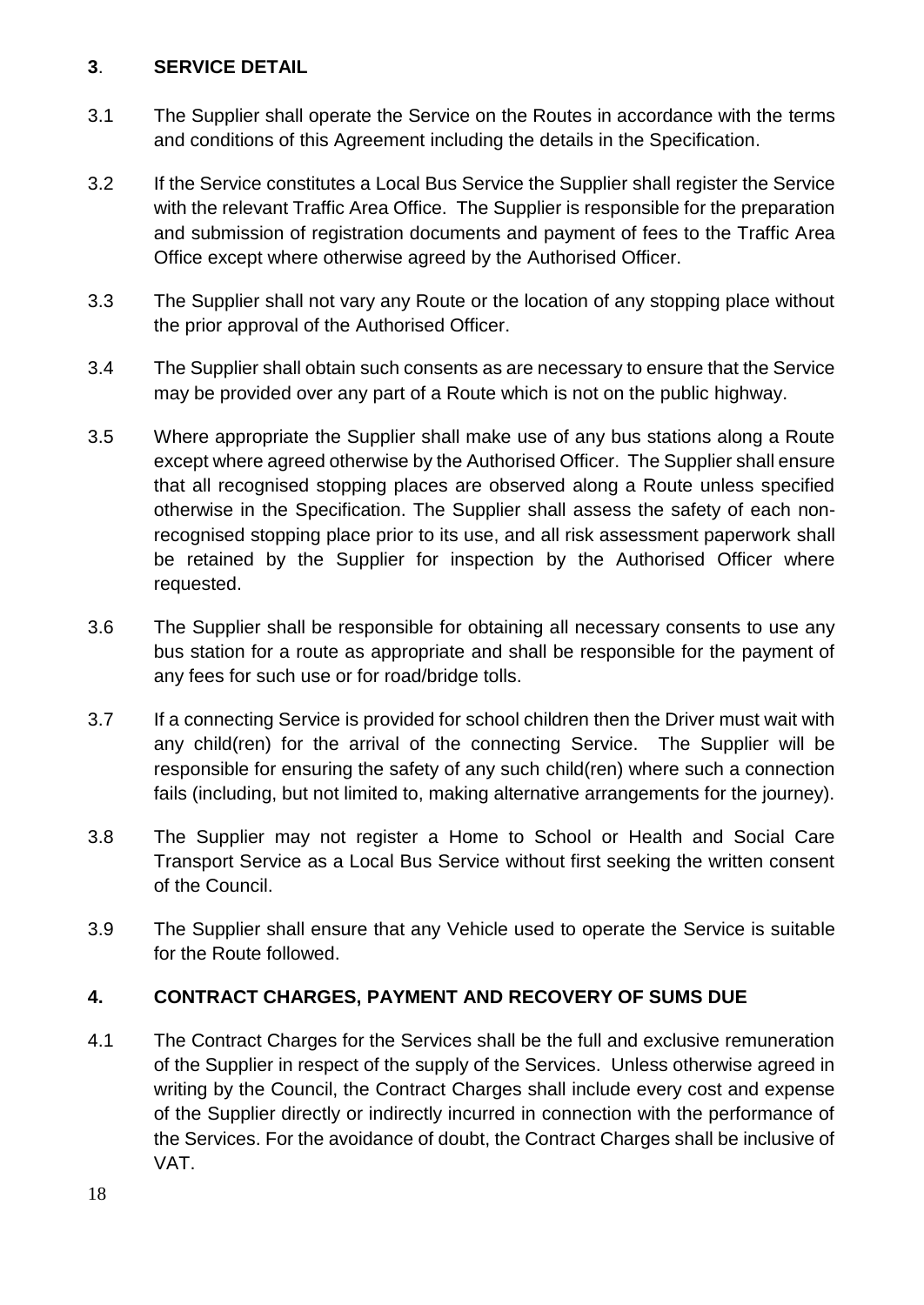- 4.2 The Supplier shall invoice the Council as specified in this Agreement (as may be amended by the Council from time to time) unless approval has previously been given for payment to be made via the Council's automatic payment system. Invoices shall be submitted monthly (or four (4) weekly as may be agreed) in arrears.
- 4.3 Each invoice shall include such supporting information as may be required by the Council (as per clause 4.4 below or as requested by the Council from time to time) to verify the accuracy of the invoice, including the relevant Purchase Order Number and a breakdown of the Services supplied in the invoice period. Non-compliant invoices will be sent back to the Supplier which may lead to a delay in payment
- 4.4 Invoices shall include:
	- (a) details of journeys or part journeys not operated and the reason;
	- (b) the total scheduled mileage not operated in the period covered by the invoice;
	- (c) in respect of Local Bus Service contracts, including registered Home to School Transport Services:
		- (i) the number of fare paying passengers and concessionary pass holders carried and revenue accrued for each journey on each day in the fourth week of operation and each successive fourth week (the Authorised Officer may require information for other weeks as necessary from time to time);
		- (ii) the total number of fare paying passengers and concessionary pass holders carried and revenue accrued by the Supplier for the period of the invoice; and
		- (iii) a quarterly statement of payments received from all authorities in respect of concessionary fares; a
	- (d) full details of the Contract Charges; and
	- (e) where relevant and agreed by the Council in advance, the costs of making alternative arrangements.

For the avoidance of doubt, where payments are made via the automatic payment system, the Supplier shall still be required to submit the above information on a monthly basis.

- 4.5 The Council reserves the right to withhold full payment of an invoice where the necessary information referred to in clause 4.4 above is not provided.
- 4.6 In consideration of the supply of the Services by the Supplier, the Council shall, subject to clause 4.7, pay the Supplier the invoiced amounts no later than thirty (30) days from receipt of the invoice after verifying that the invoice is valid and undisputed and includes a valid Purchase Order Number. All payments will be via the BACS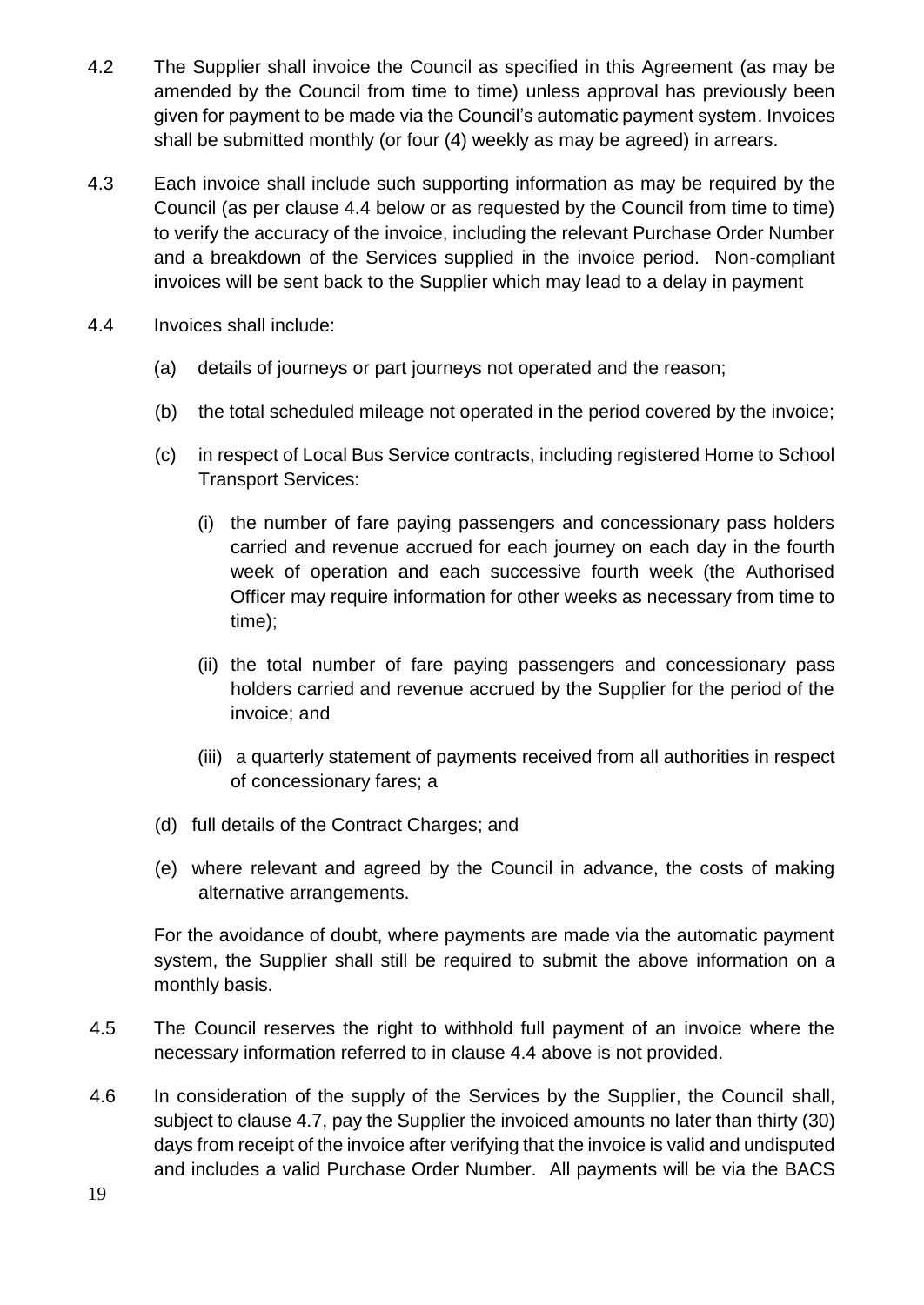payment system and an acknowledgement will be sent by email**.** The Council may, without prejudice to any other rights and remedies under the Agreement, withhold or reduce payments in the event of unsatisfactory performance.

- 4.7 The Council may arrange for small and medium sized enterprises to be paid within ten (10) days on request provided that the Supplier has been classified as a small and medium sized enterprise and has completed the application form via the Council's website.
- 4.8 If the Council fails to consider and verify an invoice or raise a dispute within thirty (30) Working Days of receipt the invoice shall be regarded as valid and undisputed for the purpose of clause 4.6.
- 4.9 If there is a dispute between the Parties as to the amount invoiced, the Council shall pay the undisputed amount. The Supplier shall not suspend the supply of the Services during the period of dispute and any disputed amounts shall be resolved through the dispute resolution procedure detailed in clause 18.
- 4.10 If a payment of an undisputed amount is not made by the Council by the due date, then the Council shall pay the Supplier interest at the interest rate specified in the Late Payment of Commercial Debts (Interest) Act 1998.
- 4.11 If any sum of money is recoverable from or payable by the Supplier under this Agreement (including any sum which the Supplier is liable to pay the Council in respect of any breach of this Agreement (including but not limited to clause 10.5)), that sum may be deducted unilaterally by the Council from any sum then due, or which may come due, to the Supplier under this Agreement or under any other agreement or contract with the Council. The Supplier shall not be entitled to assert any credit, set-off or counterclaim against the Council in order to justify withholding payment of any such amount in whole or in part.
- 4.12 The Council will only pay the Contract Charges for transport journeys which were actually required and which did take place. Failure to notify the Authorised Officer of non-operation or changes to a contract as a result of passengers moving address or leaving school will result in action being taken to re-cover any payment made that the Supplier is not entitled to.
- 4.13 During periods of adverse weather and/or where the Council, school or establishment cancels a journey before 8am on the morning of that journey was scheduled to take place, through notification on the Council website, phone call or other suitable method of communication, then the Supplier is entitled to claim the cost of that morning's journey (up to 50% of the daily Contract Charges).
- 4.14 During extended periods of adverse weather of three (3) days or more, and where the school has been closed, the Council will, at its sole discretion, consider whether additional payments can be claimed by the Supplier, up to a maximum of 75% of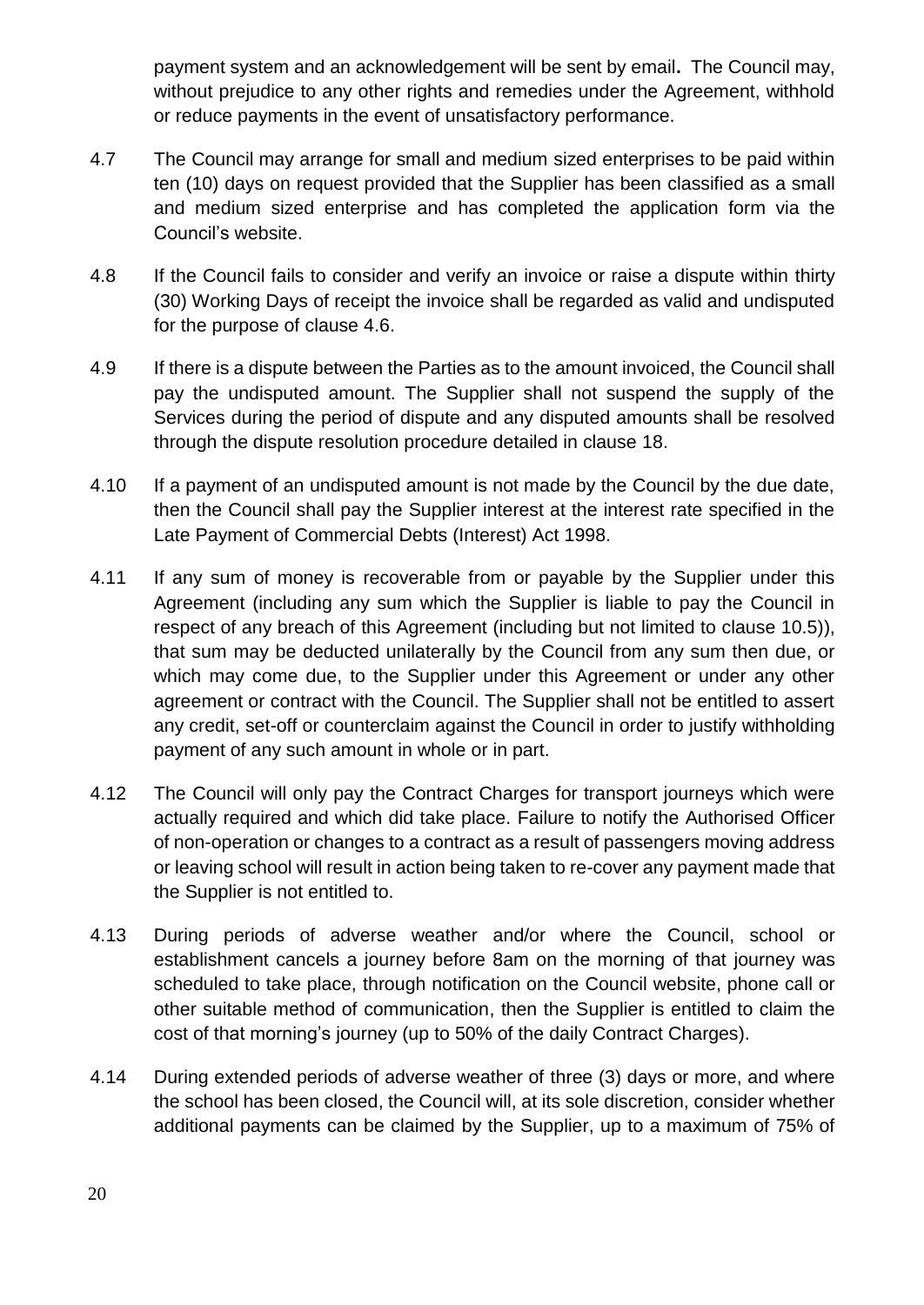the daily Contract Charges for each day of non-operation. The Council will notify the Supplier if this additional payment will be made.

# **5. CONTRACT CHARGES REVIEW**

- 5.1 The Contract Price will remain fixed for the term of the Contract but the Contract Price will be increased with effect from the  $1<sup>st</sup>$  of April in each year in line with the change in the rate of inflation as measured by the movement in the United Kingdom Consumer Price Index (CPI).
- 5.2 The Contract Price will be adjusted by multiplying all rates and prices in the Tender by a price fluctuation factor in which the numerator is the Revised Index Figure and the denominator is the Base Index Figure.
- 5.3 "Base Index Figure" shall mean the CPI for the January preceding the 1<sup>st</sup> of April of the year in which the Contract commences.
- 5.4 "Revised Index Figure" shall mean the CPI for the January preceding the 1<sup>st</sup> of April on which Contract Charges are increased.
- 5.5 There will be no price rise on  $1<sup>st</sup>$  of April of the year in which the Contract commences - Tendered prices will be used for the period from 1<sup>st</sup> of April of that year to the 31<sup>st</sup> of March of the following year.

## **6. PUBLICITY**

- 6.1 The Council has produced a Bus Information Strategy which sets out its requirements for the provision of information. Except where otherwise agreed by the Council the Supplier is responsible for providing and distributing publicity for the Service in compliance with the Minimum Enforceable Requirement in the Bus Information Strategy.
- 6.2 The Supplier shall supply copies of publicity material to the Authorised Officer at least seven (7) days before commencement of the Service except where otherwise agreed by the Authorised Officer. This requirement includes any publicity applying to changes to an existing Service.
- 6.3 If the publicity material provided by the Supplier is inadequate the Authorised Officer may, (upon prior notice being given to the Supplier) produce the necessary publicity material on the Supplier's behalf and deduct the costs incurred from the Contract Charges.
- 6.4 The Supplier shall provide timetable information at appropriate points on the Route as agreed with the Authorised Officer.

## **7**. **LOCAL BUS SERVICE FARES**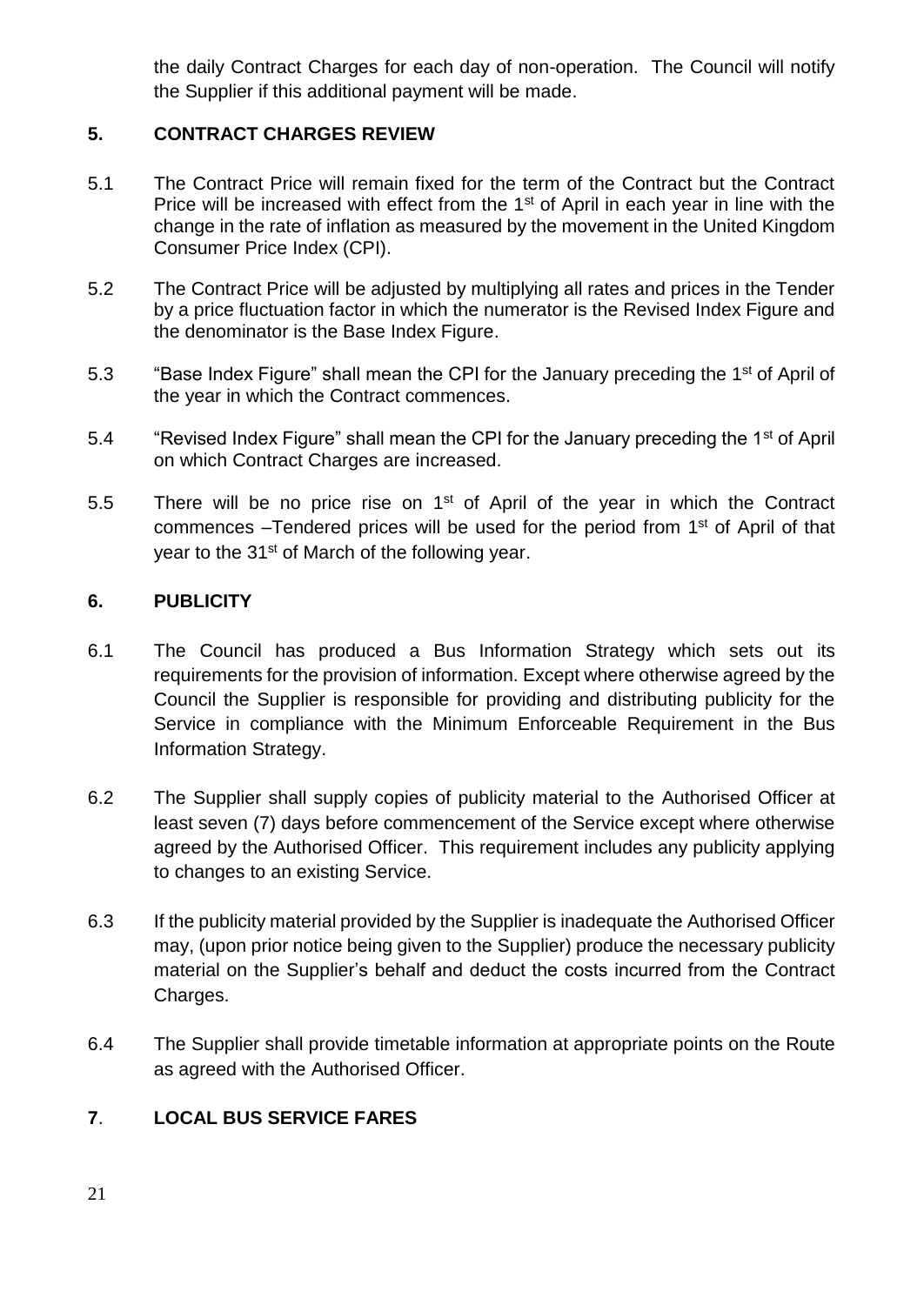- 7.1 If the Specification and/or the Contract Particulars includes a fare table or makes reference to fares conditions the Supplier shall comply with the requirements as specified in the Specification and/or the Contract Particulars in this respect. In all other circumstances the Supplier may determine fares subject to the following provisions of this clause 7.
- 7.2 The Supplier, where they will be operating an existing Service, must use the fare table applied by the previous Supplier for a minimum period of six (6) months from the Contract Start date, unless otherwise agreed by the Authorised Officer.
- 7.3 The Supplier shall provide the Authorised Officer with a comprehensive fare table for each Local Bus Service at least seven (7) days before it is proposed to be introduced except where otherwise agreed by the Authorised Officer. The Authorised Officer may approve, amend or refuse to give permission for the fare table to be introduced and undertakes not to act unfairly or maliciously in the application of this power.
- 7.4 The Supplier may apply to the Authorised Officer to revise fares on any Service no sooner than 6 months after the Contract Start date; such application shall be in writing and be at least twenty eight (28) days before the proposed introduction of such revisions. The Authorised Officer may approve, amend or refuse the proposed revision and shall give reasons for doing so.
- 7.5 The Supplier shall co-operate with the Council and any other authority which operates a concessionary fares scheme or system of multi-journey tickets. The Supplier shall ensure that any additional cost or revenue loss is borne by the authority introducing the scheme and shall be responsible for all negotiations relating to such scheme or system.
- 7.6 Half fares should be accepted for all young people from their  $5<sup>th</sup>$  birthday up to age eighteen (18) years. Children under five (5) shall be carried free of charge. The Supplier must participate in any ID schemes that may be introduced during the life of the Agreement and it may charge a reasonable administration fee approved by the Council to the passenger.
- 7.7 The Supplier shall collect and audit fares revenue, including electronic and pre-paid tickets.
- 7.8 Passengers shall be in receipt of a ticket, including electronic and pre-paid tickets, for all journeys made.
- 7.9 The Supplier may be required to enter into any through or joint ticketing arrangements as specified by the Council.

# **8**. **CHANGE OF CONTROL, SUB-CONTRACTING, ASSIGNMENT AND NOVATION**

22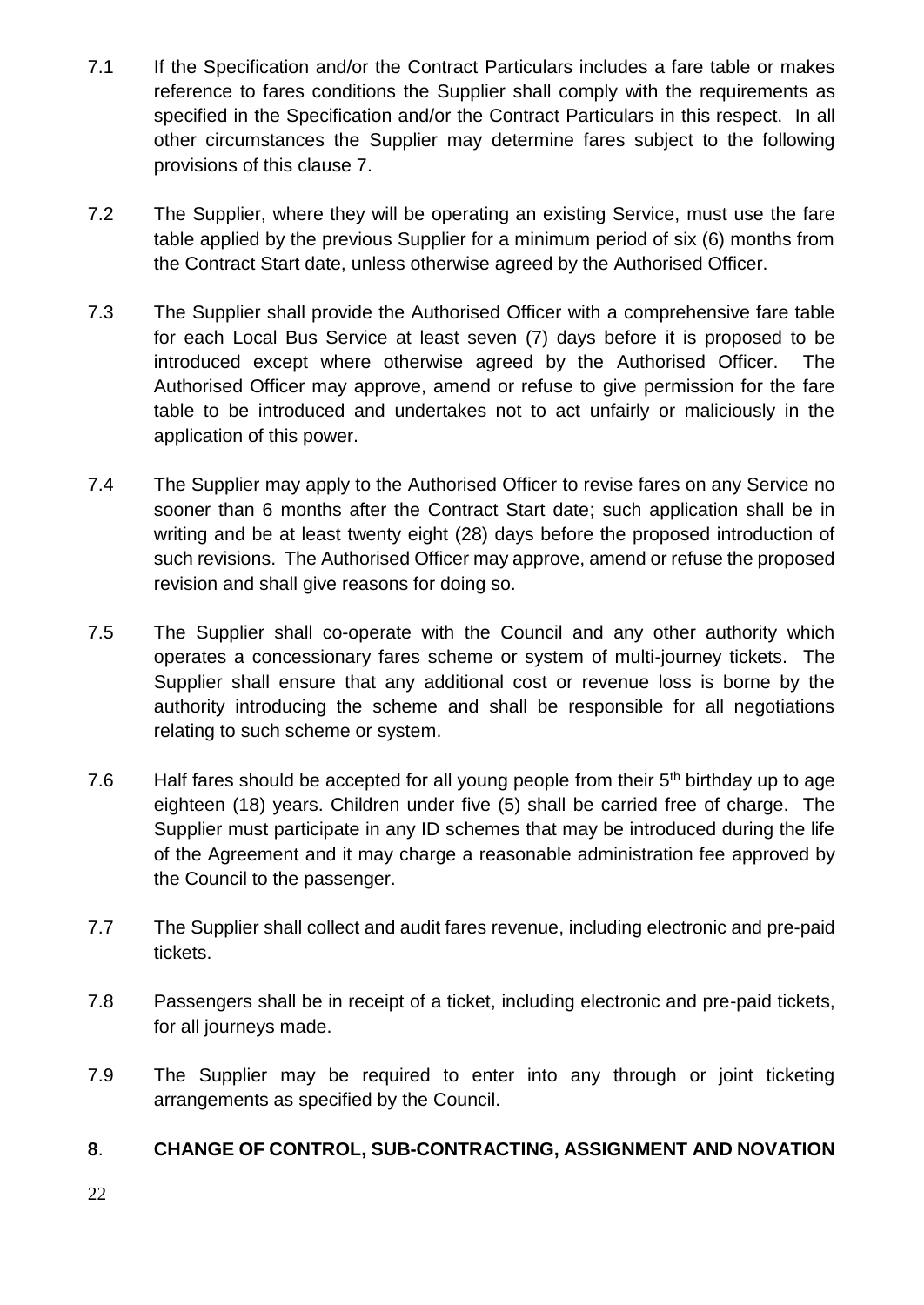- 8.1 The Supplier shall not transfer, novate or assign this Agreement without the prior written consent of the Council. For the avoidance of doubt, in the event of a sale or takeover of the Supplier's business, this Agreement shall not form part of any such sale or takeover without the prior written consent of the Council.
- 8.2 Where the Supplier undergoes a change of control within the meaning of section 416 of the Income and Corporation Taxes Act 1988, the Supplier shall notify the Council of such change or potential change of control as soon as practicable (in any event prior to the change taking effect). The Council must be satisfied that there are no discretionary or mandatory exclusion grounds under Regulation 57 of the Public Agreement Regulations 2015 (PCR 2015) (regardless of whether the PCR 2015 are engaged due to the value of the Agreement) or under the terms of the Agreement which are applicable as a result of the change; and where such grounds are identified the Council reserves the right to terminate the Agreement with immediate effect.
- 8.3 The Supplier shall not sub- contract part of any Service for more than (5) five consecutive days and on no more than one occasion without the Authorised Officer's prior written consent except in the case of genuine emergency. In all cases schools and establishments should be advised immediately of the name of the subcontractor who will provide the Service.
- 8.4 Subject to clause 8.3, the Supplier shall not without the written consent of the Council assign, sub-contract, novate or in any way dispose of the benefit and/ or the burden of this Agreement or any part of this Agreement. The Council may, in the granting of such consent, provide for additional terms and conditions relating to such assignment, sub-contract, novation or disposal. The Supplier shall be responsible for the acts and omissions of its sub-contractors as though those acts and omissions were its own.
- 8.5 Wherever sub-contractors are used these must be included on a list supplied by the Council and any Sub-contractors appointed by the Supplier to deliver the Services must hold a current Driver or Passenger Assistants badge provided by the Council. The Supplier remains responsible for the provision of the Service in accordance with this Agreement. Where a sub-contractor is used which is not included on the Council's list of contractors then this would be considered a material breach of the Agreement under clause 12.1.
- 8.6 Where the Council has consented to the placing of sub-contracts, the Supplier shall, at the request of the Council, send copies of each sub-contract, to the Council as soon as is reasonably practicable.
- 8.7 Where a Supplier utilises self-employed Drivers or Passenger Assistants the Council reserves the right to restrict the number of contracts that are awarded to the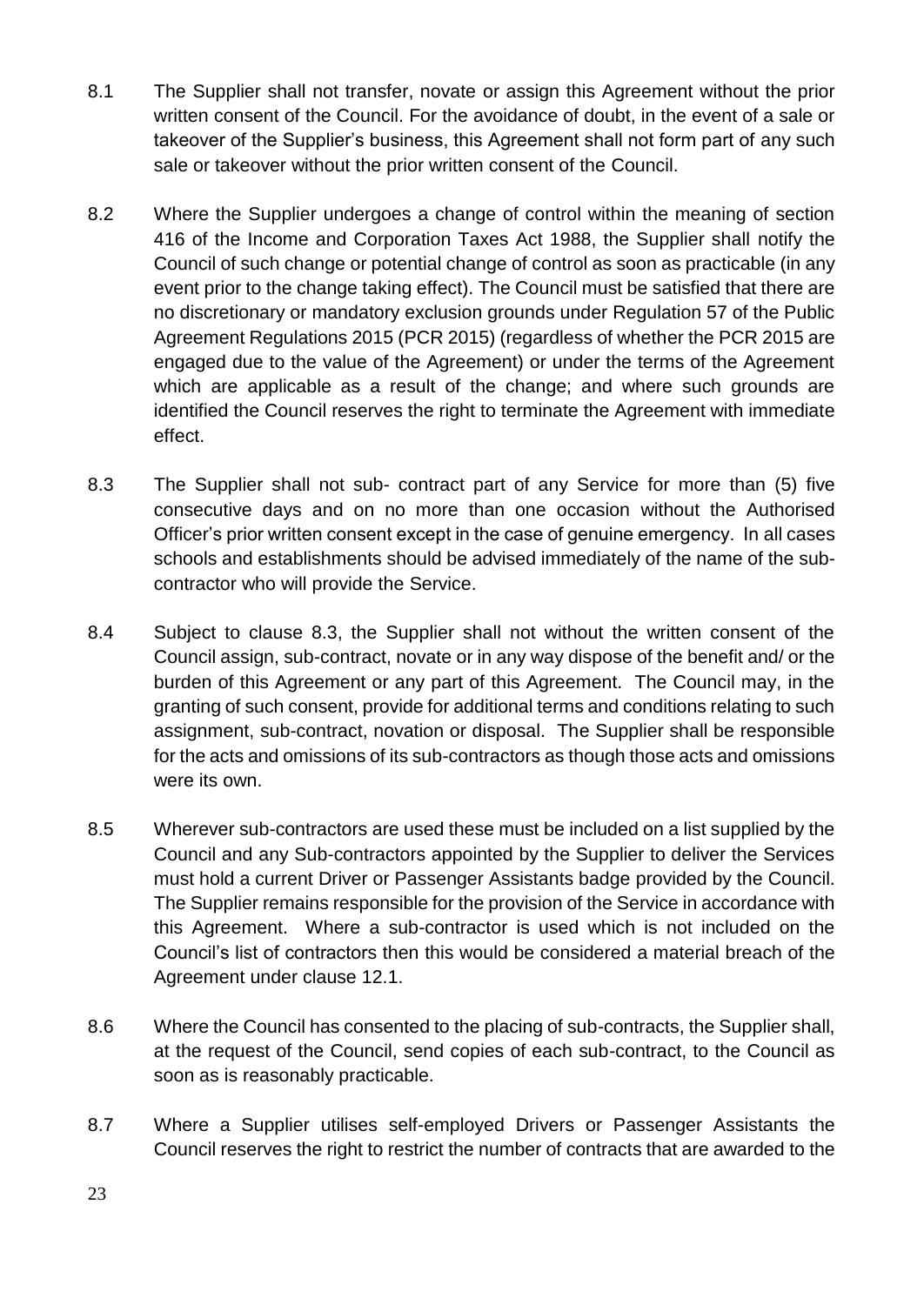Supplier. The use of self-employed Drivers to deliver the Service shall require the Council's prior written consent.

8.8 The Council may assign, novate, or otherwise dispose of its rights and obligations under this Agreement without the consent of the Supplier provided that such assignment, novation or disposal shall not increase the burden of the Supplier's obligations under this Agreement.

# **9**. **VARIATION**

- 9.1 At any time during the Term of this Agreement, the Authorised Officer may require the Supplier in writing to:
	- (a) omit any part of the Service;
	- (b) provide additional Services; or
	- (c) vary the scope of the Service or any part of it (including but not limited to introducing variations in timing, the number of passengers to be carried, the type of Vehicle used, the Route taken or any other matter associated with the Service).
- 9.2 If as a result of the requested variation, the Supplier is required to carry out additional mileage, this shall be paid at the following rates (as may be amended in accordance with clause 5) (the **Variation Rate**):

|                                                 | <b>Variation Rate Per Mile</b> |  |
|-------------------------------------------------|--------------------------------|--|
| Vehicle seating capacity                        |                                |  |
|                                                 | Over 1 Mile                    |  |
| Up to eight passenger                           |                                |  |
| seats                                           | 83p                            |  |
| $9 - 26$ passenger seats                        | £1.25                          |  |
| Over 26<br>passenger                            | £1.70                          |  |
| seats                                           |                                |  |
| Index is current at 1 <sup>st</sup> August 2019 |                                |  |

The Council may, at its sole discretion, consider a further adjustment to the Variation Rate in exceptional circumstances.

- 9.3 From time to time the Council may require the Supplier to make changes in timing, pick-up points and routing at very short notice. The Council will use all reasonable endeavours to give a minimum of twenty four (24) hours' notice of such changes.
- 9.4 Any variation which is required in accordance with this clause 9 shall be recorded in writing and issued to the Supplier by the Council.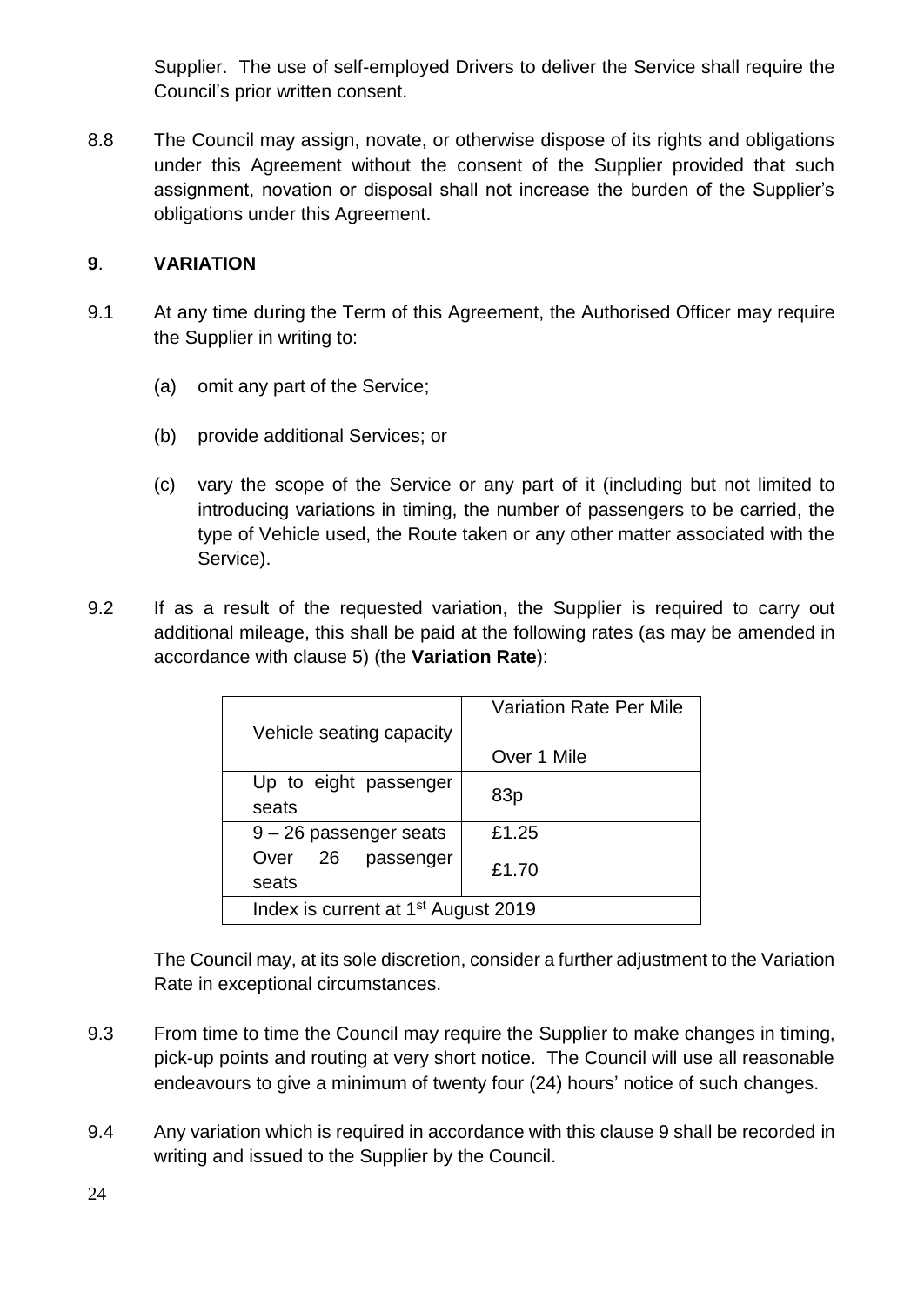9.5 If the Supplier is unwilling to undertake the variation proposed by the Council in accordance with this clause 9 then this will constitute a material breach of Agreement as per clause 12.1.

# **10**. **DEFAULT**

- 10.1 Without prejudice to the Council's other powers under this Agreement, where:
	- (a) the Council receives a complaint about the standard of the Service(s); and/or
	- (b) if the Supplier commits any breach of this Agreement (including but not limited to the failure to comply with the Contract Standards) which is capable of remedy,

the Council will be entitled to serve a notice to the Supplier stating the nature of the breach and/or default and the action required to remedy the breach and/or default, including timescales ("**Default Notice**"). Any such timescale shall be reasonable in accordance with the nature of the breach and/or default.

- 10. 2 The Supplier will take the action specified in the Default Notice within the timescale set out at its own cost. Failure to respond and return a Default Notice within the specified timescale will result in additional administrative costs being incurred by the Supplier.
- 10.3 The Supplier shall comply with the Default Notice but shall be permitted to make representations to the Authorised Officer on the matters referred to in it which the Authorised Officer shall consider and, as necessary, discuss with the Supplier.
- 10.4 Unless a Default Notice is waived or deferred by the Authorised Officer as a consequence of the representations made by the Supplier under clause 10.3, the Supplier shall pay the Council a default payment for each default which may represent no less than 25% of the daily Contract Charges payable or a sum of £20 whichever shall be the greater. The Council reserves the right to issue a default for the full daily service price. This sum shall be deducted from the Contract Charges by the Authorised Officer. For the avoidance of doubt, the Council will not pay the Contract Charges which relate to any part of the Service which is not provided by the Supplier as a result of the default.
- 10.5 The Supplier and the Council agree that the default payment payable to the Council in respect of Default Notices represents a reasonable estimate of the cost incurred by the Council in investigating the default(s), serving the Default Notice and, where relevant, checking for compliance.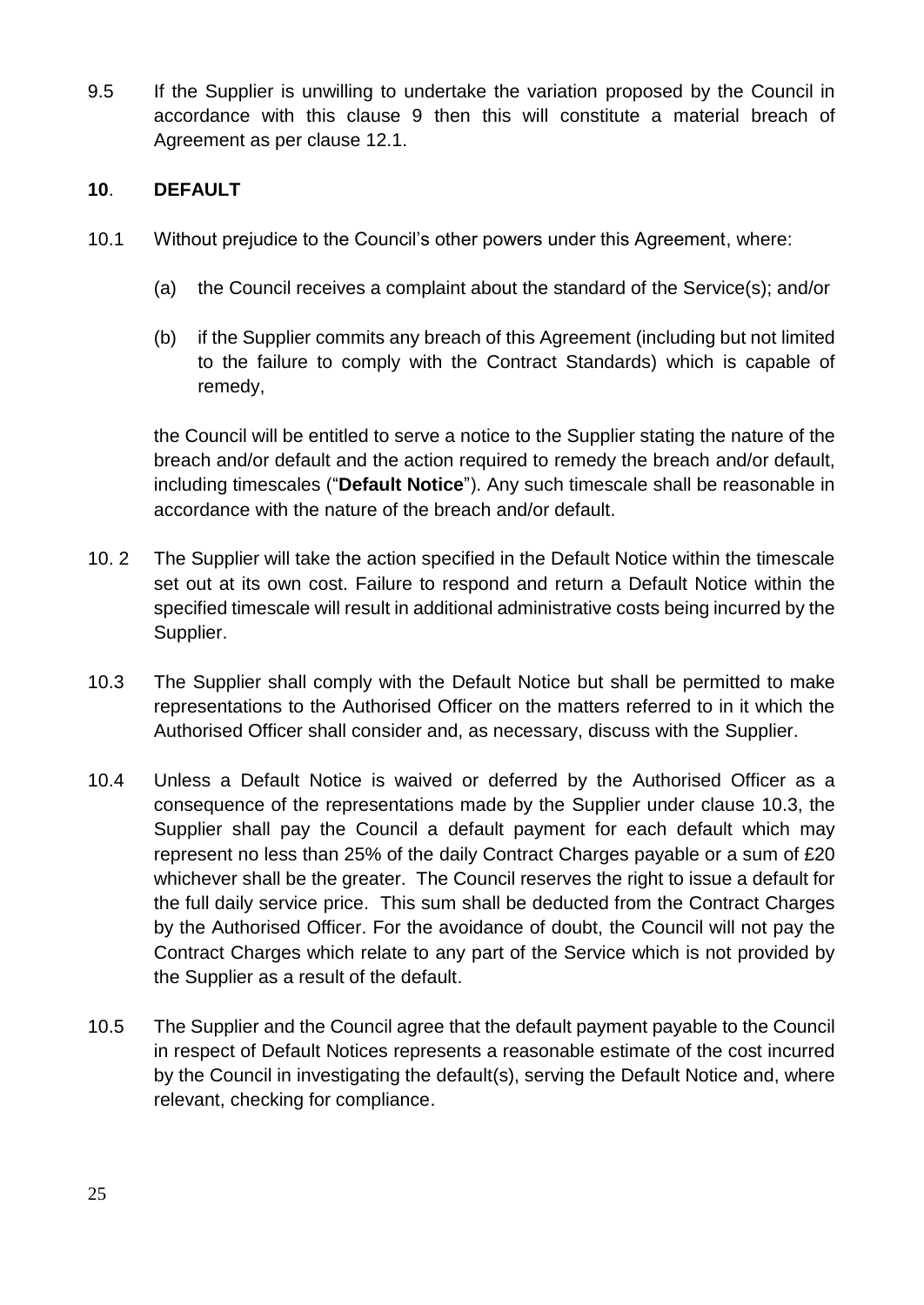- 10.6 Where the Supplier is issued with a number of Default Notices on the same contract in a relatively short space of time, this will constitute poor performance and may result in increased monitoring, the requirement to attend an issues resolution meeting or the withholding of payments. Where these actions do not result in an improvement in the Service, and new Default Notices continue to be issued during a specified monitoring period, this shall constitute a material breach of contract under clause 12.1.
- 10.7 Without prejudice to the Council's other powers under this Agreement, in the event of default or if the Supplier fails to provide the Services in accordance with this Agreement, the Council may commission and pay another Supplier to provide part or all of the Services until:
	- (a) such time as the Supplier has satisfied the Authorised Officer that it is able to provide the Service (or the relevant part of it) to the Contract Standards; or
	- (b) the Agreement is terminated (in whole or in part) in accordance with clause 12.1(i).
- 10.8 Costs incurred by the Council in providing part or all of the Services, in accordance with clause 10.7, may be deducted from the Contract Charges or shall be recoverable as a debt.

# **11**. **SUSPENSION OF THE SERVICE**

- 11.1 If the Authorised Officer reasonably considers that a Passenger Transport Service has been registered commercially which meets the need of a Local Bus Service provided under this Agreement, the Authorised Officer may require the Service provided under the Agreement to be suspended for the remainder of the Term or until the commercial passenger transport service ceases to be operated, whichever is the sooner.
- 11.2 The Authorised Officer will give written notice of suspension to the Supplier at least forty two (42) days before the suspension is to take effect.
- 11.3 If the Service is suspended, no Contract Charges are payable for the Service for the period of suspension, either during the suspension or at any other time.

# **12**. **TERMINATION**

- 12.1 Without prejudice to any other right or remedy it might have, the Council may terminate this Agreement by written notice to the Supplier with immediate effect if:
	- (a) The Supplier: -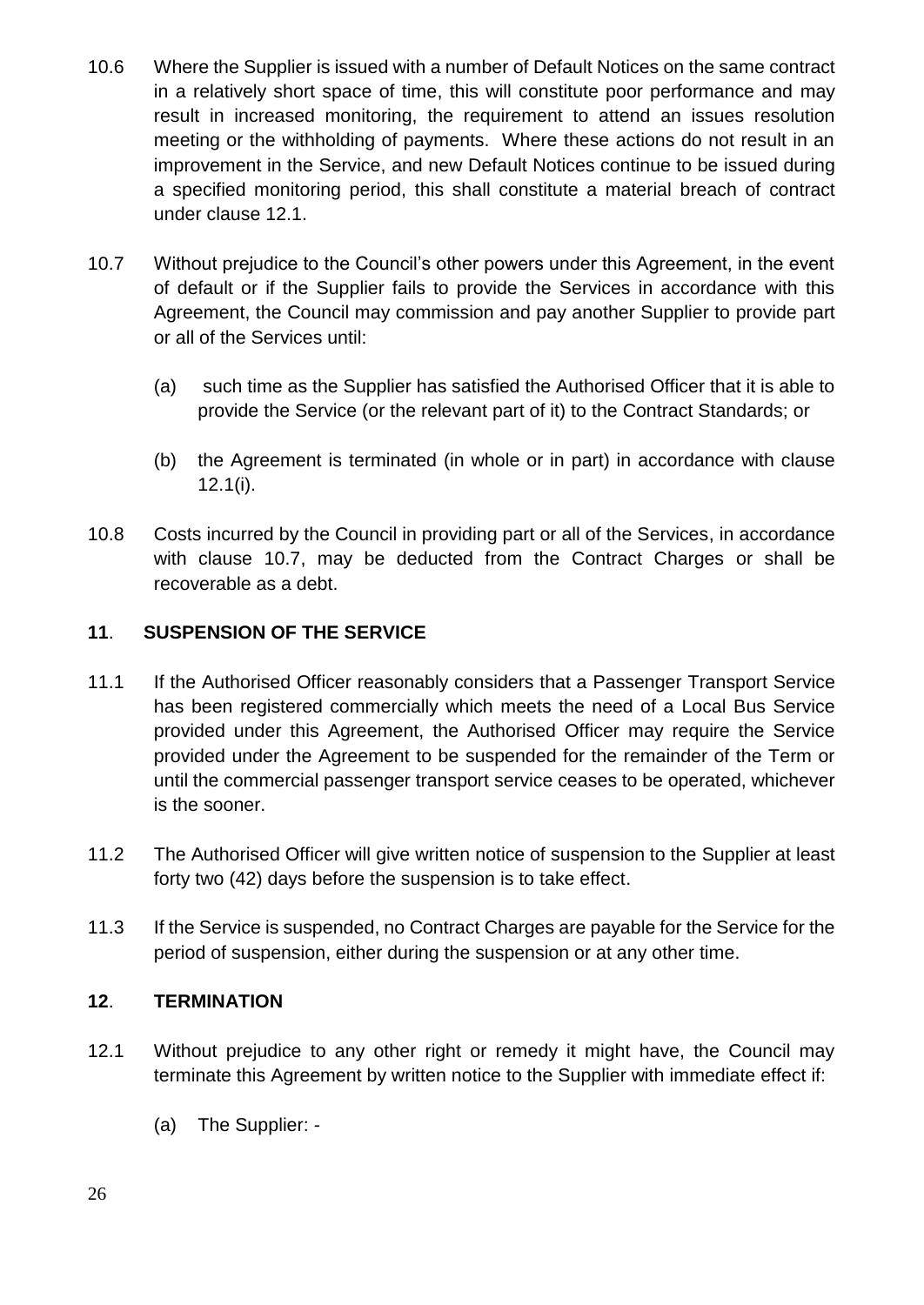- (i) (without prejudice to clause  $12.1(a)(v)$ ) is in material breach of any obligation under this Agreement (including but not limited to defaults) which is not capable of remedy;
- (ii) repeatedly breaches any of the terms and conditions of this Agreement in such a manner as to reasonably justify the opinion that its conduct is inconsistent with it having the intention or ability to give effect to the terms and conditions of this Agreement;
- (iii) is in material breach of any obligation which is capable of remedy, and that breach is not remedied within seven (7) days of the Supplier receiving notice specifying the breach and requiring it to be remedied;
- (iv) undergoes a change of control within the meaning of section 416 of the Income and Corporation Taxes Act 1988;
- (v) breaches any of the provisions of clauses 2.5.5, 2.5.7, 2.10, 13, 14 and 15;
- (vi) becomes insolvent, or if an order is made or a resolution is passed for the winding up of the Supplier (other than voluntarily for the purpose of solvent amalgamation or reconstruction), or if an administrator or administrative receiver is appointed in respect of the whole or any part of the Supplier's assets or business, or if the Supplier makes any composition with its creditors or takes or suffers any similar or analogous action (to any of the actions detailed in this clause 12.1(a)(vi)) in consequence of debt in any jurisdiction;
- (vii) fails to comply with legal obligations in the fields of environmental, social or labour law;
- (viii) has materially misrepresented any information in the Tender (upon which the Council has relied in appointing the Supplier);
- (ix) has committed any offence under the Bribery Act 2010 or has committed an offence under Section 117(2) of the Local Government Act 1972; or has offered any gift or consideration of any kind as an inducement or disincentive for doing anything in respect of this Agreement or any other contract with the Council;
- (x) is otherwise in breach of the collusive tendering certificate provided with the Tender;
- (xi) has insufficient resources to provide the Service because of a reduction in the number of Vehicles authorised by the Traffic Commissioner to be operated by the Supplier;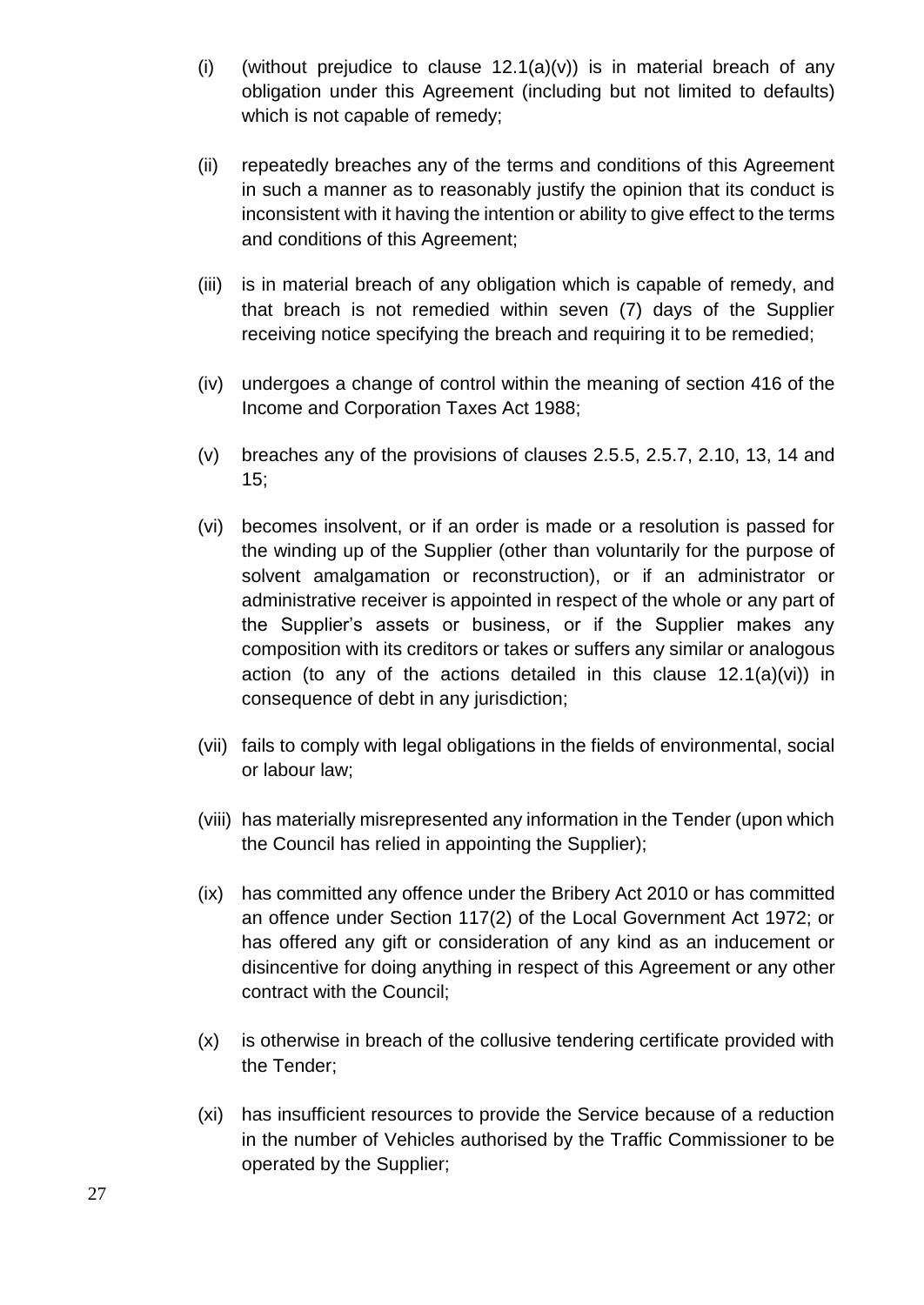- (xii) the Supplier no longer meets the standard required by the Councils quality threshold;
- (xiii) ceases, or threatens to cease, to carry on all or substantially the whole of its business;
- (xiv) or any personnel the Supplier engages to provide the requirements of the Agreement fail, or refuse, after written instruction to provide the Services reasonably and properly required;
- (xv) or any of the personnel it engages to provide the Agreement requirements conduct itself/himself/herself in any manner which, in the Council's reasonable opinion brings or is likely to bring the Council into disrepute by association; or
- (xvi) at any time during the Term is convicted of any offence referred to in Regulation 57(1) of the Public Agreements Regulations 2015 or if an event occurs which would have entitled the Council to treat the Supplier as ineligible for selection under Regulation 57(3), 57(4) or 57(8).
- (b) The Council has within the last fourteen (14) days terminated another contract with the Supplier for a service similar to the Service provided under this Agreement and such termination had been effected on such serious grounds as to enable the Council reasonably to believe that:
	- (i) the safety of passengers and/or the public at large may be endangered or otherwise adversely affected; and/ or
	- (ii) the quality of the Service under this Agreement can no longer be guaranteed by the Supplier.
- (c) The reputation of the Supplier has so seriously been jeopardised by an act or default of the Supplier, its Drivers, Passenger Assistants or member of Staff (including, but without limitation, a criminal act) that the Council reasonably believes that the Supplier is unable to guarantee adherence to the Contract Standards.
- 12.2 If the Agreement has been terminated under 12.1 the Council:
	- (a) ceases to be under any obligation to pay the Contract Charges until the costs arising out of the termination (including the costs of terminating the Agreement and making alternative arrangements for the Service) have been calculated and show a sum due to the Supplier (in which case this sum will be paid to the Supplier as soon as possible);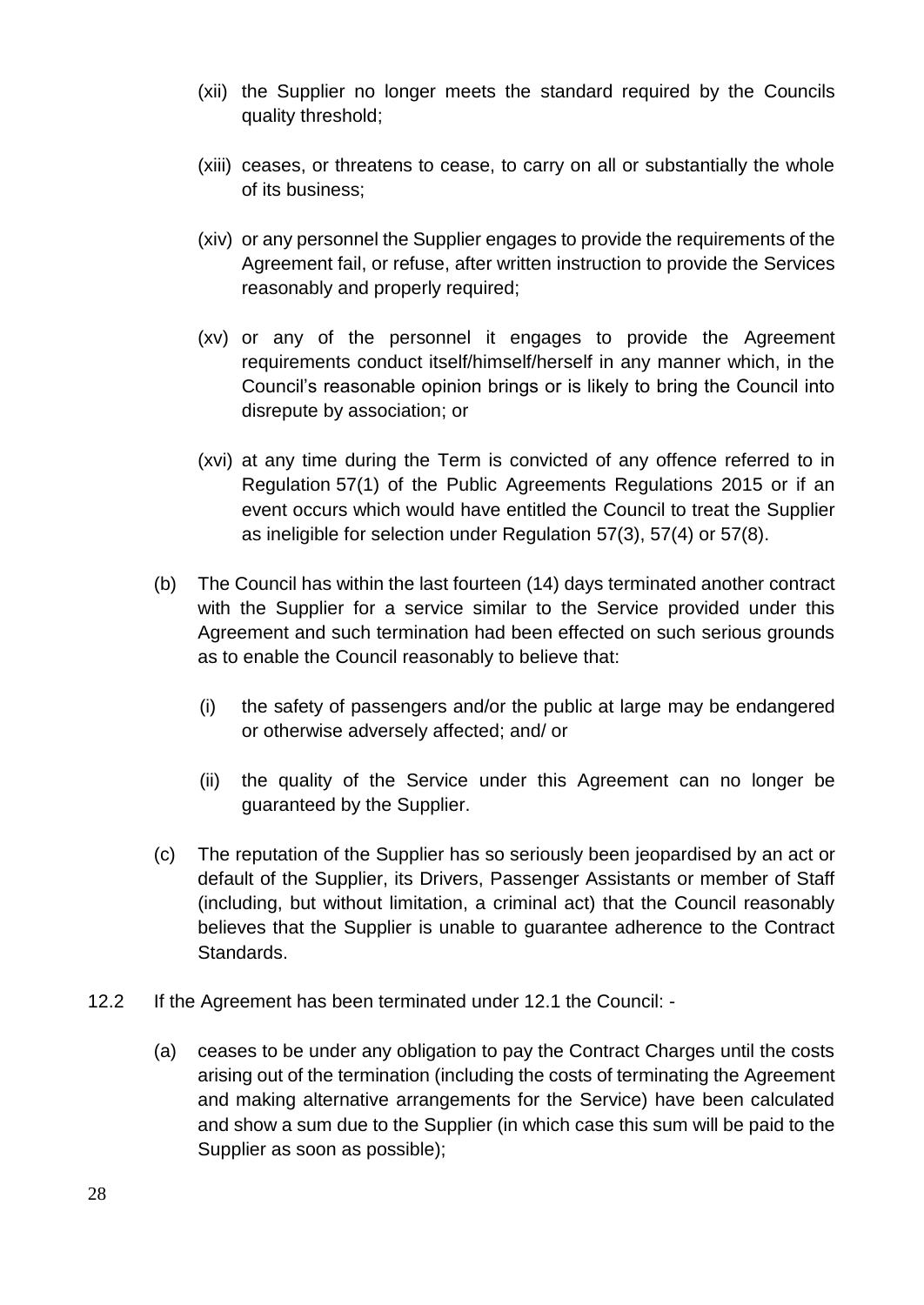- (b) may immediately appoint a replacement Supplier;
- (c) shall be entitled to recover all losses resulting from such termination including any additional costs incurred for the outstanding period of the Agreement; and
- (d) shall not be liable to the Supplier for any costs incurred in relation to the termination.
- 12.3 The Council may terminate the Agreement by giving thirty (30) days' notice where: a) circumstances beyond the control of the Council dictate that the Service is no longer required (including but not limited to a reduction in pupil numbers or closure of a school), or

b) for budgetary reasons or other relevant changes in Council policy relating directly or indirectly to the Service.

Where practicable and considered appropriate in the Council's reasonable opinion, the Council may offer a suitable alternative contract to the Supplier.

- 12. 4 The Supplier may apply to the Authorised Officer for the Agreement to be terminated where there are exceptional circumstances which could not have been foreseen. Individual circumstances will be considered and any break in the Agreement will be granted at the discretion of the Authorised Officer.
- 12.5 The Supplier may not re-tender for any Agreement which they have operated and which has been terminated by the Council under this clause 12 (excluding clause 12.5) or for any other Council contract for a minimum period of six (6) months.
- 12.6 Termination or expiry of this Agreement shall be without prejudice to the rights of either Party accrued prior to termination or expiry and shall not affect the continuing rights of the Parties under this clause 12 and clauses 2.2, 2.5, 2.6, 2.10, 13.2, 14, 15, 17, 18, 21 and 24.7, and or any other provision of the Agreement that either expressly or by implication has effect after termination.
- 12.7 Upon termination or expiry of this Agreement, the Supplier shall:
	- (a) give all reasonable assistance to the Council and any incoming supplier of the Services; and
	- (b) return all requested documents, information and data to the Council, and destroy any personal data associated with the Services operated under this Agreement, as soon as reasonably practicable.
- 12.8 Without prejudice to the Council's rights to terminate this Agreement, if a right to terminate this Agreement arises in accordance with clause 12.1, the Council may suspend the Supplier's right to receive payment from the Council by giving notice in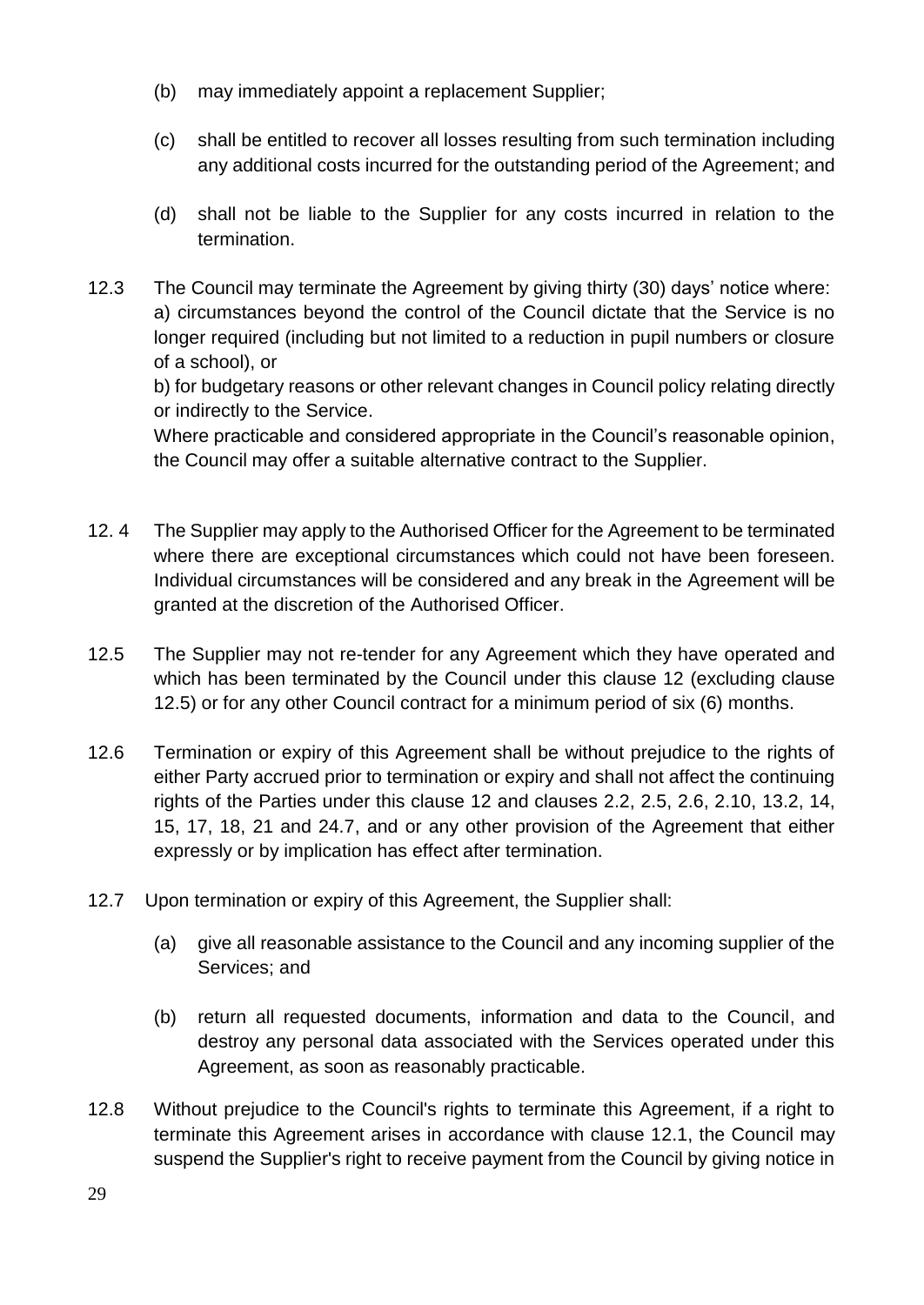writing to the Supplier. If the Council provides notice to the Supplier in accordance with this clause 12.9, the Supplier's appointment shall be suspended for the period set out in the notice or such other period notified to the Supplier by the Council in writing from time to time.

# **13**. **COMPLIANCE**

## 13.1 **Health and Safety**

- 13.1.1 The Supplier shall comply with the requirements of the Health and Safety at Work Act 1974 so far as they apply to the provision of the Service and throughout the Term of this Agreement the Supplier shall have in place a health and safety policy which complies with all statutory requirements.
- 13.1.2 The Supplier shall promptly notify the Council of any health and safety hazards which may arise in connection with the performance of its obligations under this Agreement.
- 13.1.3 The Supplier shall notify the Council immediately in the event of any incident or "near miss" occurring in the performance of the Agreement where that incident or "near miss" causes, or may cause, any personal injury or damage to property which could give rise to personal injury.
- 13.1.4 The Supplier shall take all necessary measures to comply with the requirements of the Health and Safety at Work etc. Act 1974 and any other Acts, orders, regulations and Codes of Practice relating to Health and Safety which may apply to the Staff in the performance of the Agreement.
- 13.1.5 The Supplier shall ensure that its health and safety policy statement and health and safety management arrangements (as required by the Health and Safety at Work etc. Act 1974) are made available to the Council on request.
- 13.1.6 Risk assessments will be carried out by the Supplier as required under current legislation (Management of Health and Safety at Work Regulations 1999). The Risk assessments must include a Route Risk assessment for every service, and a Driving Risk assessment, and be made available for inspection by the Authorised Officer on request (as more specifically described in the Best Practice Guide).
- 13.1.7 The Supplier shall ensure that any specific requirements or instructions, issued to the Supplier by the Council, for the safe transport of individual passengers are adhered to at all times and that any concerns are reported to the Council immediately
- 13.1.8 The Supplier must also ensure that a risk assessment is undertaken for all stopping places to be used on the Route prior to the commencement of the Service and these must be retained by the Supplier and made available for inspection by the Authorised Officer on request.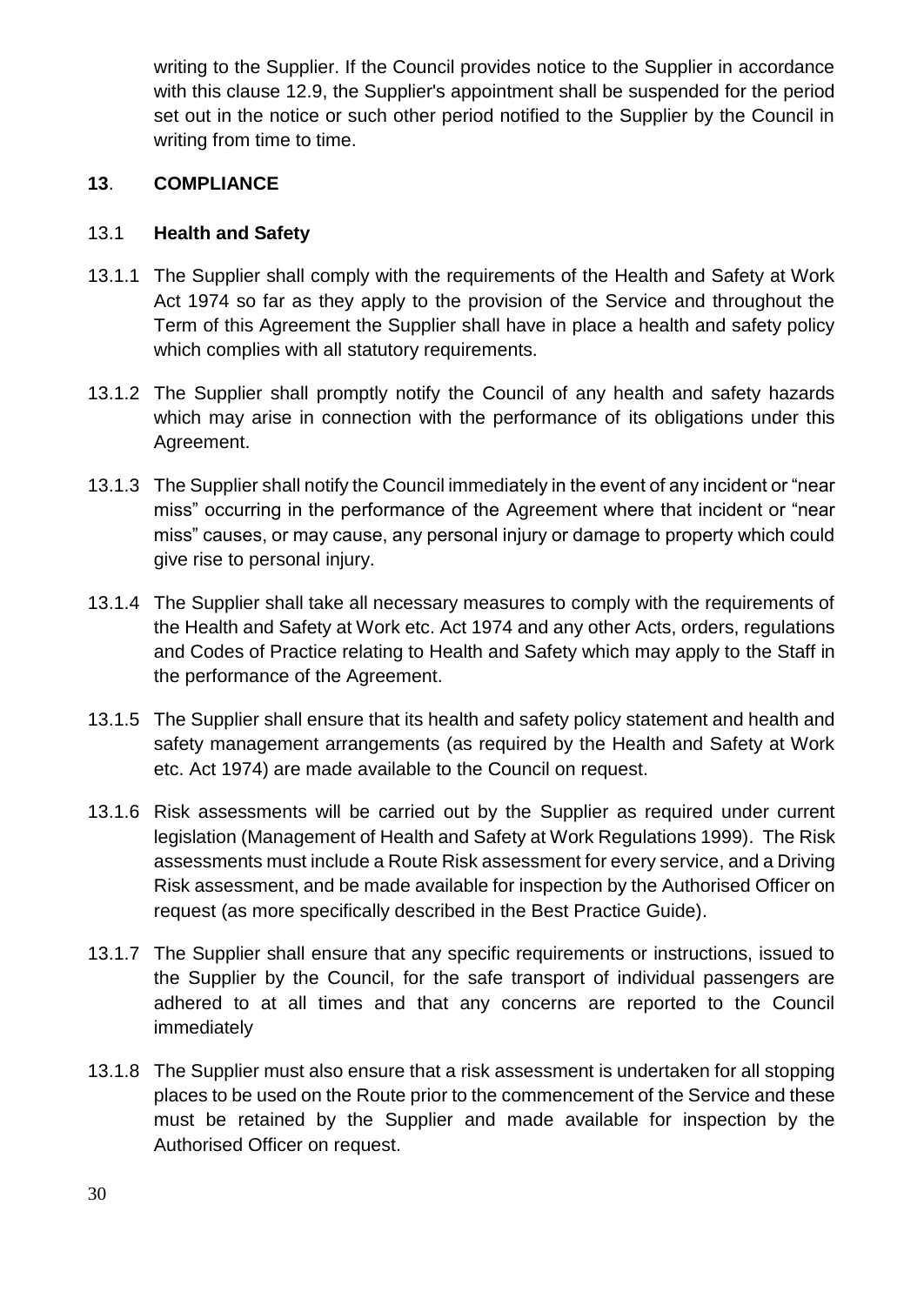- 13.1.9 The Supplier shall make the Council aware immediately and in writing of any concerns regarding a stopping place or Route, and ensure that reversing manoeuvres are not part of the Route unless there is no suitable alternative. Where a reversing manoeuvre is required then a risk assessment must be completed prior to the commencement of, or variation to, the Route and the Council must be notified in writing immediately and prior to commencement of, or variation to the Route.
- 13.1.10 In the event of an incident or accident relating to any Vehicle, member of Staff, Drivers, Passenger Assistants or passenger(s) during the performance and delivery of the Services the Supplier must report the incident to the Authorised Officer immediately and provide the written incident report(s) as soon as possible thereafter.

## 13.2 **Other Legislation**

- 13.2.1 The Supplier shall:
	- (a) perform its obligations under this Agreement in accordance with the Equalities Act 2010 (and any subsequent legislation in respect of equalities which may be enacted during the Term of this Agreement) and the Council's equality and diversity policy as provided to the Supplier from time to time; and
	- (b) take all reasonable steps to secure the observance of clause 13.2.1 (a) by all Staff.
- 13.2.2 The Supplier shall provide such information as the Council may reasonably request for the purpose of assessing the Supplier's compliance with this clause 13.2 including, if requested, examples of any instructions or other documents, recruitment advertisements or other literature containing details of monitoring of recruitment and employees
- 13.2.3 The Supplier shall supply the Services in accordance with the Council's environmental policy as provided to the Supplier from time to time.
- 13.2.4 The Supplier shall comply with, and shall ensure that its Staff shall comply with, the provisions of all applicable laws, statutes, regulations from time to time in force (including but not limited to):
	- (a) the Official Secrets Acts 1911 to 1989;
	- (b) section 182 of the Finance Act 1989;
	- (c) the Bribery Act 2010;
	- (d) the Modern Slavery Act 2015; and
	- (e) the Data Protection Legislation.
- 31 13.2.5 The Council may terminate the Agreement with immediate effect by giving written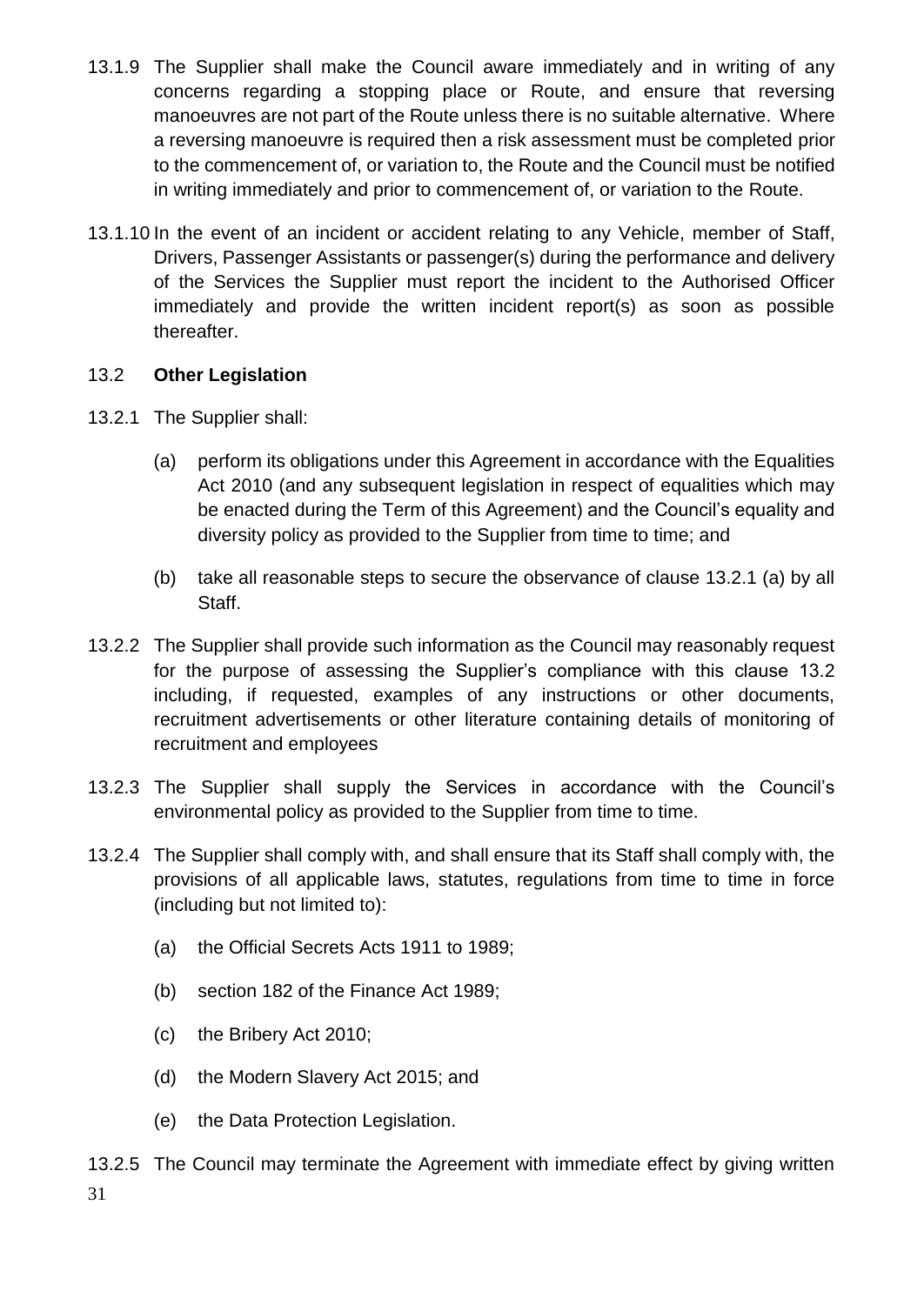notice to the Supplier if the Supplier commits a breach of clause 13.2.4 (a) or 13.2.4(c)

13.2.6 The Supplier shall indemnify the Council against any losses, liabilities, damages, costs (including but not limited to legal fees) and expenses incurred by, or awarded against, the Council as a result of any breach of this clause 13 by the Supplier.

# **14**. **DATA PROTECTION**

- 14.1 Both Parties shall comply with all applicable requirements of the Data Protection Legislation. This clause 14 is in addition to, and does not relieve, remove or replace, a Party's obligations under the Data Protection Legislation. Each Party shall bear its own costs in relation to compliance with this clause 14 and the Data Protection Legislation.
- 14.2 The Supplier shall and shall ensure that the Supplier Personnel shall, in performing its obligations under this Agreement, comply in all respects with the Data Protection Legislation.
- 14.3 The Supplier shall and shall ensure that the Supplier Personnel shall not do or permit anything to be done which might jeopardise or contravene the Council's compliance with the Data Protection Legislation.
- 14.4 The Parties acknowledge that for the purposes of the Data Protection Legislation, the Council is the Controller and the Supplier is the Processor. The only processing that the Supplier is authorised to do is listed in the Data Processing Schedule provided by the Council and may not be determined by the Supplier.
- 14.5 For the purpose of this clause 14, the term "processing" and cognate terms have the meaning given in the GDPR.
- 14.6 The Supplier shall notify the Council immediately if it considers that any of the Council's instructions infringe the Data Protection Legislation.
- 14.7 The Suppler shall provide all reasonable assistance to the Council in the preparation of any Data Protection Impact Assessment prior to commencing any processing. Such assistance may, at the discretion of the Council, include:
	- (a) a systematic description of the envisaged processing operations and the purpose of processing;
	- (b) an assessment of the necessity and proportionality of the processing operations in relation to the Services;
	- (c) an assessment of the risks to the rights and freedoms of Data Subjects; and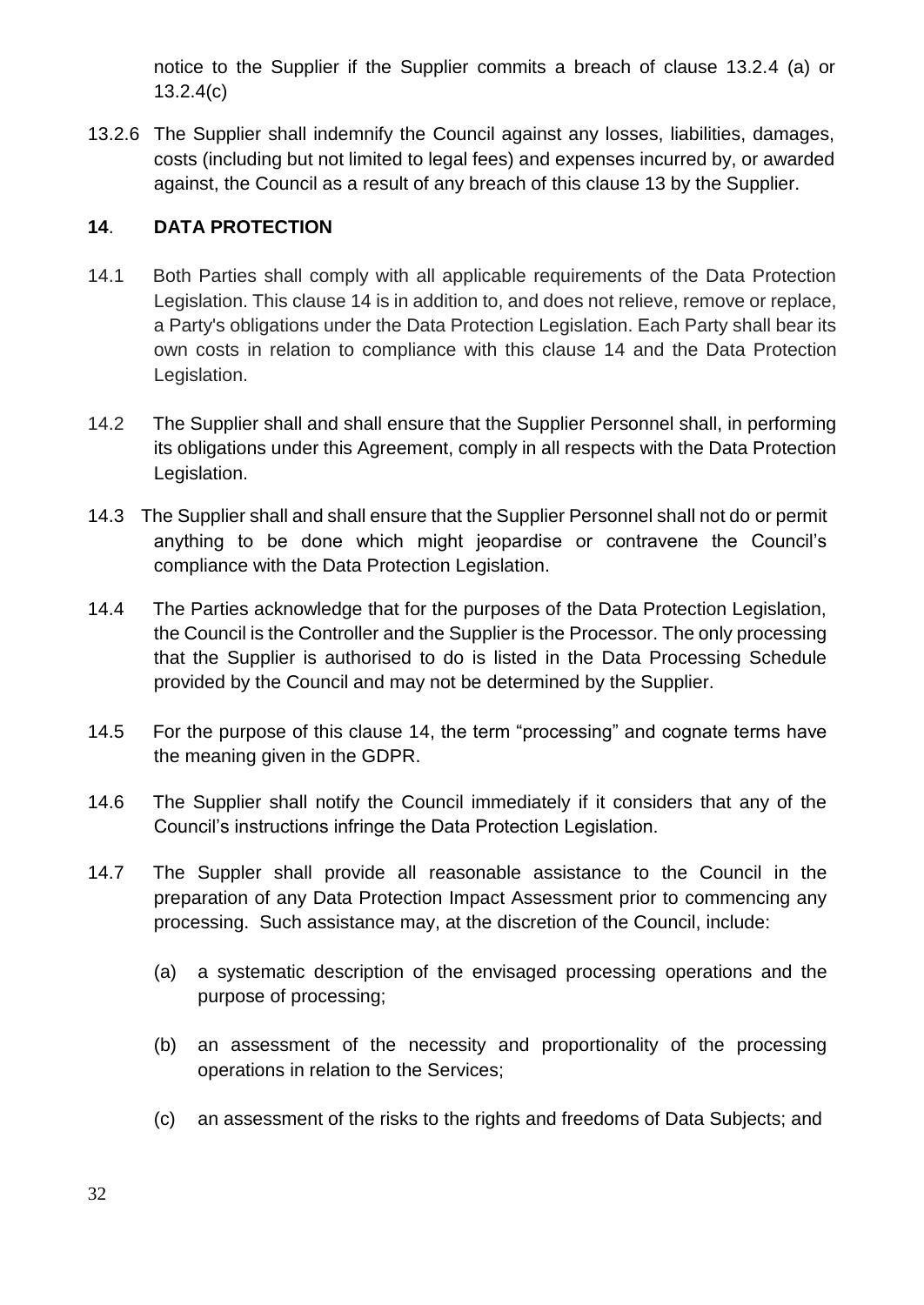- (d) the measures envisaged to address the risks, including safeguards. Security measures and mechanisms to ensure the protection of Personal Data.
- 14.8 The Supplier shall, in relation to any Personal Data processed in connection with its obligations under this Agreement:
	- (a) process that Personal Data only in accordance with the Data Processing Schedule, unless the Supplier is required to do otherwise by Law. If it is so required, the Supplier shall promptly notify the Council before processing the Personal Data unless prohibited by Law;
	- (b) ensure that it has in place Protective Measures, which have been reviewed and approved by the Council as appropriate to protect against a Data Loss Event having taken account of the:
		- (i) nature of the data to be protected;
		- (ii) harm that might result from a Data Loss Event;
		- (iii) state of technological development; and
		- (iv) cost of implementing any measures;
	- (c) ensure that:
		- (i) the Supplier and the Supplier Personnel do not process Personal Data except in accordance with this Agreement (and in particular the Data Processing Schedule);
		- (ii) it takes all reasonable steps to ensure the reliability and integrity of any of the Supplier Personnel who have access to the Personal Data and ensure that they:
			- (A) are aware of and comply with the Supplier's duties under this clause 14;
			- (B) are subject to appropriate confidentiality undertakings with the Supplier or any Sub-processor;
			- (C) are informed of the confidential nature of the Personal Data and do not publish, disclose or divulge any of the Personal Data to any third party unless directed in writing to do so by the Council or as otherwise permitted by this Agreement; and
			- (D) have undergone adequate training in the use, care, protection and handling of Personal Data;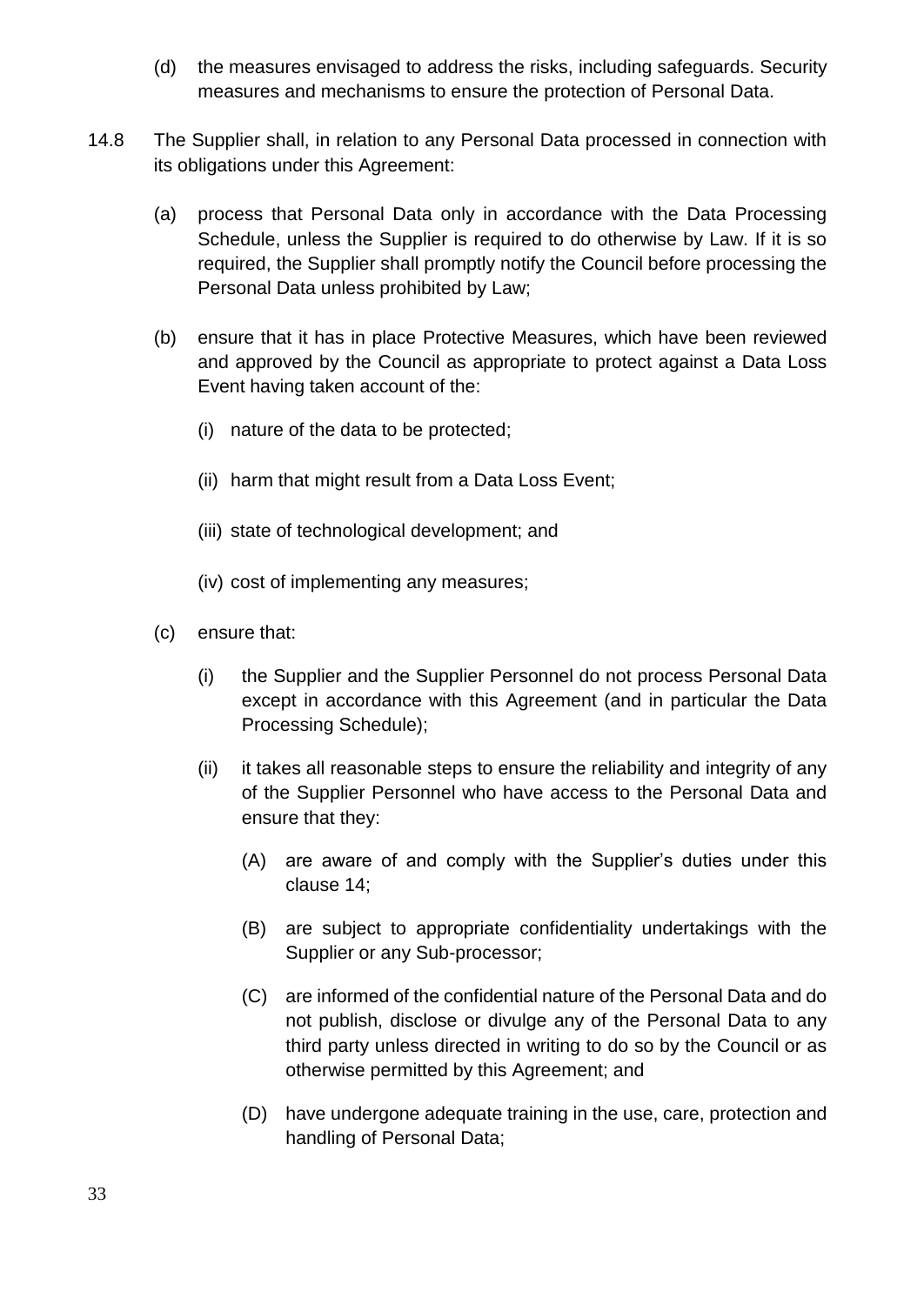- (d) not transfer Personal Data outside of the European Union unless the prior written consent of the Council has been obtained and the following conditions are fulfilled:
	- (i) the Council or the Supplier has provided appropriate safeguards in relation to the transfer (whether in accordance with GDPR Article 46 or LED Article 37) as determined by the Council;
	- (ii) the Data Subject has enforceable rights and effective legal remedies;
	- (iii) the Supplier complies with its obligations under the Data Protection Legislation by providing an adequate level of protection to any Personal Data that is transferred (or, if it is not so bound, uses its best endeavours to assist the Council in meeting its obligations)) and;
	- (iv) the Supplier complies with any reasonable instructions notified to it in advance by the Council with respect to the processing of the Personal Data; and
- (e) at the written direction of the Council, delete or return Personal Data (and any copies of it) to the Council on termination of the Agreement unless the Supplier is required by Law to retain the Personal Data.
- 14.9 Subject to clause 14.10, the Supplier shall notify the Council immediately if it:
	- (a) receives a Data Subject Access Request (or purported Data Subject Access Request);
	- (b) receives a request to rectify, block or erase any Personal Data;
	- (c) receives any other request, complaint or communication relating to either Party's obligations under the Data Protection Legislation in connection with Personal Data processed under this Agreement;
	- (d) receives any communication from the Information Commissioner or any other regulatory authority in connection with Personal Data processed under this Agreement;
	- (e) receives a request from any third party for disclosure of Personal Data where compliance with such request is required or purported to be required by Law; or
	- (f) becomes aware of a Data Loss Event.
- 14.10 The Supplier's obligation to notify under clause 14.9 shall include the provision of further information to the Council in phases, as details become available.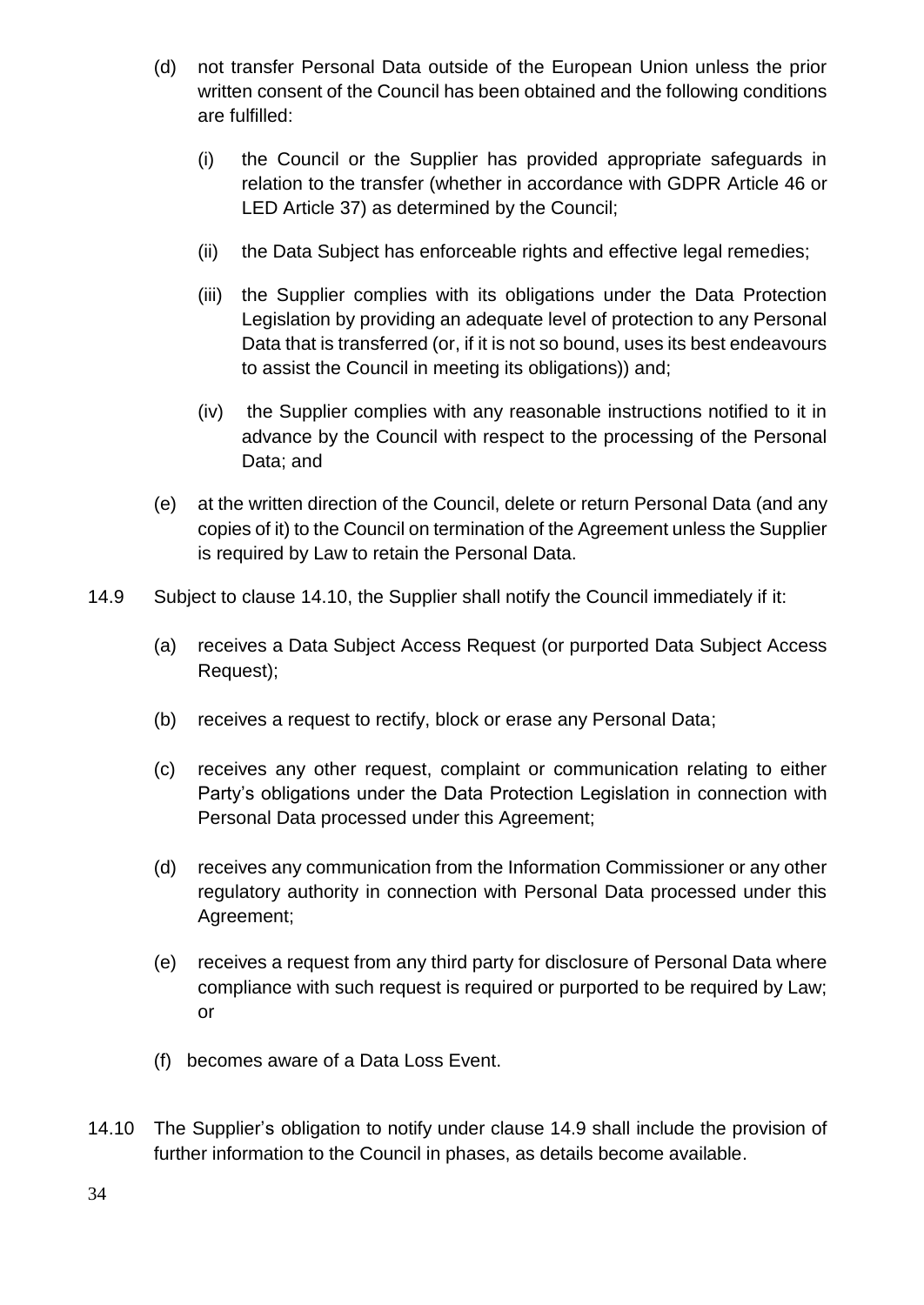- 14.11 Taking into account the nature of the processing, the Supplier shall provide the Council with full assistance in relation to wither Party's obligations under Data Protection Legislation in connection with Personal Data processed under this Agreement and any complaint, communication or request made under clause 14.9 (and insofar as possible within the timescales reasonably required by the Council) including by promptly providing:
	- (a) the Council with full details and copies of the complaint, communication or request;
	- (b) such assistance as is reasonably requested by the Council to enable the Council to comply with a Data Subject Access Request within the relevant timescales set out in the Data Protection Legislation;
	- (c) the Council, at its request, with any Personal Data it holds in relation to a Data Subject;
	- (d) assistance as requested by the Council following any Data Loss Event; and
	- (e) assistance as requested by the Council with respect to any request from the Information Commissioner's Office, or any consultation by the Council with the Information Commissioner's Office.
- 14.12 The Supplier shall maintain complete and accurate records and information to demonstrate its compliance with this clause 14. This requirement does not apply where the Supplier employs fewer than 250 staff, unless:
	- (a) the Council determines that the processing is not occasional;
	- (b) the Council determines the processing includes special categories of data as referred to in Article 9(1) of the GDPR or Personal Data relating to criminal convictions and offences referred to in Article 10 of the GDPR; or
	- (c) the Council determines that the processing is likely to result in a high risk to the rights and freedoms of Data Subjects.
- 14.13 The Supplier shall allow for audits of its data processing activity and premises by the Council or the Council's designated auditor and authorised representatives. In particular, the Council shall be entitled to inspect, test and audit or appoint representatives to inspect, test and audit all facilities, premises, equipment, systems, documents and electronic data relating to the processing of Personal Data by or on behalf of the Supplier and the Supplier shall co-operate and assist the Council (and its representative) with each inspect, test and audit.
- 14.14 The Supplier shall comply with the instructions of the Council to enable the audits referred to in clause 14.13 to be carried out and the Supplier shall provide to the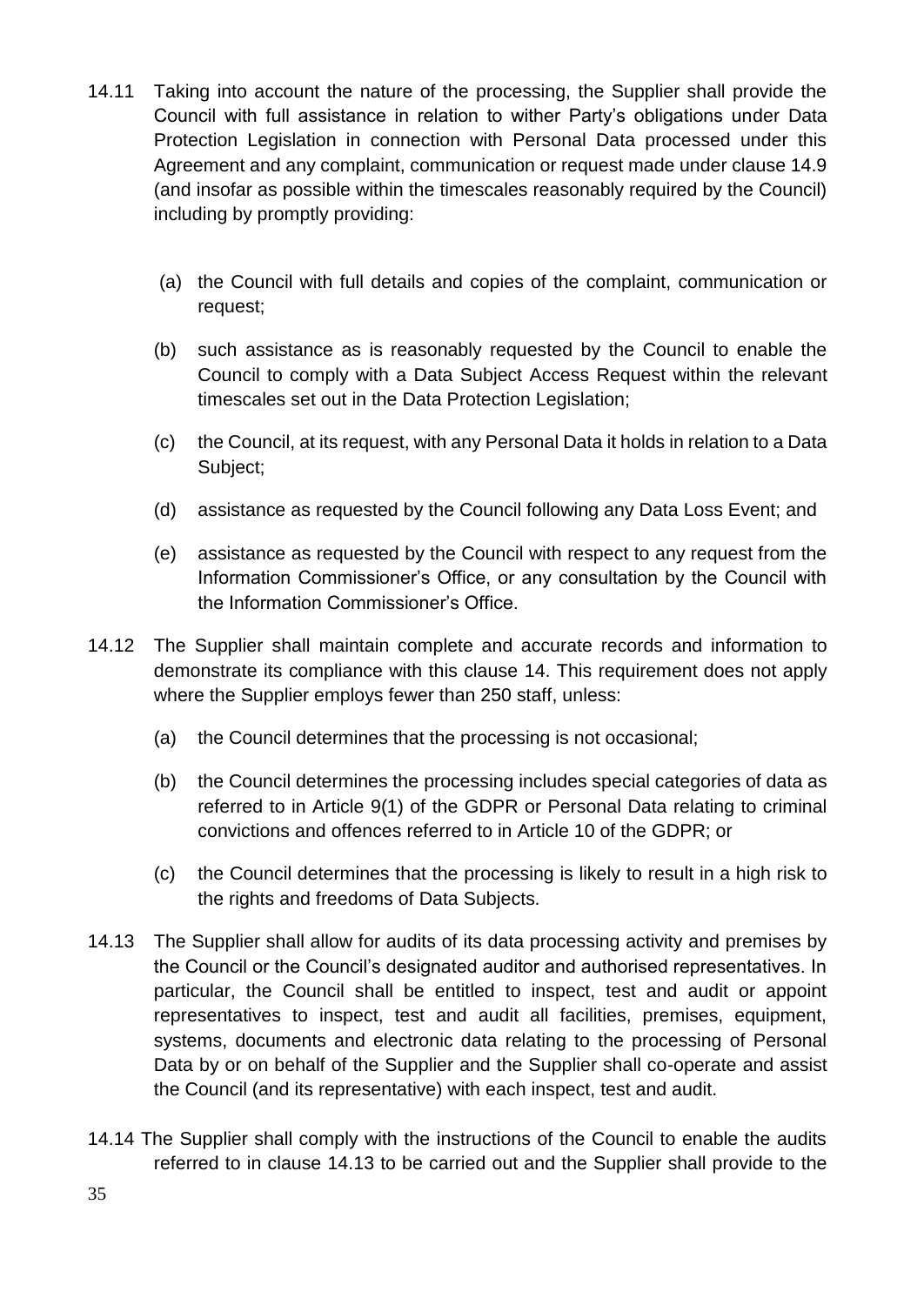Council and/or their designated auditor and authorised representatives, all reasonable assistance that they require in connection with any audits, including making available to the Council all information necessary to demonstrate compliance with its obligations under this Agreement and the Data Protection Legislation.

- 14.15 The Supplier shall designate a Data Protection Officer if required by the Data Protection Legislation.
- 14.16 Before allowing any Sub-processor to process any Personal Data related to this Agreement, the Supplier must:
	- (a) notify the Council in writing of the intended Sub-processor and processing;
	- (b) obtain the written consent of the Council;
	- (c) enter into a written agreement with the Sub-processor which give effect to the terms set out in this clause 14 such that they apply to the Sub-processor; and
	- (d) provide the Council with such information regarding the Sub-processor as the Council may reasonably require.
- 14.17 The Supplier shall remain fully liable for all acts or omissions of any Sub-processor.
- 14.18 The Supplier shall indemnify the Council for any damage, cost or losses (including legal costs) incurred by the Council in connection with any third party claim made or threatened against the Council in connection with the loss, unauthorised disclosure or breach of the Data Protection Legislation by the Supplier or any Subprocessor in relation to any Personal Data. This indemnity shall not apply to the extent the Supplier's act or omission was a result of the express instruction of the Council.
- 14.19 The Supplier may, at any time on not less than thirty (30) Working Days' notice, revise this clause 14 by replacing it with any applicable Controller to Processor standard clauses or similar terms forming part of an applicable certification scheme (which shall apply when incorporated by attachment to this Agreement).
- 14.20 The Parties agree to take account of any guidance issued by the Information Commissioner's Office. The Council may on not less than thirty (30) Working Days' notice to the Supplier amend this Agreement to ensure that it complies with any guidance issued by the Information Commissioner's Office.

# **15**. **CONFIDENTIALITY, TRANSPARENCY AND PUBLICITY**

15.1 Subject to clause 15.2, each Party shall: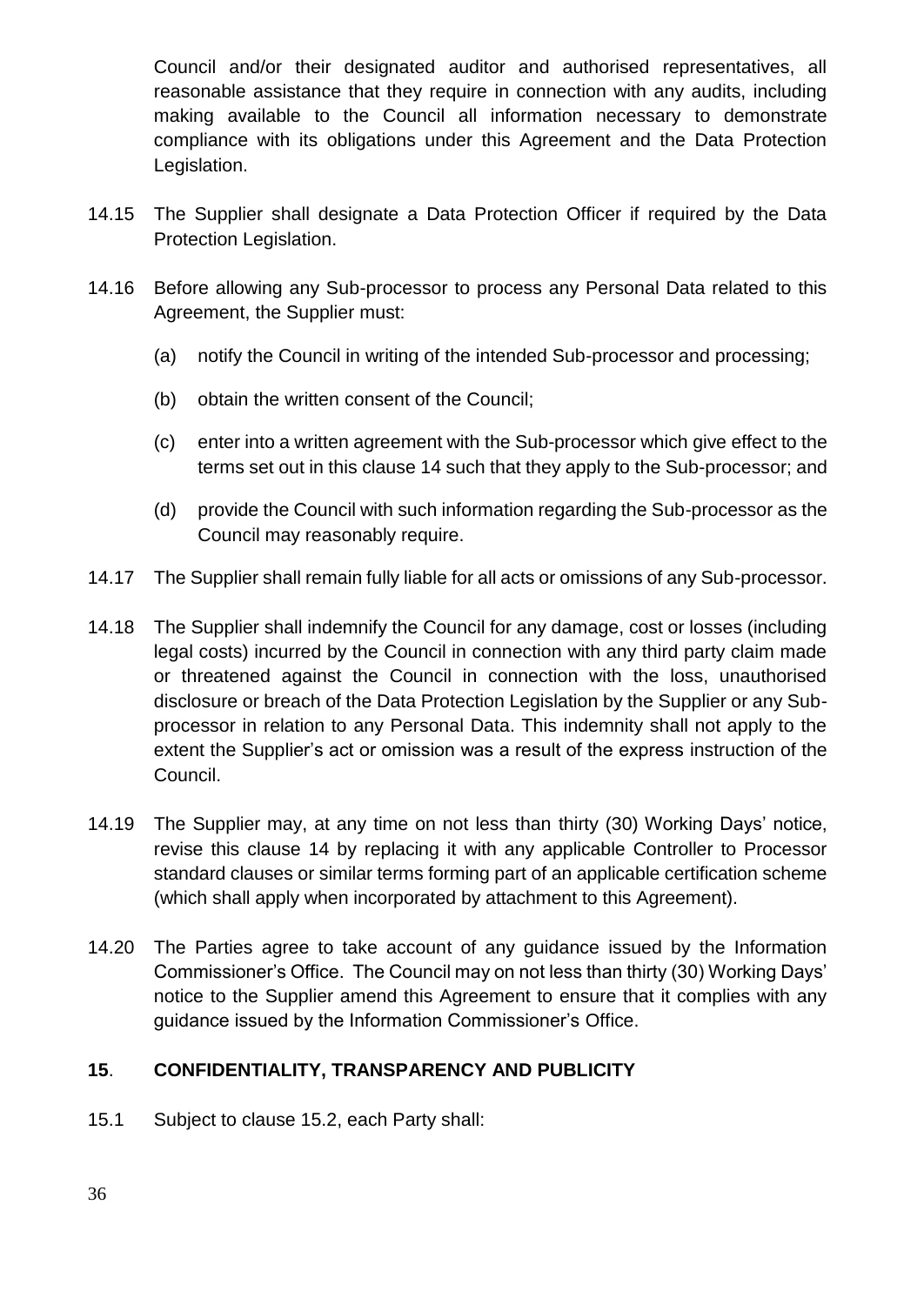- (a) treat all Confidential Information it receives as confidential, safeguard it accordingly and not disclose it to any other person without the prior written permission of the disclosing party; and
- (b) not use or exploit the disclosing party's Confidential Information in any way except for the purposes anticipated under this Agreement.
- 15.2 Notwithstanding clause 15.1, a Party may disclose Confidential Information which it receives from the other Party:
	- (a) where disclosure is required by applicable law or by a court of competent jurisdiction:
	- (b) to its auditors for the purposes of regulatory requirements;
	- (c) on a confidential basis, to its professional advisers;
	- (d) to the Serious Fraud Office where the Party has reasonable grounds to believe that the other Party is involved in activity that may constitute a criminal offence under the Bribery Act 2010;
	- (e) where the receiving party is the Supplier, to the Staff on a need to know basis to enable performance of the Supplier's obligations under this Agreement provided that the Supplier shall procure that any Staff to whom it discloses Confidential Information pursuant to this clause 15.2(e) shall observe the Supplier's confidentiality obligations under this agreement; and
	- (f) where the receiving party is the Council:
		- (i) on a confidential basis to the employees, agents, consultants and Suppliers of the Council;
		- (ii) on a confidential basis to any company to which the Council transfers or proposes to transfer all or any part of its business;
		- (iii) to the extent that the Council (acting reasonably) deems disclosure necessary or appropriate in the course of carrying out its public functions; or
		- (iv) in accordance with clause 2.10.

and for the purposes of the foregoing, references to disclosure on a confidential basis shall mean disclosure subject to a confidentiality agreement or arrangement containing terms no less stringent than those placed on the Council under this clause 15.

15.3 The Parties acknowledge that, except for any information which is exempt from disclosure in accordance with the provisions of the FOIA, the content of this Agreement is not Confidential Information and the Supplier hereby gives its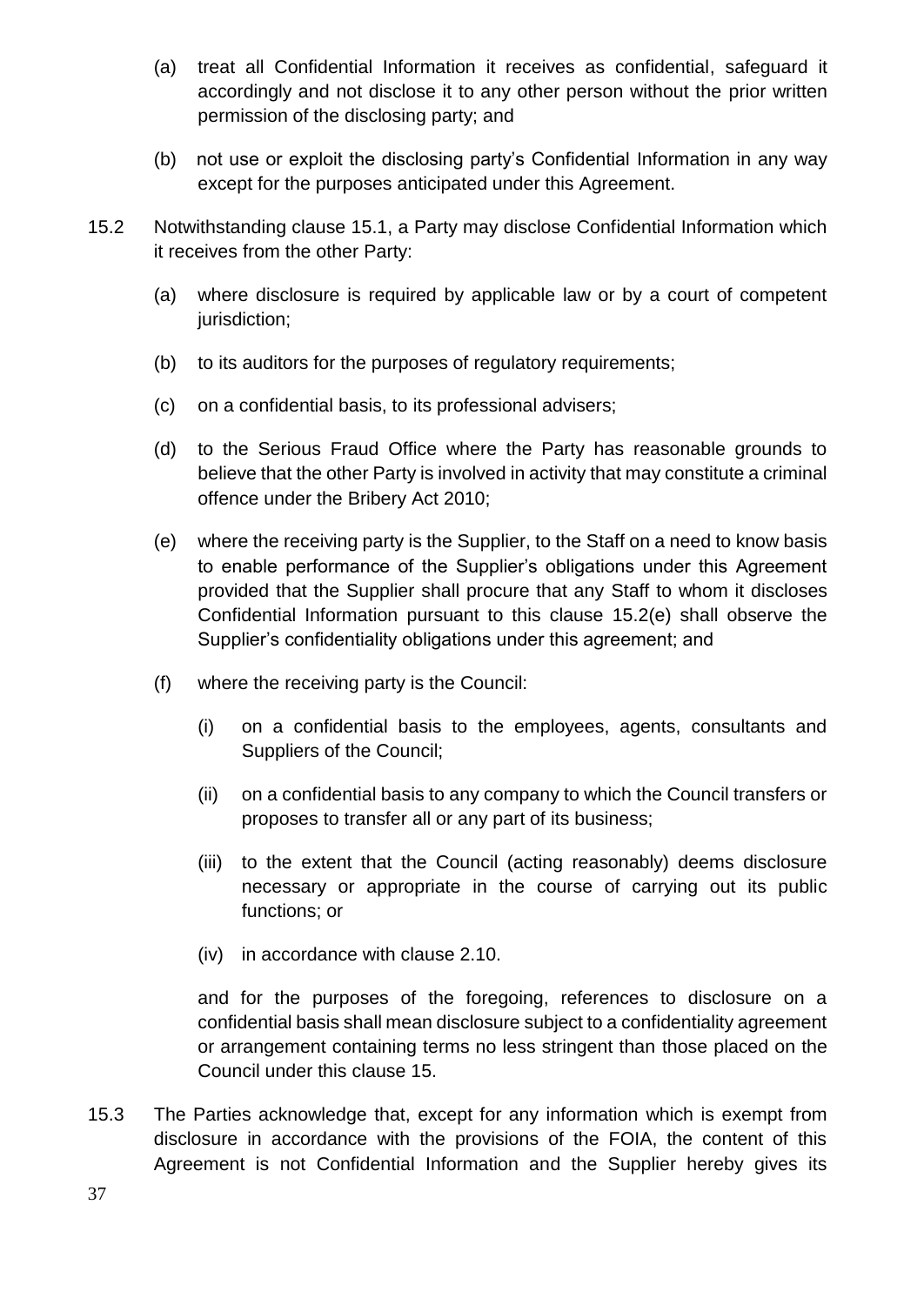consent for the Council to publish this Agreement in its entirety to the general public (but with any information that is exempt from disclosure in accordance with the FOIA redacted) including any changes to this Agreement agreed from time to time. The Council may consult with the Supplier to inform its decision regarding any redactions but shall have the final decision in its absolute discretion whether any of the content of this Agreement is exempt from disclosure in accordance with the provisions of the FOIA.

15.4 The Supplier shall not, and shall take reasonable steps to ensure that the Staff shall not, make any press announcement or publicise this Agreement or any part of this Agreement in any way, except with the prior written consent of the Council.

## **16**. **AGENCY**

- 16.1 The Supplier shall not represent itself as being:
	- (a) the servant or agent of the Council (except as may be authorised under the Agreement);
	- (b) authorised to enter into any Agreement or other obligation on the Council's behalf except as may be authorised under the Agreement

# **17**. **BEST VALUE**

- 17.1 In accordance with Part 1 of the Local Government Act 1999, and subsequent legislation in relation to Best Value, the Council may from time to time review the Service in pursuance of the Council's wide commitment to continuing Service improvement, having regard to a combination of economy, efficiency and effectiveness and the Supplier shall: -
	- (a) Participate in, and fully co-operate with, such reviews; and
	- (b) Provide such assistance and information including, but without limitation, accounting and other record books, business plans, quality assurance, service records and service plans as may be reasonably required by the Council in relation to the Service.

## **18**. **DISPUTE RESOLUTION**

- <span id="page-37-0"></span>18.1 The Parties shall attempt in good faith to negotiate a settlement to any dispute between them arising out of or in connection with this Agreement and such efforts shall involve the escalation of the dispute to an appropriate senior representative of each Party.
- 18.2 If the dispute cannot be resolved by the Parties within one (1) month of being escalated as referred to in clause [18.1,](#page-37-0) the dispute may by agreement between the Parties be referred to a neutral adviser or mediator (the "**Mediator**") chosen by agreement between the Parties. All negotiations connected with the dispute shall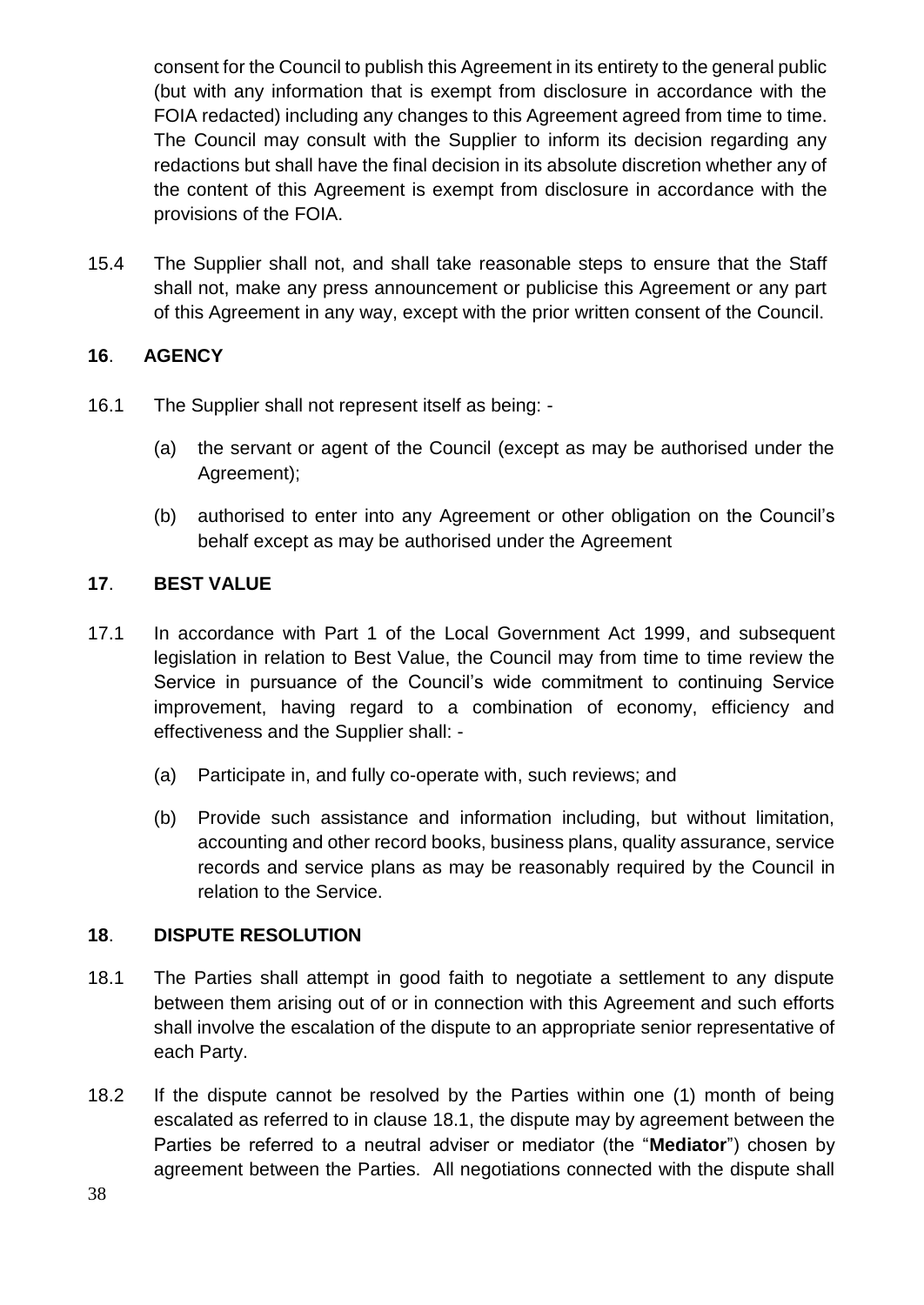be conducted in confidence and without prejudice to the rights of the Parties in any further proceedings.

- 18.3 If the Parties fail to appoint a Mediator within one (1) month, or fail to enter into a written agreement resolving the dispute within one (1) month of the Mediator being appointed, either Party may exercise any remedy it has under applicable law.
- 18.4 Where required by the Council the Supplier shall continue to provide the Service in accordance with the Agreement pending any discussion or outcome of the dispute.

# **19**. **NOTICES, AMENDMENTS AND COMPLAINTS**

- 19.1 Any notice to be served under the Agreement must be in writing, sent by Recorded Delivery, or delivered by hand, and addressed to the party concerned at the addresses stated in the Contract Particulars. Notices to the Council must be addressed to the Authorised Officer.
- 19.2 Any amendment, including modifications and variations to the Agreement must be made in writing, and agreed by both parties and attached to the Agreement.
- 19.3 The overall remedies for late payment by either party referred to in the Agreement are substantial remedies within the meaning of Part II of the Late Payment of Commercial Debts (Interest) Act 1998 and both parties acknowledge that the term was not imposed on either party to the detriment of the other and that the Supplier did not receive any inducement to agree to this term.
- 19.4 If a complaint is made to the Council about the Service, the Local Government Ombudsman may investigate the complaint and the Supplier will be required to cooperate in such investigations. If the Council is found guilty of maladministration or injustice by the Ombudsman relating to a matter caused by the act or default of the Supplier, the Council shall be indemnified by the Supplier in respect of all costs which arise from the maladministration or injustice.
- 19.5 The Supplier must notify the Council in writing within 5 Business days of any change within its organisation that may impact upon the delivery of the Service.

## **20**. **SUSTAINABILITY**

- 20.1 Throughout the Term of this Agreement the Supplier shall make all reasonable endeavours to reduce any negative impact on the environment caused by the Service.
- 20.2 The Supplier may be required to provide evidence of actions taken to mitigate climate change and reduce greenhouse gas emissions, and on request, information relating to fuel use and other relevant indicators.

# **21 GOVERNANCE, RECORDS AND REVIEW**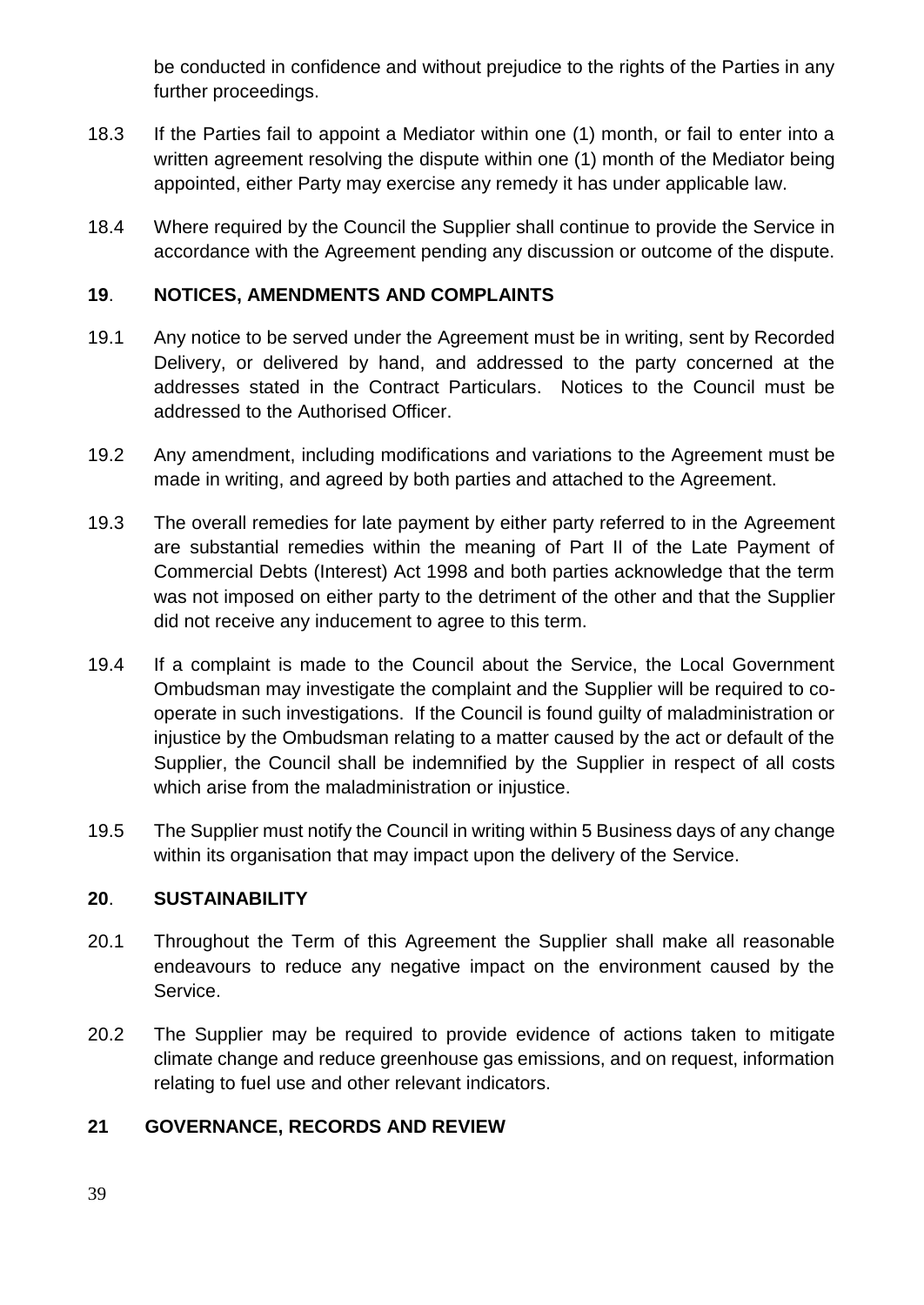- 21.1.1 attend progress meetings with the Council as may be requested from time to time and shall ensure that its representatives are suitably qualified to attend such meetings; and
- 21.1.2 submit progress reports to the Council as may be requested from time to time.
- 21.2 The Council may from time to time review the Services in pursuance of the Council's commitment to continuing service improvement, having regard to a combination of economy, efficiency and effectiveness and the Supplier shall participate in and fully co-operate with such reviews and provide such assistance and information including, but not limited to (and as detailed in the Best Practice Guide); accounting and other record books, business plans, quality assurance, service records and service plans as may be reasonably required by the Council in relation to the Services.
- 21.3 The Supplier shall provide such support and assistance, including the provision of information as the Council considers necessary to disclose to potential tenderers for the future of this Agreement in relation to the Transfer of Undertakings (Protection of Employment) Regulations 2006 ("**TUPE"**) or any equivalent provisions then in force. as required in order to achieve a smooth transfer of the Service to the Council or a replacement supplier as specified by the Council at any time prior to, or within ninety (90) days following, the occurrence of a termination or expiry of this Agreement.
- 21.4 The Council accepts no liability nor gives any indemnity for losses incurred through the operation of TUPE in relation to this Agreement (as may be applicable). Where relevant, the Supplier shall ensure it has complied with TUPE and shall indemnify the Council against any costs or losses incurred by the Council due to the Supplier's failure to comply with any such requirements.
- 21.5 The Supplier shall keep and maintain until six (6) years after the end of this Agreement, or as long a period as may be agreed between the Parties, full and accurate records of the Agreement including the Services supplied under it and all payments made by the Council. The Supplier shall on request afford the Council or the Council's representatives such access to those records as may be reasonably requested by the Council in connection with this Agreement.

# **22 FORCE MAJEURE**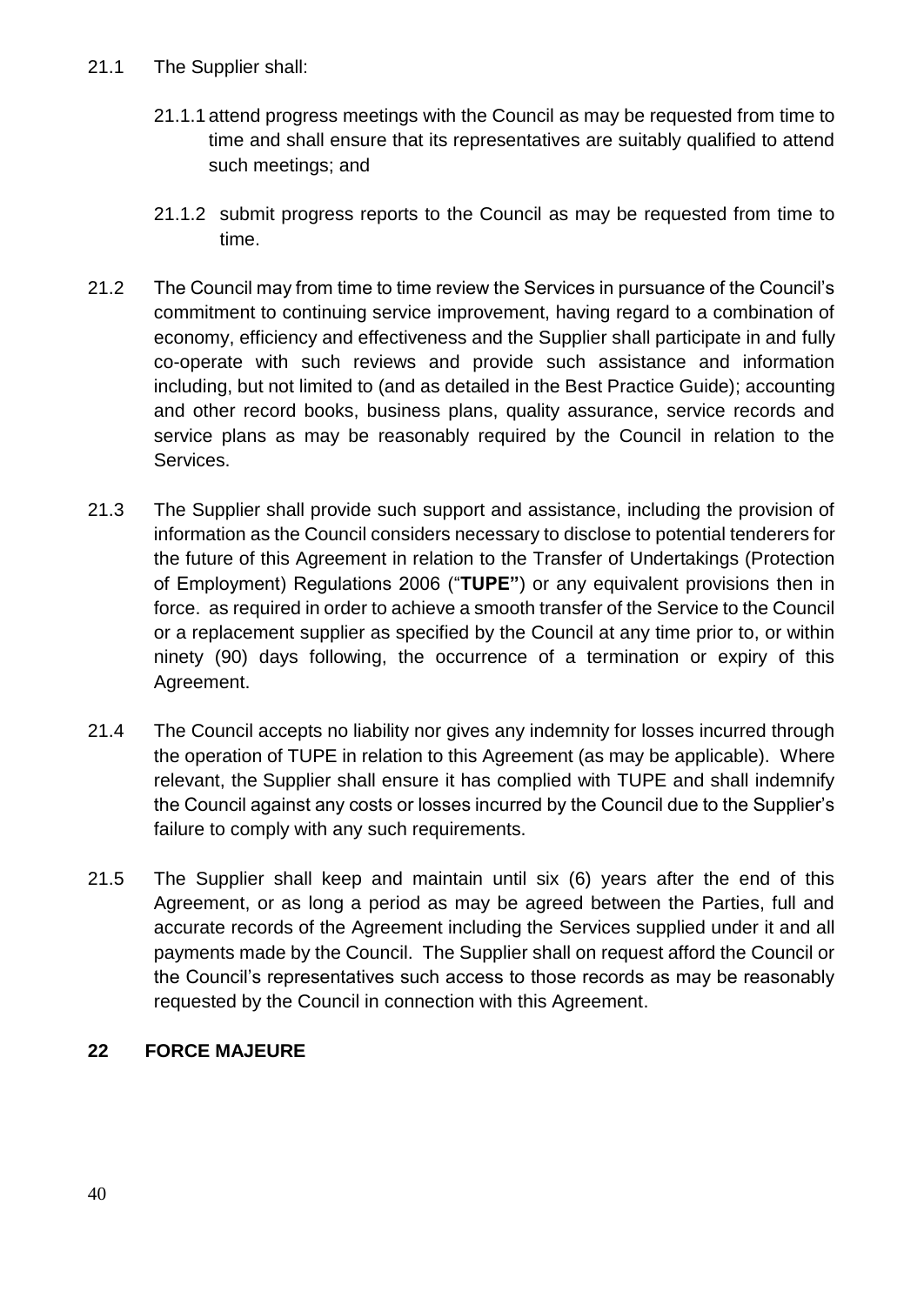- 22.1 Neither Party shall be in breach of this Agreement nor liable for delay in performing, or failure to perform, any of its obligations under this Agreement if such delay or failure result from events, circumstances or causes beyond its reasonable control.
- 22.2 If the period of delay or non-performance continues for four (4) weeks, the Party not affected may terminate this Agreement by giving four weeks written notice to the affected Party.

## **23 GOVERNING LAW AND JURISDICTION**

- 23.1 This Agreement shall be governed by, and construed in accordance with, English law and any matter claim or dispute arising out of or in connection with this Agreement whether contractual or non-contractual, shall be governed by and determined in accordance with English law.
- 23.2 Each Party hereby irrevocably submits to the exclusive jurisdiction of the English courts in respect of any claim or dispute arising out of or in connection with this Agreement.

## **24 GENERAL**

- 24.1 Each of the Parties represents and warrants to the other that it has full capacity and authority, and all necessary consents, licences and permissions to enter into and perform its obligations under this Agreement, and that this Agreement is executed by its duly authorised representative.
- 24.2 A person who is not a party to this Agreement shall have no right to enforce any of its provisions which, expressly or by implication, confer a benefit on him, without the prior written agreement of the Parties.
- 24. 3 This Agreement contains the whole agreement between the Parties relating to the Services and supersedes and replaces any prior written or oral agreements, representations or understandings between them. The Parties confirm that they have not entered into this Agreement on the basis of any representation that is not expressly incorporated into the Agreement. Nothing in this clause 24 shall exclude liability for fraud or fraudulent misrepresentation.
- 24.4 Neither Party shall have any liability under or be deemed to be in breach of this Agreement for any delays or failures in performance of the Agreement which result from circumstances beyond the reasonable control of the Party affected. Each Party shall promptly notify the other Party in writing when such circumstances cause a delay or failure in performance and when they cease to do so. If such circumstances continue for a continuous period of more than two months, either Party may terminate the Agreement by written notice to the other Party.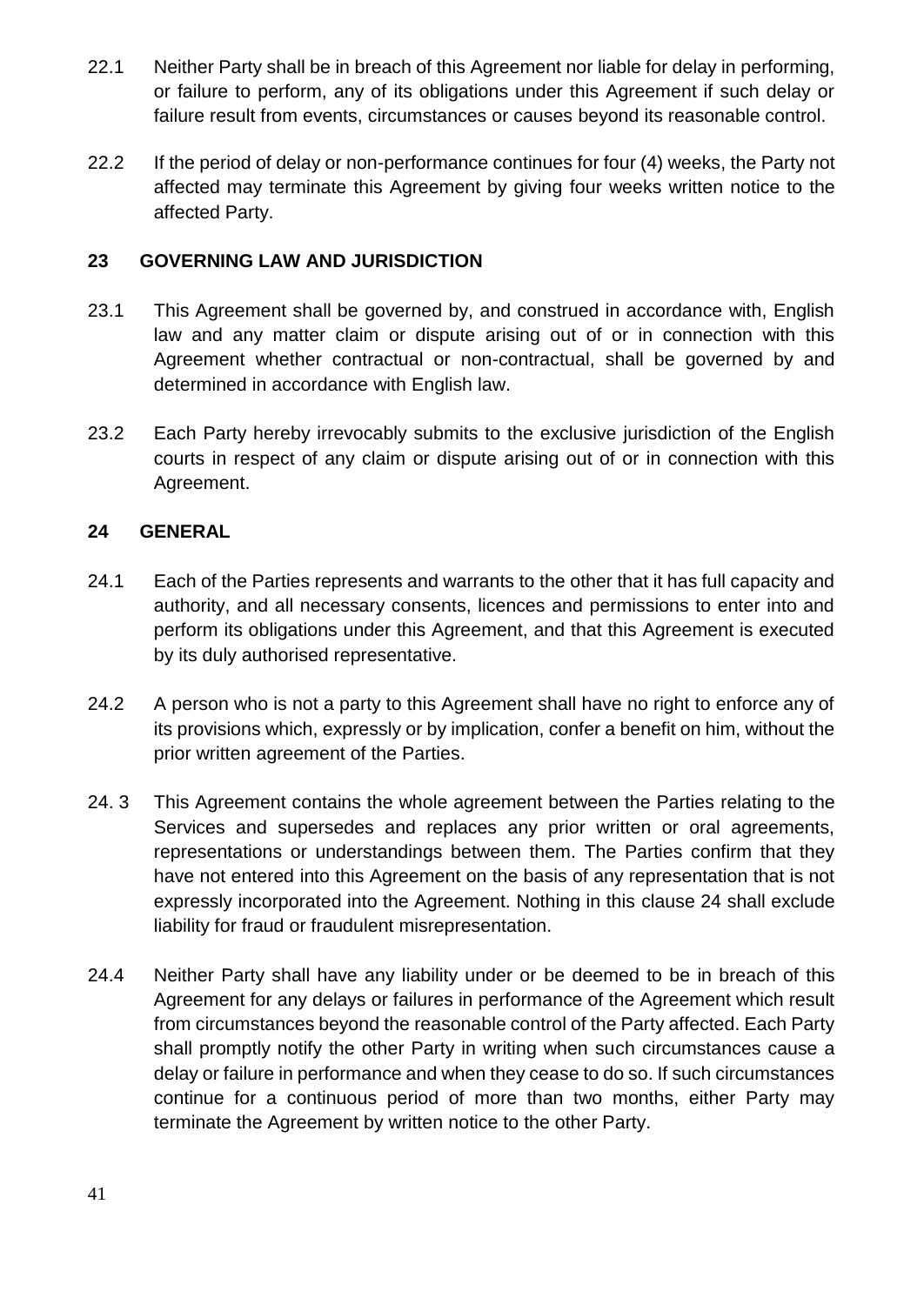- 24. 5 Any waiver or relaxation either partly, or wholly of any of the terms and conditions of this Agreement shall be valid only if it is communicated to the other Party in writing and expressly stated to be a waiver. A waiver of any right or remedy arising from a breach of contract shall not constitute a waiver of any right or remedy arising from any other breach of the Agreement.
- 24. 6 This Agreement shall not constitute or imply any partnership, joint venture, agency, fiduciary relationship or other relationship between the Parties other than the contractual relationship expressly provided for in the Agreement. Neither Party shall have, nor represent that it has, any authority to make any commitments on the other Party's behalf.
- 24.7 Except as otherwise expressly provided by this Agreement, all remedies available to either Party for breach of the Agreement (whether under the Agreement, statute or common law) are cumulative and may be exercised concurrently or separately, and the exercise of one remedy shall not be deemed an election of such remedy to the exclusion of other remedies.
- 24. 8 If any provision of this Agreement is prohibited by law or judged by a court to be unlawful, void or unenforceable, the provision shall, to the extent required, be severed from the Agreement and rendered ineffective as far as possible without modifying the remaining provisions of the Agreement, and shall not in any way affect any other circumstances of or the validity or enforcement of this Agreement.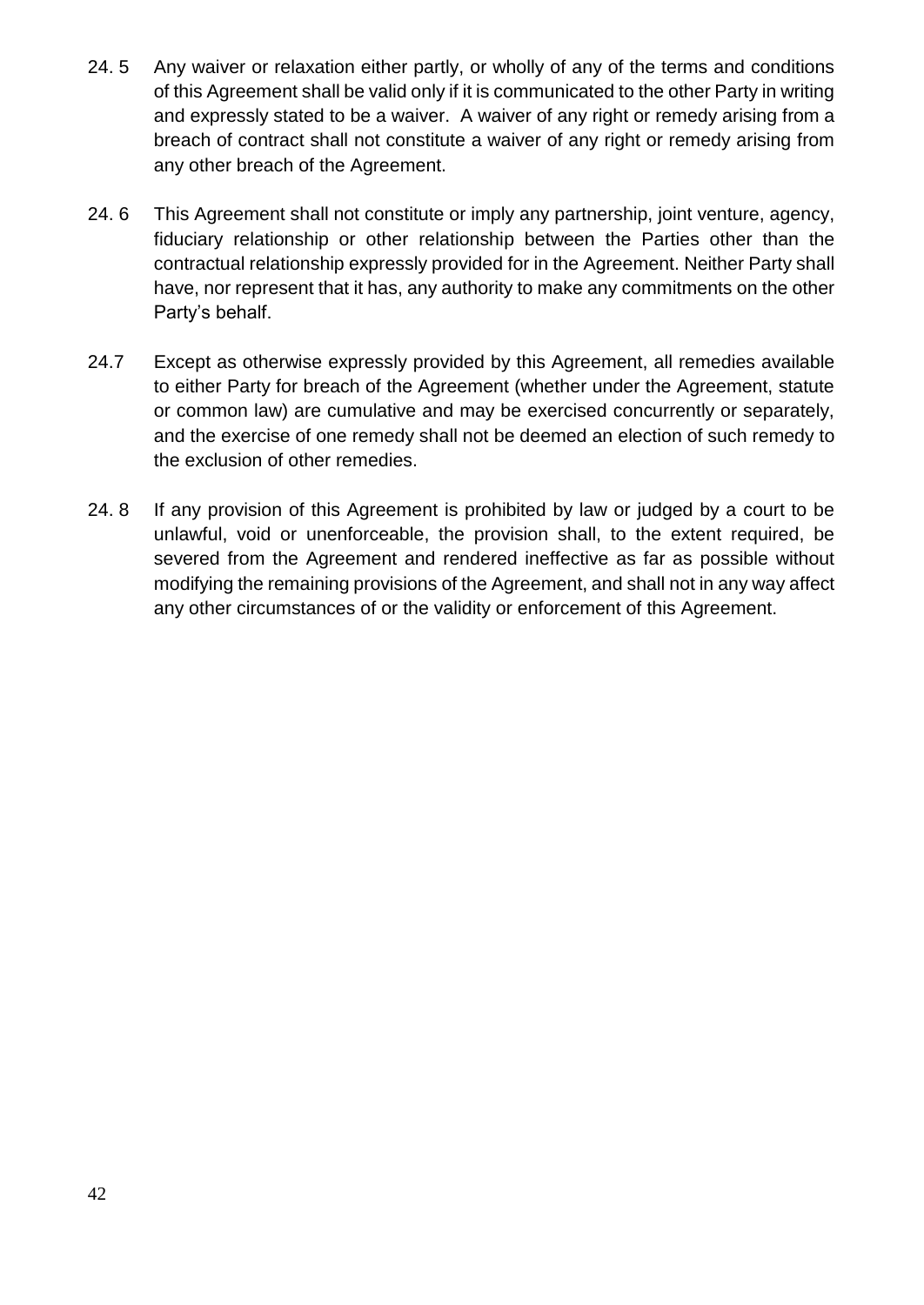# **SCHEDULE 1**

# **SERVICE SPECIFICATION**

**See separate document**